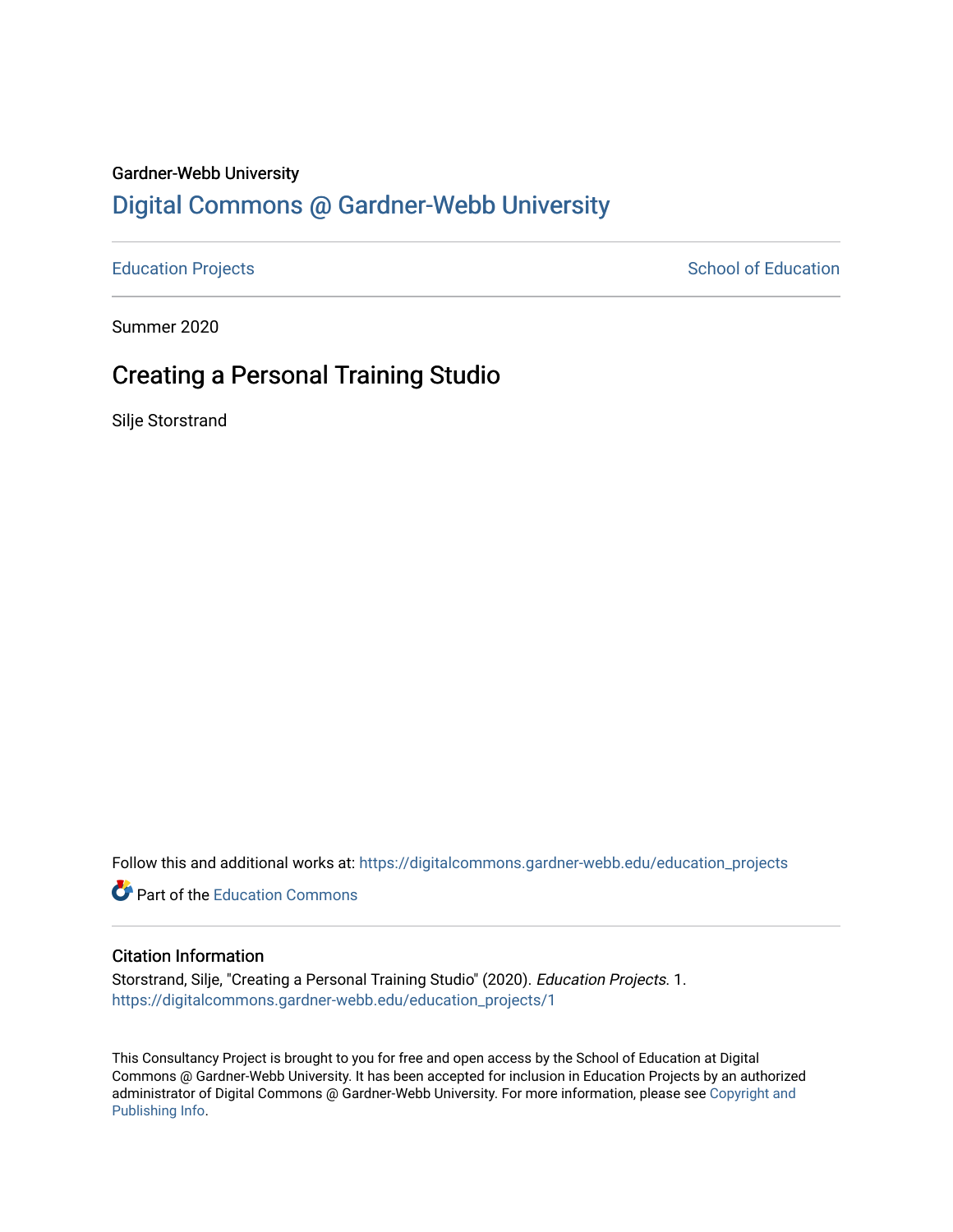# **Consultancy Project Executive Summary**

| Organization:             | Gardner-Webb University School of Education |
|---------------------------|---------------------------------------------|
| Project Title:            | <b>CREATING A PERSONAL TRAINING STUDIO</b>  |
| Candidate:                | Silje Storstrand                            |
| <b>Consultancy Coach:</b> | Dr. Jeff Hamilton                           |
| Defense Date:             | July 27, 2020                               |
| Authorized by:            | Joseph Adkins, Owner Silly Fitness, LLC     |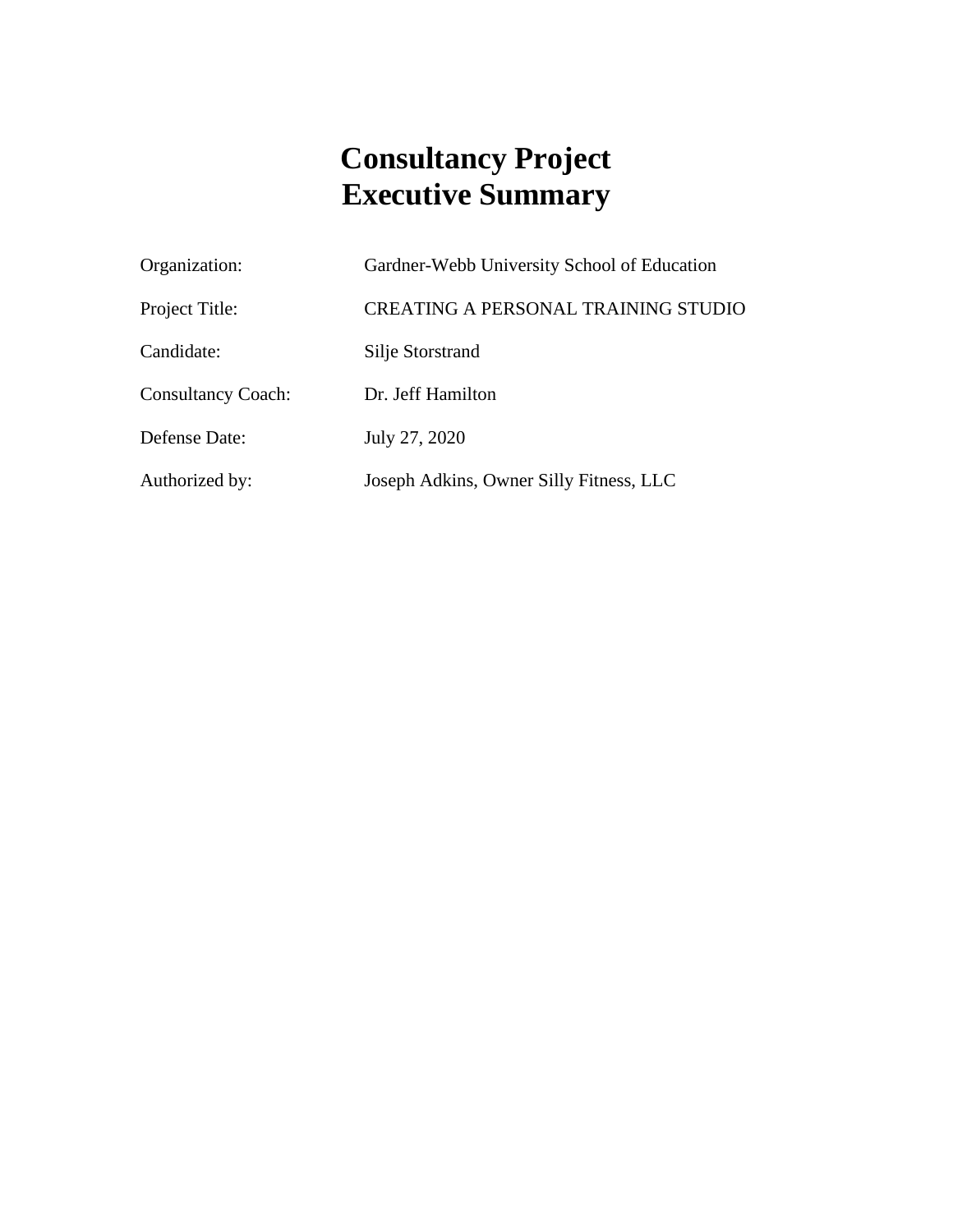## **Approval**

This consultancy project was submitted by Silje Storstrand under the direction of the persons listed below. It was submitted to Gardner-Webb University School of Education and approved in partial fulfillment of the requirements for the degree of Doctor of Education at Gardner-Webb University.

\_\_\_\_\_\_\_\_\_\_\_\_\_\_\_\_\_\_\_\_\_\_\_\_\_\_\_\_\_\_\_\_\_\_\_\_\_\_ \_\_\_\_\_\_\_\_\_\_\_\_\_\_\_

Dr. Jeff Hamilton, Faculty Advisor Date Gardner-Webb University

Joseph Adkins, Site Advisor Date Owner Silly Fitness, LLC

\_\_\_\_\_\_\_\_\_\_\_\_\_\_\_\_\_\_\_\_\_\_\_\_\_\_\_\_\_\_\_\_\_\_\_\_\_\_ \_\_\_\_\_\_\_\_\_\_\_\_\_\_\_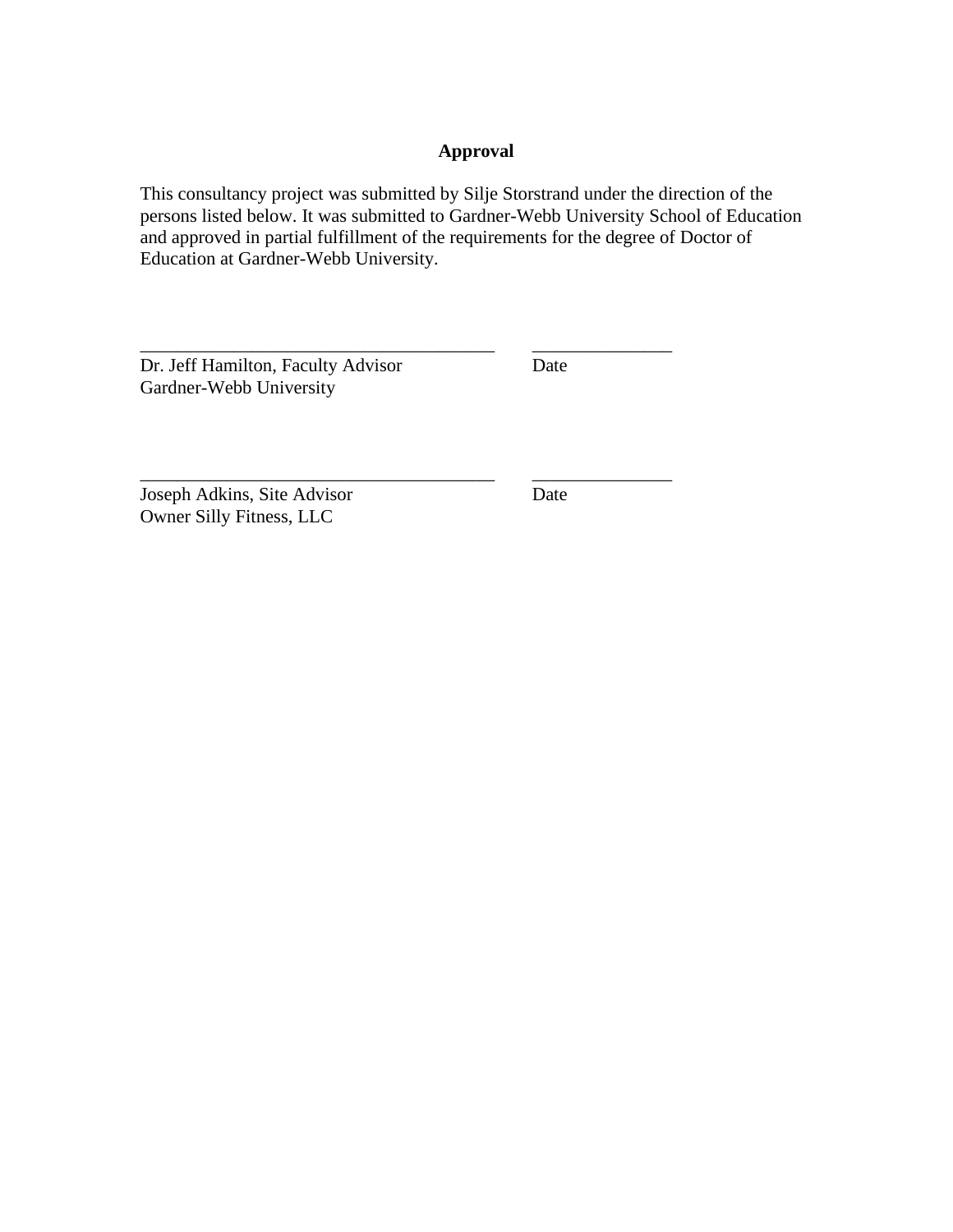#### **Abstract**

CREATING A PERSONAL TRAINING STUDIO. Storstrand, Silje, 2020: Consultancy Project, Gardner-Webb University.

The purpose of this project was to create a personal training studio that would provide a safe, clean, and welcoming environment for clients as well as help the owner create strategies for obtaining and retaining clients. I partnered with a local personal trainer, Joseph Adkins, who was aspiring to open his own personal training studio. Joseph has a degree in personal training and years of experience in the industry as a personal trainer and assistant manager at a large franchise gym and, most recently, as an independent personal trainer at a local gym. Joseph was not satisfied with the environment, the number of clients, and his client retention rates and thus wanted to open his own personal training studio. Joseph does not have any education in, nor does he have much experience with, the business side of the industry. Therefore, he requested my help in the process of opening the studio and creating strategies for obtaining and retaining clients. This project included the planning process, the process of creating the business and opening the studio, and the process of adjusting for success in the first year of being in business. The main area of focus for this project has been an extensive planning process including, but not limited to, research of the local area real estate market, research of the exercise equipment market, budgeting for startup costs, following through with purchasing equipment, signing a lease and other contracts, and renovating.

*Keywords:* starting a small business, personal training studio, growing a personal training business, personal training client retention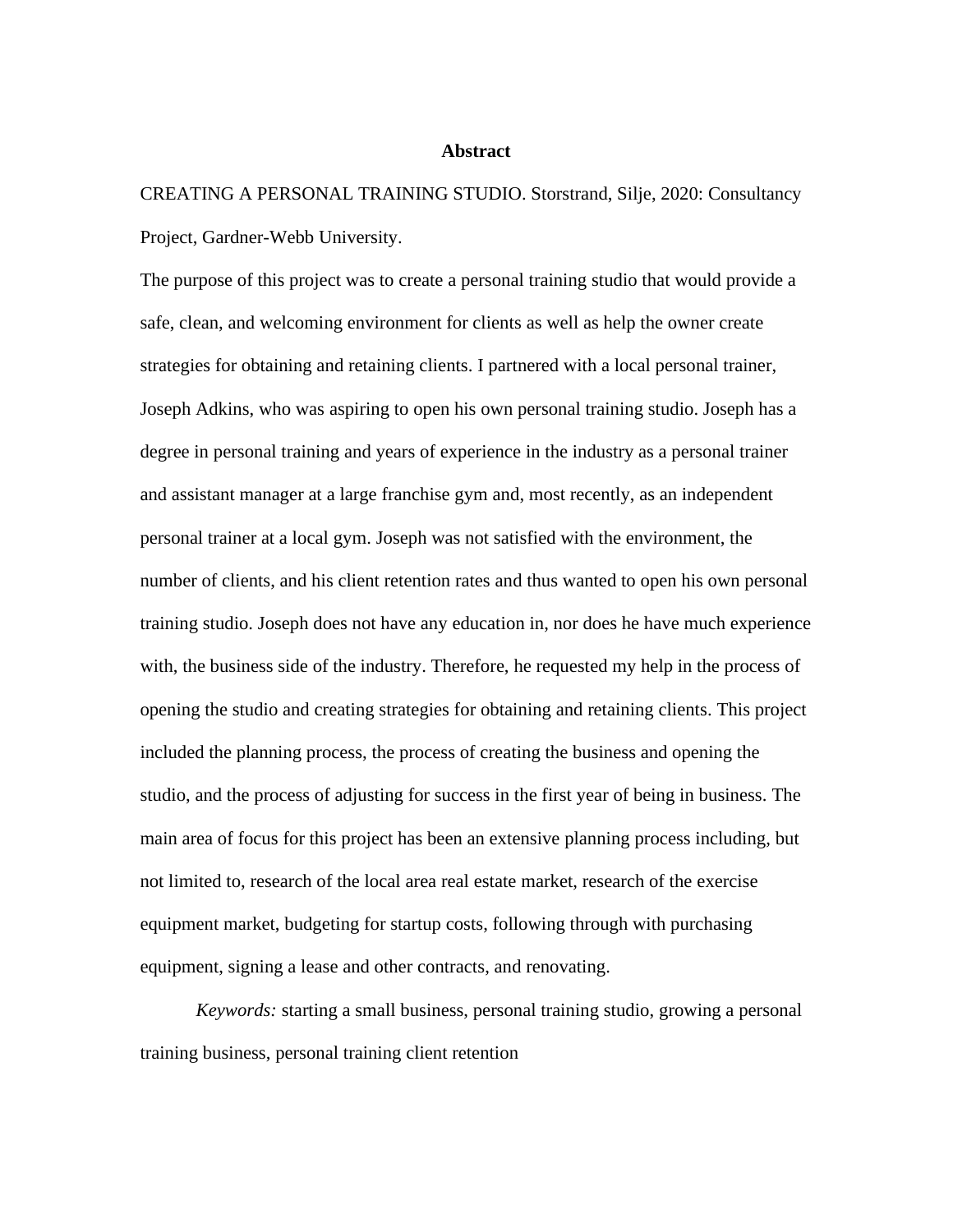## **Table of Contents**

| 1 |  |
|---|--|
|   |  |
|   |  |
|   |  |
| 2 |  |
|   |  |
|   |  |
|   |  |
|   |  |
|   |  |
|   |  |
|   |  |
|   |  |
|   |  |
| 3 |  |
|   |  |
|   |  |
| 4 |  |
|   |  |
|   |  |
|   |  |
|   |  |
|   |  |
|   |  |
| 5 |  |
| 6 |  |
|   |  |
|   |  |
| 7 |  |
| 8 |  |
| 9 |  |
|   |  |
|   |  |
|   |  |
|   |  |
|   |  |
|   |  |
|   |  |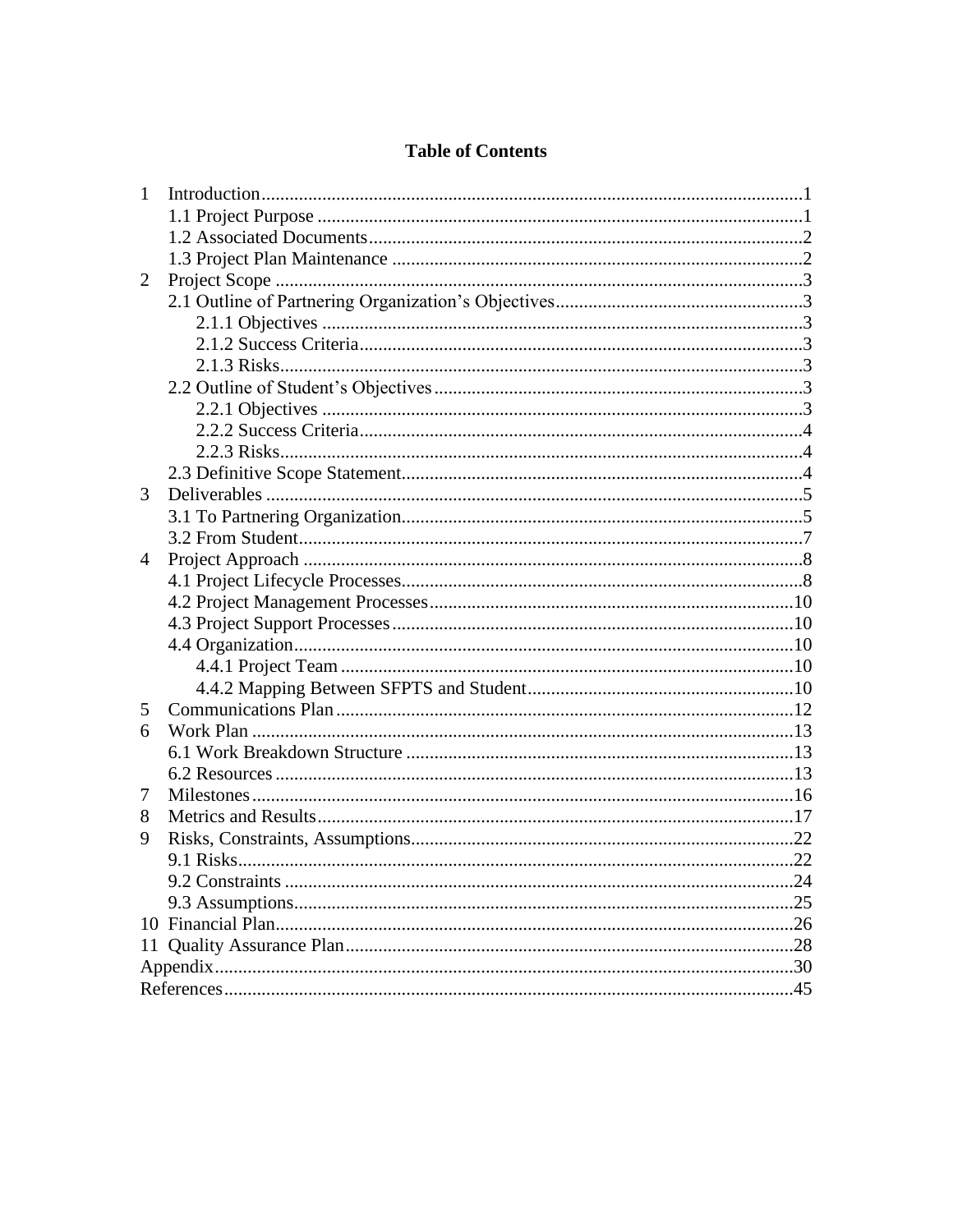#### **1 Introduction**

#### **1.1 Project Purpose**

The purpose of this project was to create a space for personal training that is nice and clean and feels like a welcoming space for clients as well as to help the owner create strategies for obtaining and retaining clients and to help create processes operating the studio efficiently. The owner of the business, Joseph Adkins, has years of experience in the personal training industry, both as a personal trainer and as an assistant manager at a large franchise gym, and most recently as an independent personal trainer at a local gym. The local gym offered a chaotic atmosphere. Cleanliness and order were clearly not prioritized as it was not uncommon to find a used Band-Aid on the floor, sweaty exercise equipment, broken exercise equipment, and misplaced personal items and exercise equipment. Many clients expressed that they felt intimidated by other gym-goers, and they did not like how unsanitary the gym was. Joseph was not satisfied with the environment, the number of clients, and his client retention rates, and thus wanted to open his own personal training studio that would offer a clean and welcoming environment. However, Joseph does not have any education in, nor does he have much experience with, the business side of the industry. Therefore, he requested my help in the process of opening the studio, creating strategies for obtaining and retaining clients, and to help create processes operating the studio efficiently.

As a result of this project, Silly Fitness, LLC and Silly Fitness Personal Training Studio (SFPTS) were created. SFPTS is a privately owned personal training studio offering one-on-one personal training sessions, small group training, and larger group training called Bootcamps. At SFPTS, we strive to provide high quality training in an environment that feels safe and welcoming to everyone, regardless of background and abilities.

#### **Technical Terms and Definitions**

**Clients.** Any individual signed up for personal training sessions with one of the personal trainers at SFPTS.

**Facility fee.** All clients must pay a monthly facility fee to SFPTS for use of the studio and equipment. The money generated from the facility fees is used to cover SFPTS monthly fixed costs (rent and utilities).

**Day pass.** Clients have the option to pay a for a day pass each time they visit the studio if they do not wish to pay the monthly facility fee. The money generated from the day passes are also used to cover SFPTS monthly fixed costs.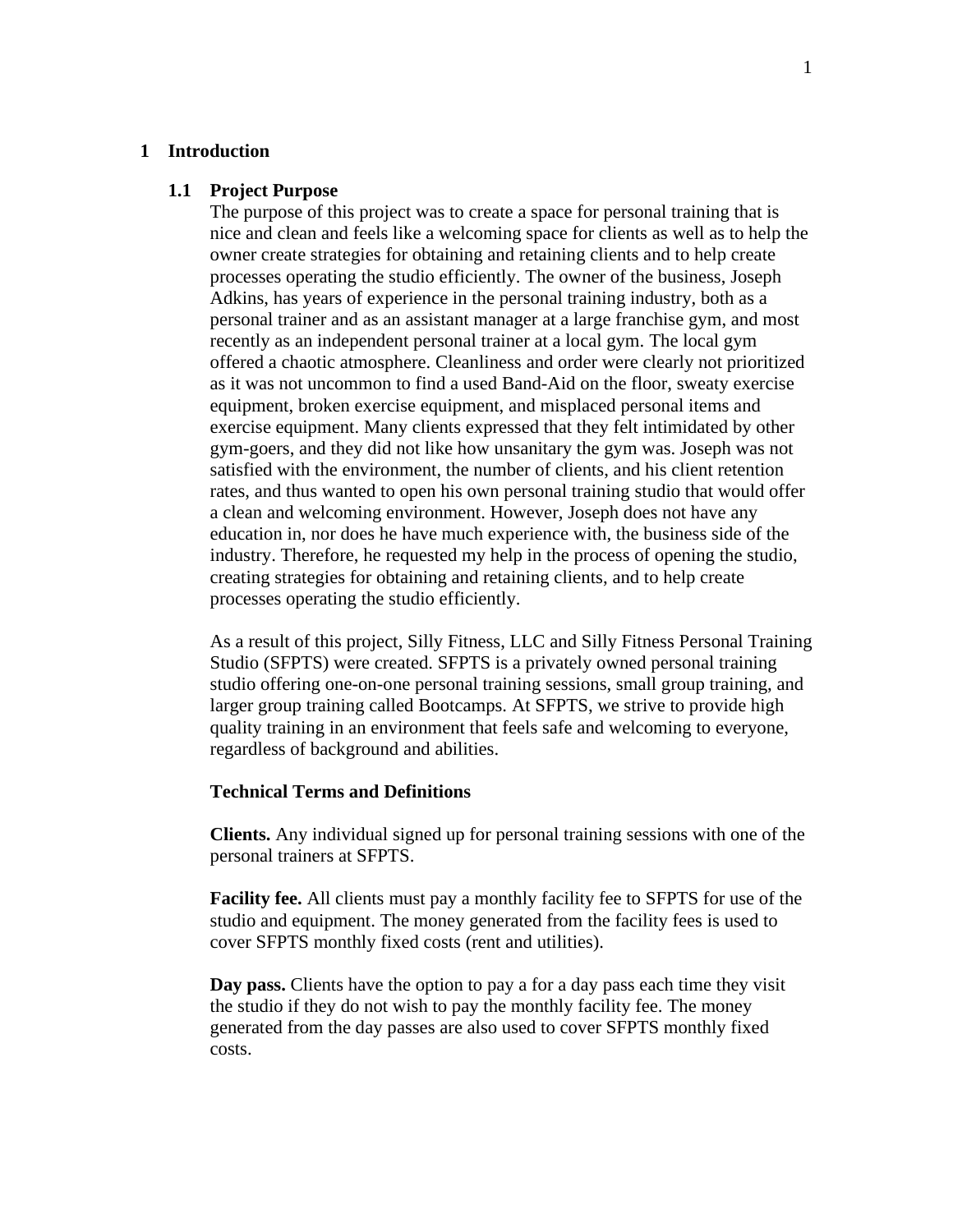**Bootcamp.** Larger group training session offered at a lower rate than individual training sessions.

## **1.2 Associated Documents**

**Appendix A:** Joseph's (owner) client retention breakdown first year in business **Appendix B:** Professional Literature Review

## **1.3 Project Plan Maintenance**

The scope of the project included three phases: the planning process of opening a personal training studio (Phase 1), the process of creating the business and opening the studio (Phase 2), and the process of adjusting to ensure success once in business (Phase 3).

Phase 1 and phase 2 of the project followed strict timelines. The timeline for Phase 1 was 6 months; and for Phase 2, the timeline was 3 months. Phase 3 allowed for adjustments at any point throughout the first 12 months of being in business. There was no formal process for updating the project plan. All changes were approved by the owner and me.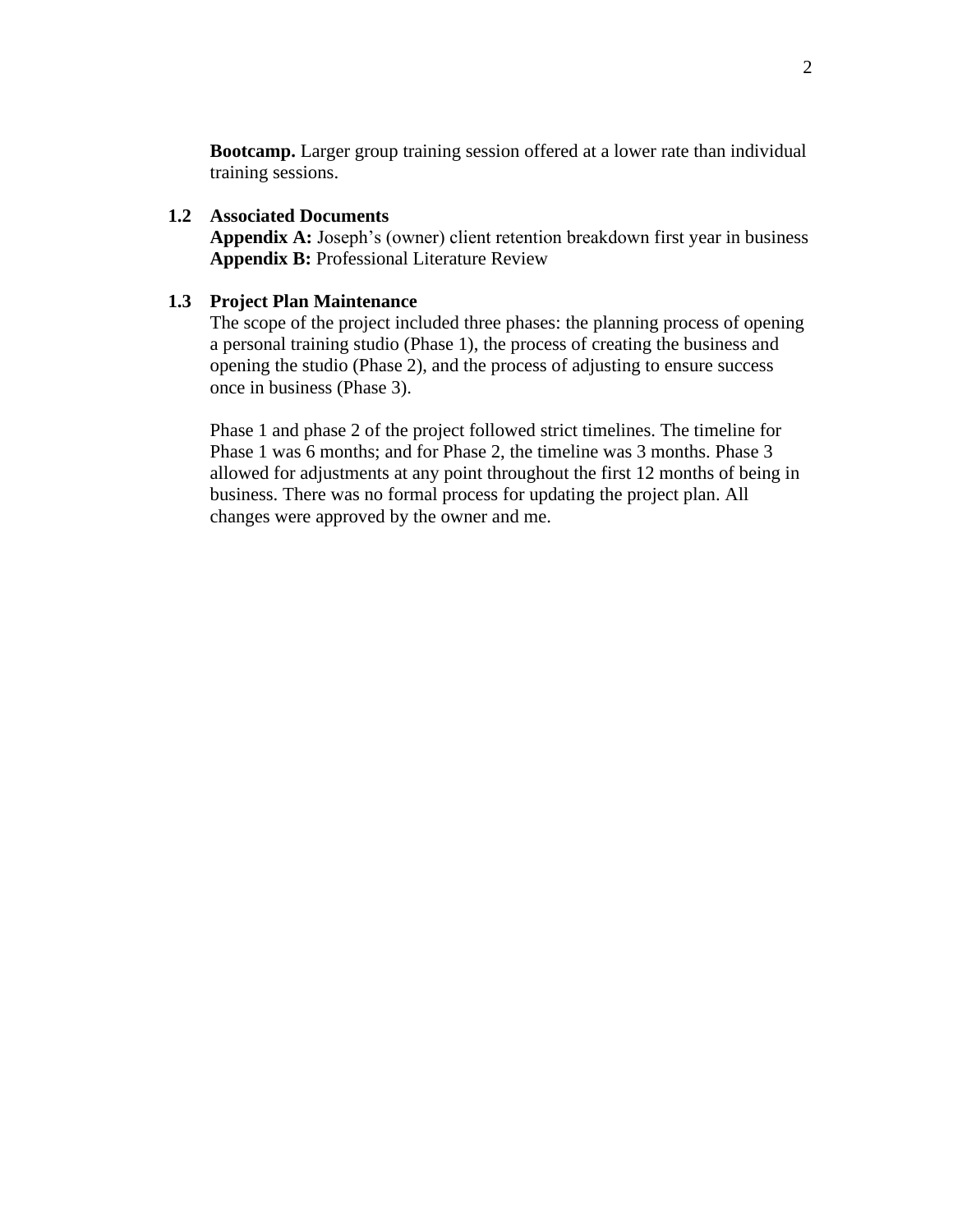## **2 Project Scope**

The scope of this project includes the planning process of opening a personal training studio (Phase 1), the process of following through with the plans for opening (Phase 2), and adjusting to ensure success once opened (Phase 3). The timeframe for the project is approximately 6 months for the planning phase, 3 months for the followthrough phase, and 12 months for adjustments.

## **2.1 Outline of Partnering Organization's Objectives**

## **2.1.1 Objectives**

- Creating a personal training studio that serves as a safe and welcoming space for experienced exercisers as well as individuals who are new to exercise
- Provide a clean and organized environment for clients to reach their goals
- Attract new clients
- Increase client retention rate
- Efficient operation of the studio

## **2.1.2 Success Criteria**

- Successful opening of personal training studio that offers a clean, safe, and welcoming atmosphere to clients
- Acquisition of new clients
- High client retention rates
- Maintaining a clean and organized space
- Generating enough income from facility fees and day passes to cover monthly fixed costs

## **2.1.3 Risks**

A detailed risk assessment is covered in Section 9. The highest identified risk to the partnering organization was the possibility of not being able to bring in enough money to cover fixed costs. A mitigation plan was created to strive to prevent this from occurring.

## **2.2 Outline of Student's Objectives**

## **2.2.1 Objectives**

- Aid in creating a personal training studio that serves as a safe and welcoming space for experienced exercisers as well as individuals who are new to exercise
- Create strategies to provide a clean and organized environment for clients to reach their goals
- Create strategies to attract new clients
- Create strategies to increase client retention rate
- Create strategies for operating the studio efficiently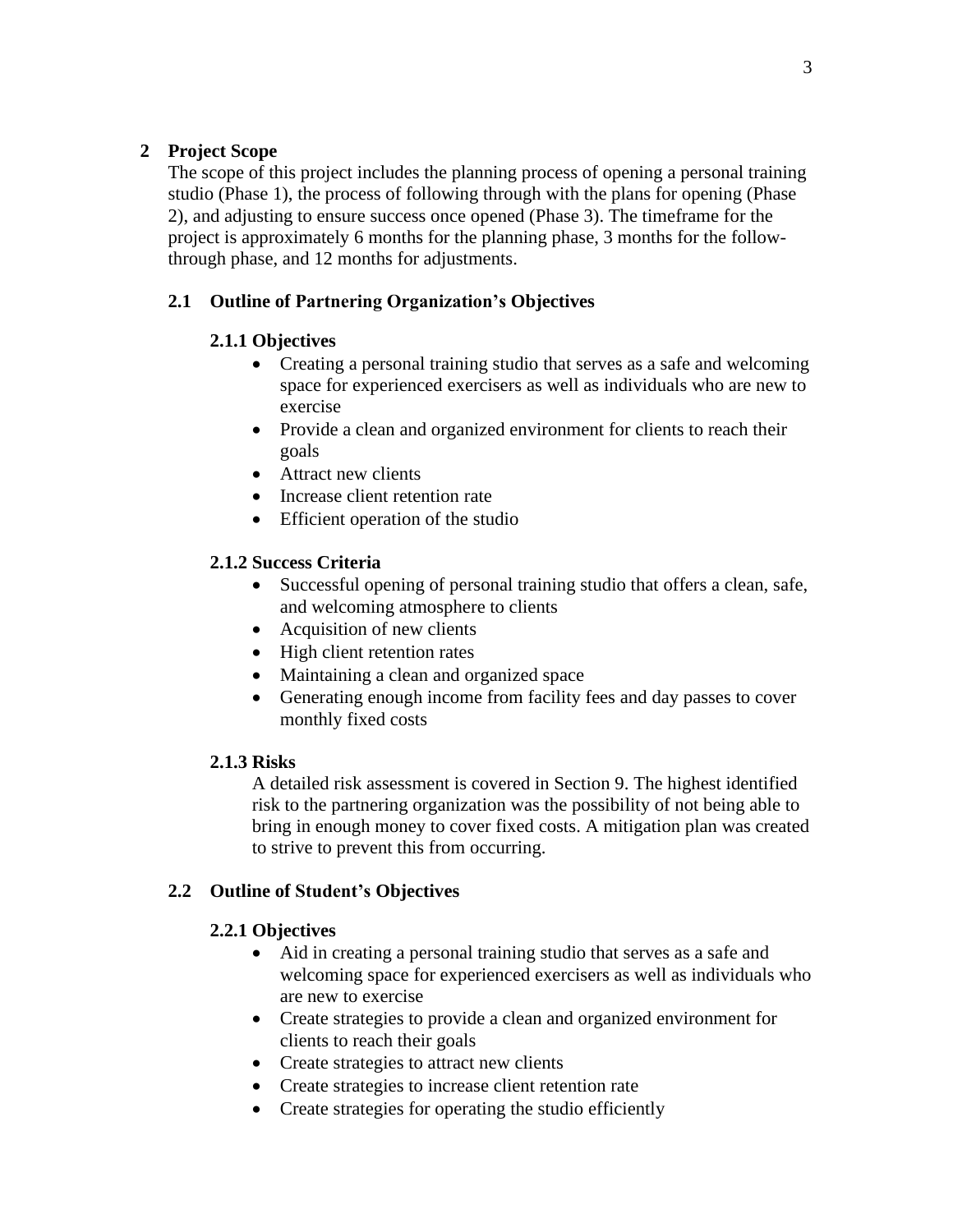## **2.2.2 Success Criteria**

- Successful opening of personal training studio that offers a clean, safe, and welcoming atmosphere to clients
- Strategies to provide a clean and organized environment for clients to reach their goals are successful
- Strategies to attract new clients are successful
- Strategies for increasing client retention rates are successful
- Strategies for maintaining a clean and organized space are successful
- Strategies for operating the studio efficiently are successful

## **2.2.3 Risks**

A detailed risk assessment is covered in Section 9. The highest identified risk of my project was the possibility of no increased interest in training with us at the new studio.

## **2.3 Definitive Scope Statement**

The scope of this project included conducting research of the local real estate market as well as the local and online exercise equipment market; acquiring all necessary licenses to operate a business in the city of Danville, VA; opening a personal training studio; creating strategies for obtaining and retaining clients; and finally, creating processes for operating the studio efficiently.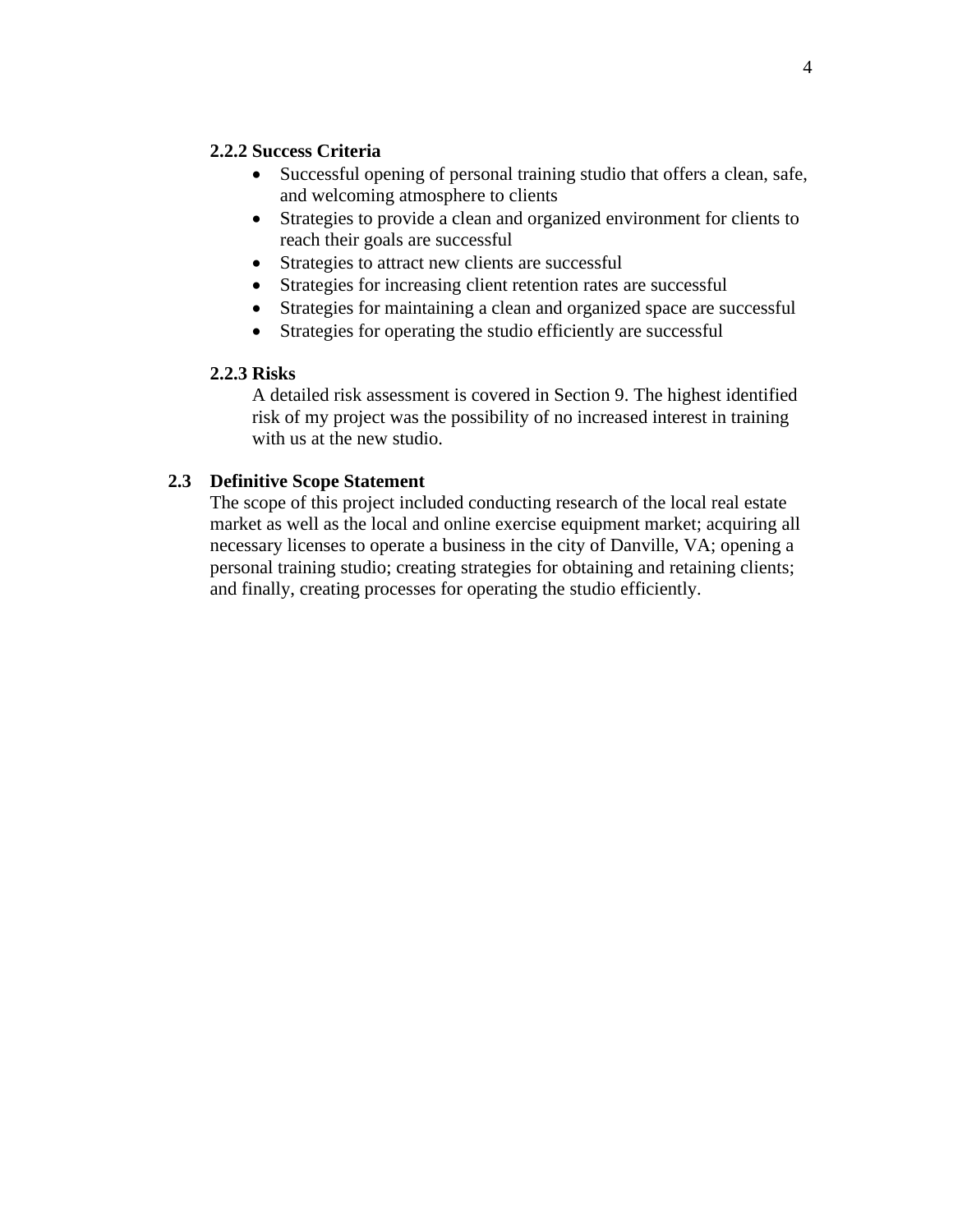## **3 Deliverables**

## **3.1 To Partnering Organization**

The due dates for the deliverables to the partnering organization are estimated. All deliverables fall within one or two of the three project phases. Table 1 depicts the deliverables, the methods for obtaining the deliverables, and the estimated dates associated with each deliverable.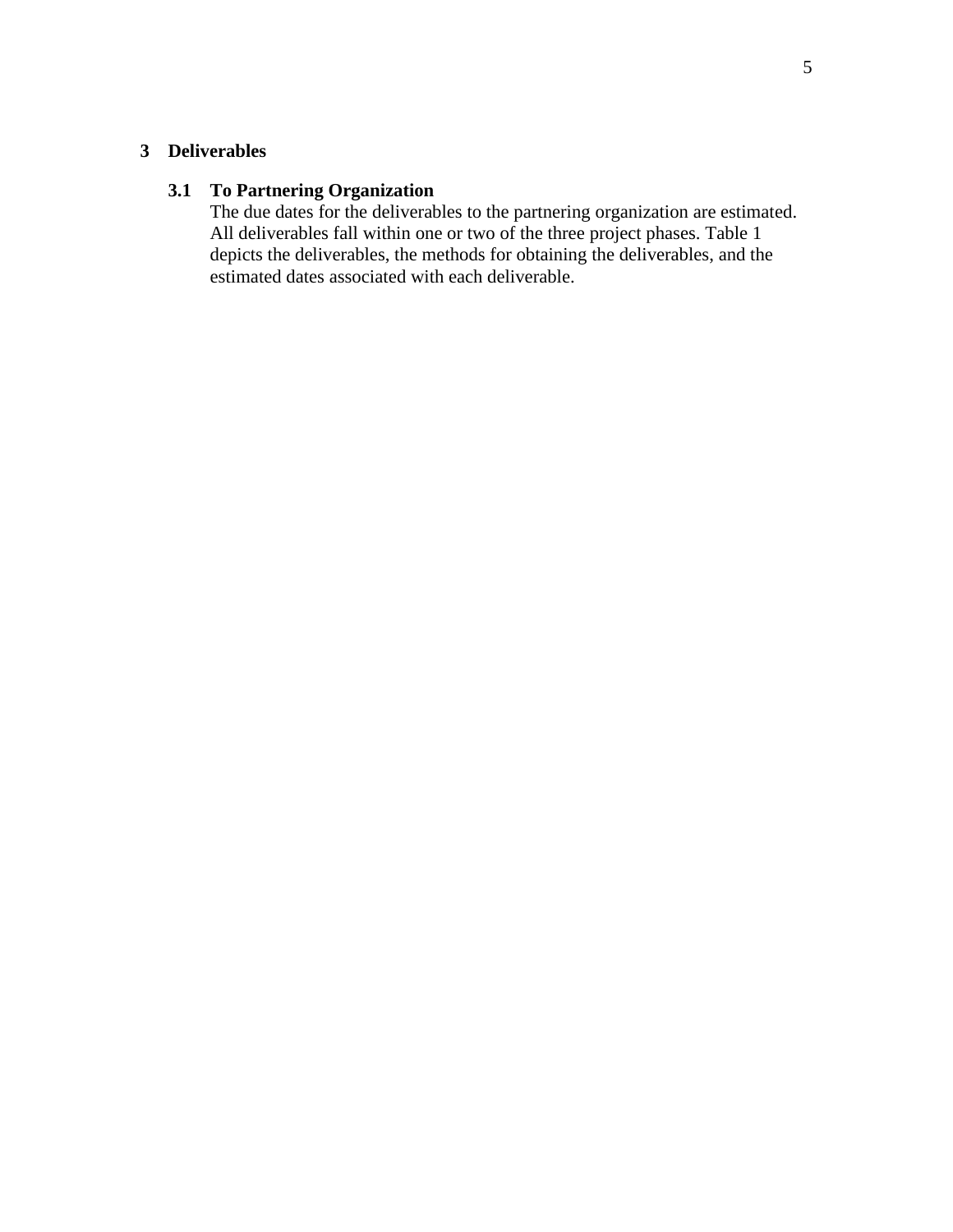## **Table 1**

## *Deliverables to the Partnering Organization*

| <b>DELIVERABLES</b>                                                             | <b>OBJECTIVES</b>                                                                                                                                                   | <b>TIMEFRAME</b>                                                                                             |
|---------------------------------------------------------------------------------|---------------------------------------------------------------------------------------------------------------------------------------------------------------------|--------------------------------------------------------------------------------------------------------------|
| <b>CREATE A</b><br><b>PERSONAL</b><br><b>TRAINING</b>                           | Create a budget and research the current real<br>estate market for potential spaces to rent                                                                         | Start researching summer 2018. Sign<br>contract by December 2018. Open<br>early 2019.                        |
| <b>STUDIO THAT</b><br><b>SERVES AS A</b><br><b>SAFE AND</b><br><b>WELCOMING</b> | Survey current clients about whether they will<br>follow to the new location, and what they would<br>like to see in the new space (equipment,<br>environment, etc.) | Starting October 2018 through<br>December 2018.                                                              |
| <b>SPACE FOR</b><br><b>CLIENTS</b><br>(PHASE 1)                                 | Create budget for renovations and equipment and<br>check as many boxes as possible according to<br>what current clients have indicated is important<br>to them      | Create budget by December 2018.<br>Purchase equipment by January 2019                                        |
| <b>PROVIDE A</b><br><b>CLEAN AND</b>                                            | Research the best and most affordable equipment<br>for our purpose                                                                                                  | Start research summer 2018                                                                                   |
| <b>ORGANIZED</b><br><b>ENVIRONMENT</b>                                          | Only purchase equipment that we know will be<br>utilized frequently                                                                                                 | Purchase equipment needed for<br>opening by January 2019.                                                    |
| <b>FOR CLIENTS TO</b><br><b>REACH THEIR</b>                                     | Designate space for all equipment to be stored<br>when not in use                                                                                                   | Designate space prior to opening.<br>Adjust whenever necessary                                               |
| <b>GOALS</b><br>(PHASE 2)                                                       | Create weekly cleaning schedule. Keep schedule<br>visible for accountability                                                                                        | Create schedule before opening in<br>early 2019                                                              |
| <b>ATTRACT NEW</b><br><b>CLIENTS</b>                                            | Be present on personal social media accounts<br>(post daily to promote the studio and ourselves as<br>personal trainers)                                            | Starting immediately, continue<br>indefinitely                                                               |
| (PHASES 2 & 3)                                                                  | Create social media accounts for the personal<br>training studio and post daily                                                                                     | Create account early 2019, prior to<br>opening day                                                           |
|                                                                                 | Create new business cards and flyers and<br>distribute throughout town<br>Encourage current clients to spread the word                                              | Create new business cards prior to<br>opening, continuously distribute<br>Shoot for weekly Facebook location |
|                                                                                 | through word of mouth as well as posting on<br>social media                                                                                                         | check-ins and monthly Facebook<br>recommendations                                                            |
| <b>MAINTAIN A</b><br><b>HIGH CLIENT</b><br><b>RETENTION</b>                     | Create personal connections with clients by<br>showing interest in them and their life outside of<br>the gym                                                        | Ask about clients' days/weekends/<br>families/pets every time they visit                                     |
| <b>RATE</b><br>(PHASES 2 & 3)                                                   | Make clients feel like we are worth every penny<br>and then some by helping them reach their goals                                                                  | At least monthly check-ins to<br>determine weight loss/gain and other<br>progress                            |
|                                                                                 | Get to know our clients and what their likes and<br>dislikes are so we can make their sessions more<br>fun and keep them wanting to come back                       | Ask for feedback during/after every<br>visit                                                                 |
|                                                                                 | Create a community that our clients want to keep<br>being a part of                                                                                                 | Starting immediately upon opening                                                                            |
| <b>BE EFFICIENT</b><br><b>OPERATORS</b><br><b>OF THE</b>                        | Create procedures and processes for running the<br>studio                                                                                                           | Create procedures and processes prior<br>to opening, continue to improve and<br>update whenever necessary    |
| <b>STUDIO</b>                                                                   | Be organized and stay on top of bills                                                                                                                               | Budget for the following month at the<br>beginning of each month                                             |
| (PHASES 2 & 3)                                                                  | Create monthly budgets to help us reach our<br>goals                                                                                                                | Create budget by the last week of each<br>month for the following month                                      |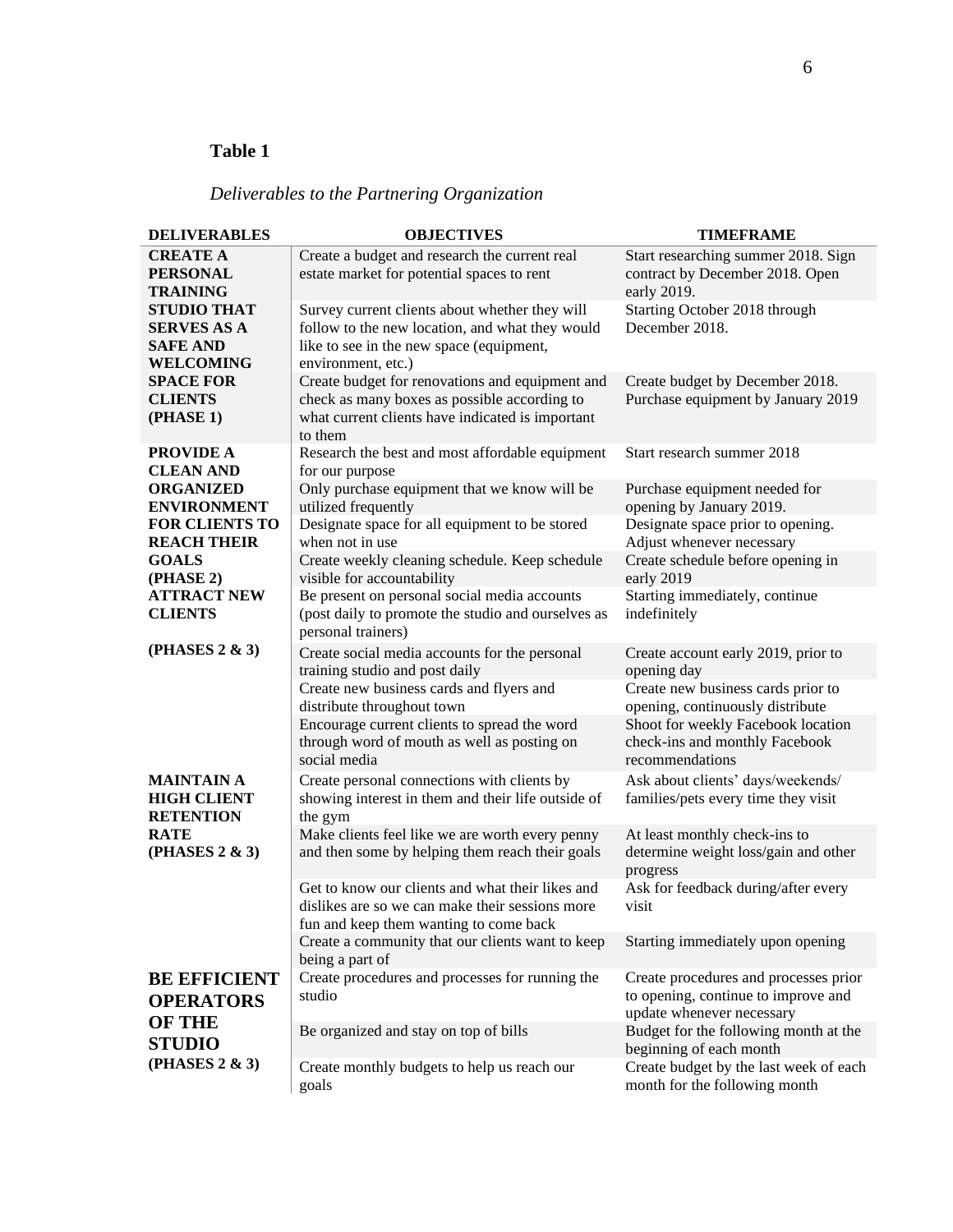Create clear and concise goals and expectations for how many personal training clients are needed and how many bootcamp passes we need to sell based on current prices

Take "inventory" by the 15<sup>th</sup> of each month and create strategy for how to move forward by the end of the week if needed

### **3.2 From Student**

All expected deliverables to the partnering organization listed above are from the student. There were no additional deliverables.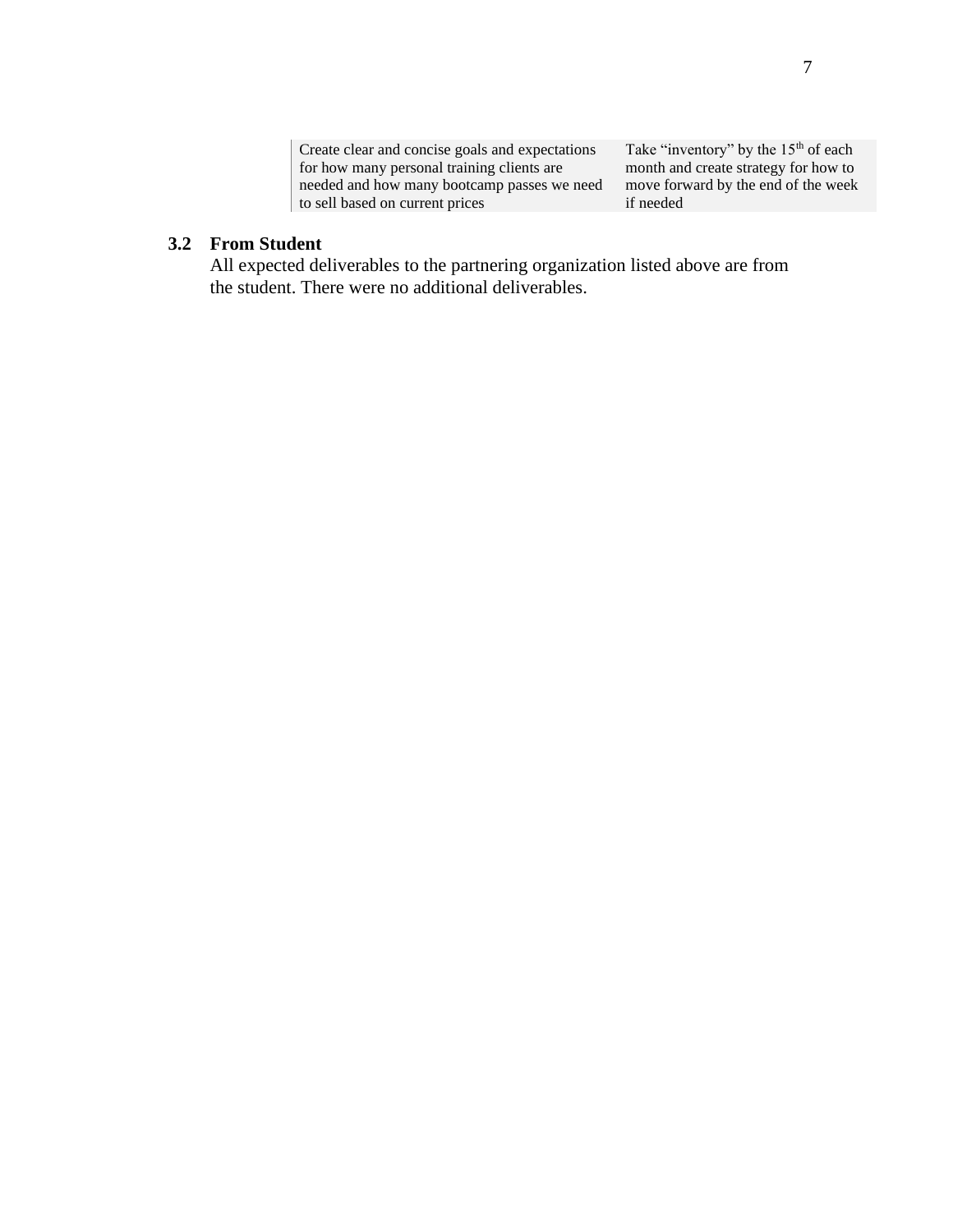#### **4 Project Approach**

#### **4.1 Project Lifecycle Processes**

The project was split into three phases. A detailed overview of the three phases follow below.

**Phase 1 – Planning.** The planning phase included real estate research to find the most ideal space for the studio, client surveys to determine wants and needs of current clients, and equipment research to find the best quality equipment at the most affordable prices. This phase started in June 2018 and concluded 6 months later in December 2018.

**Real Estate Research.** The first steps in this process were to determine how much space we would need for the studio, the location of the studio (i.e., busy area, desolate area, or somewhere in between), and an ideal budget for rent and utility costs. The acceptance criteria included (a) must have some sort of outdoor space available for running, a pull-up rack, and simple body weight exercises; (b) must have designated office space; (c) must have a decent restroom and changing area; (d) must have room for storage of cleaning supplies, toilet paper, etc.; (e) gym floor must be at least 1,000 sq. ft., must have a stretch of approximately 40 ft. to put down artificial turf, must be able to bolt equipment to floor, ideally has concrete walls for hanging pull-up racks on the walls; (f) rent is below \$1,000/month; and (g) utilities are estimated to be below \$200/month.

**Client Survey.** This process was less formal. We used oral surveys to gather opinions and impressions from our current clients. The goal was to gather information about what they would like to see in a new studio. We wanted to know what they valued. We wanted to find out if it was important for them that the studio would be organized and clean, whether they preferred exercise machines over free weights and other functional equipment, and what they liked/disliked about the current location. We also asked if they planned on following us to the new location; what, if anything, it would take to convince them to follow us; and how far from the current location they would be willing to travel.

**Equipment Research.** The first steps in this process were to determine the budget for equipment, determine what pieces of equipment we needed (separate "wants" from "needs"), and determine what equipment we already had that could be used. We referred to the client surveys to see what clients valued in terms of equipment. We also referred to our real estate research to determine how much space we had available as well as what equipment we could fit in the space without creating an unorganized and chaotic environment. The acceptance criteria included (a) equipment we already have must be in great condition; (b) total cost for all new equipment must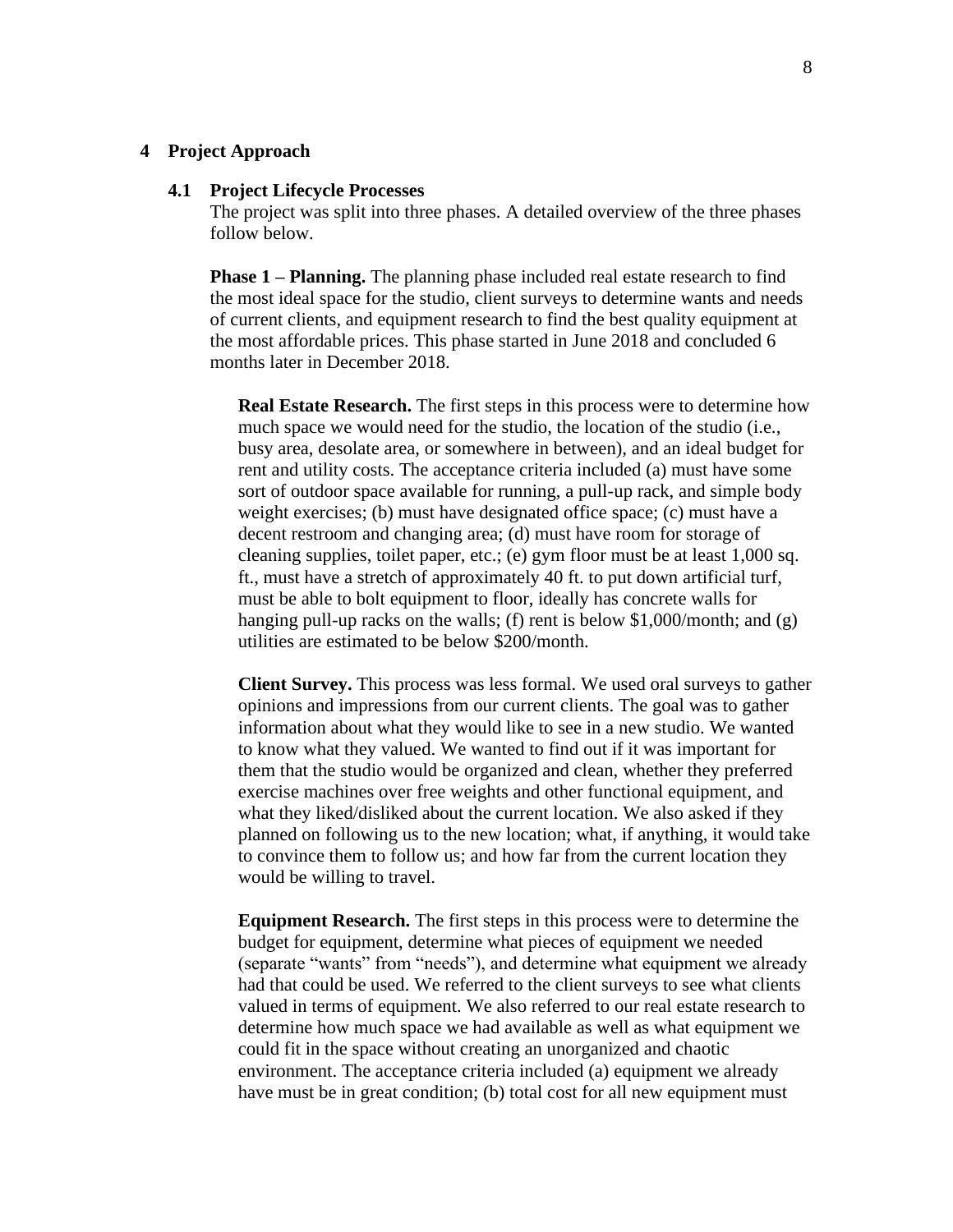not exceed \$5,000; (c) new equipment should be logistically feasible and serve more than one purpose (i.e., a power rack that can be bolted to the floor can serve the purpose of squat rack, bench press station, bumper plate storage, landmine station, TRX station, combat rope anchor, pull-up bars, etc.; and a stretch of artificial turf can be utilized for running, plyometrics, sliding core exercises, stations for group exercises, storage area for exercise balls and sandbags, etc.); and (d) new and used equipment must be used frequently, must be of high quality, and must match the appearance of the studio and other equipment.

**Phase 2 – Create Business and Open Studio.** This phase included signing a lease and all other contracts and paperwork needed to create a business, creating processes for operating the studio efficiently, purchasing equipment, undertaking any necessary renovations, and installing exercise equipment. This phase started in January 2019 and concluded in March 2019.

**Signing Lease and Other Contracts.** Once all the real estate research had been completed, we chose the location that met most of the acceptance criterion determined in Phase 1. In addition to signing a lease, we set up an account with the city utility office and went through all the processes of creating a new business such as creating an LLC and acquiring a business license, zoning permit, and a fictitious name.

**Purchasing Equipment.** Once all the equipment research was completed, we purchased the equipment that met most of the acceptance criterion determined in Phase 1.

**Creating Processes.** This phase also included creating processes for operating the studio efficiently. Such processes included assembly of all equipment as well as determining the logistics and placement of all equipment, creating a cleaning schedule, and creating a social media posting schedule.

**Phase 3 – Adjusting.** This phase included constant evaluation of current processes and procedures. Ensuring success required that we constantly evaluated ourselves and the studio and adjusted accordingly. This phase started as soon as the studio was up and running in March 2019 and was a continuous process the first year of being in business through February 2020. Throughout this phase, we evaluated anything from marketing (social media) efforts; client acquisition and retention rates (Do we need to improve? How can we get better?); cleaning schedule effectiveness; equipment (usage, quality, placement, etc.); membership rates and rates per session; and group training schedule.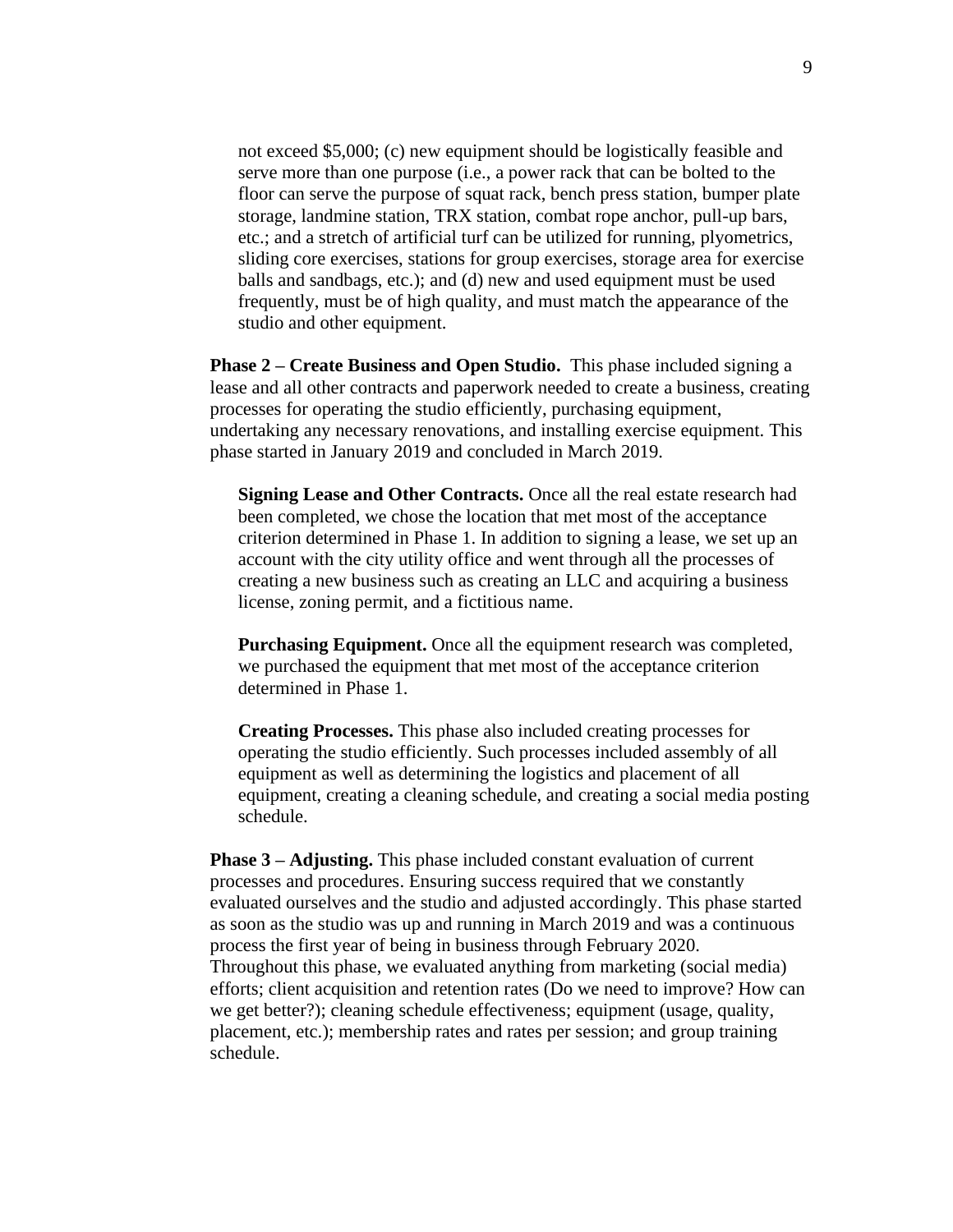#### **4.2 Project Management Processes**

The processes for project management included completing consultancy project milestones as well as reviews with the consultancy coach each semester. Additionally, the site advisor and I established a timeline for each phase of the project (see Table 1, section 3.1, and section 4.1). No dates were set in stone. Enough time was allowed for each phase and each element of the phases to allow for delays. For example, equipment was to be purchased by January 2019 to allow for potential delivery delays, equipment installment difficulties or product malfunctions, and potential delay in move-in date.

#### **4.3 Project Support Processes**

This project was supported by the project site advisor and me. The consultancy coach offered support through Milestone feedback each semester. Additionally, current clients (prior to opening SFPTS) were instrumental in the process of opening the personal training studio as well as ensuring continued success throughout the duration of this project. Clients who were training with us prior to opening the personal training studio offered to help with anything from installing equipment, painting walls, installing artificial turf, scrubbing floors, creating and hanging vinyl decals, and donating exercise equipment as well as other operational equipment such as a TV, refrigerator, speakers, and a desk and chair for the office.

### **4.4 Organization**

### **4.4.1 Project Team**

The project team members included the site advisor (owner) and me (the consultant). The site advisor and I communicated on a weekly and sometimes even daily basis to keep each other in the loop about research, meetings with real estate agents and landlords, ideas, and progress. The communication was unstructured and informal. Additionally, the consultancy coach provided feedback each semester.

| <b>NAME</b>             | <b>PROJECT ROLE</b>                           |
|-------------------------|-----------------------------------------------|
| <b>Silje Storstrand</b> | Consultant                                    |
| <b>Joseph Adkins</b>    | Site Advisor (Owner)                          |
| Dr. Charles Bingham     | Consultancy Coach (August 2018-December 2018) |
| Dr. Jeffrey Hamilton    | Consultancy Coach (January 2019-July 2020)    |

#### **4.4.2 Mapping Between SFPTS and Student**

Formally, a hierarchy existed between the site advisor (owner) and me; however, in reality, we worked as a team where both parties' opinions were equally valued and considered. As illustrated by Figure 1, the input from and cooperation between the site advisor and me resulted in the successful creation of SFPTS.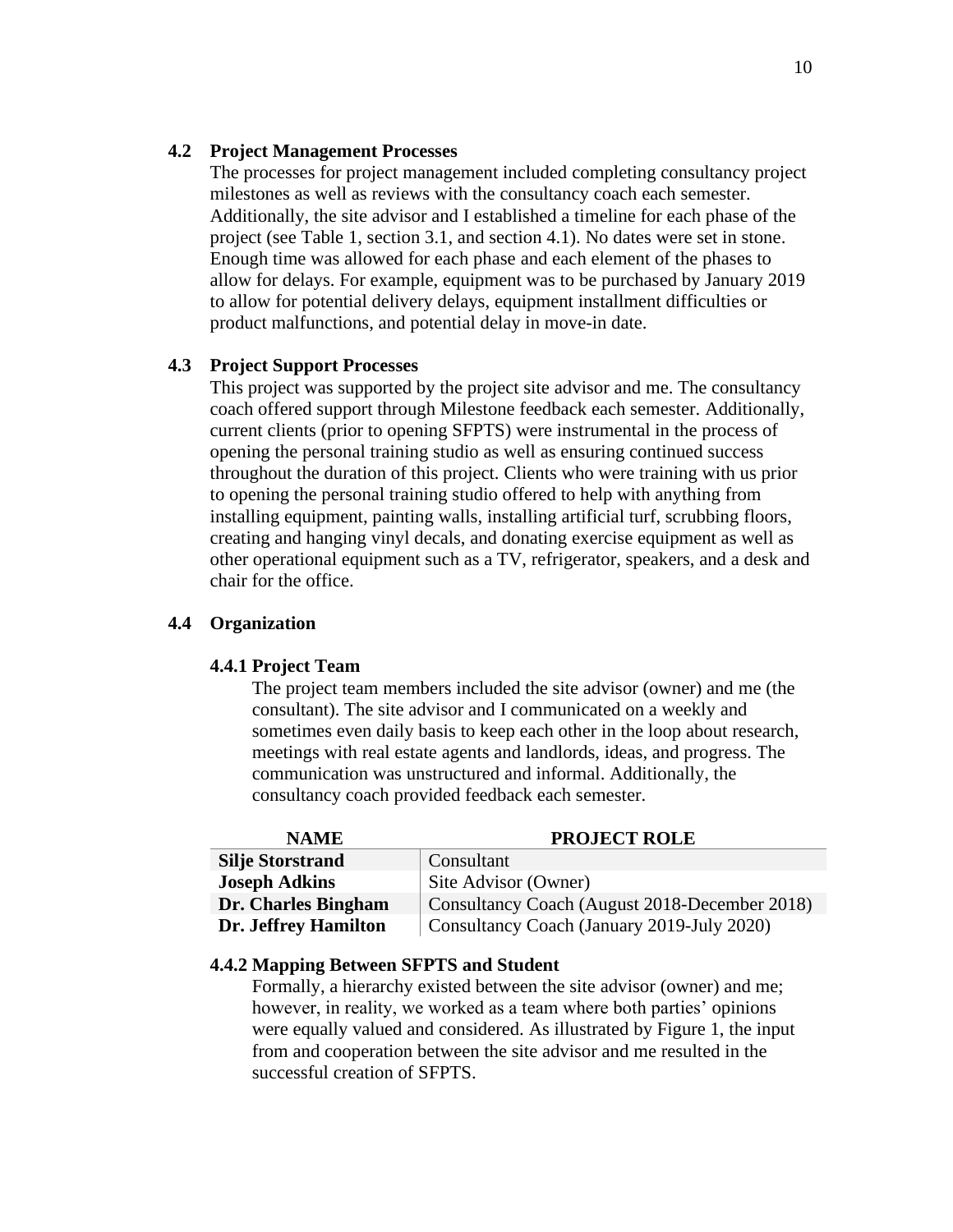## **Figure 1**

*Mapping Between SFPTS and Student*

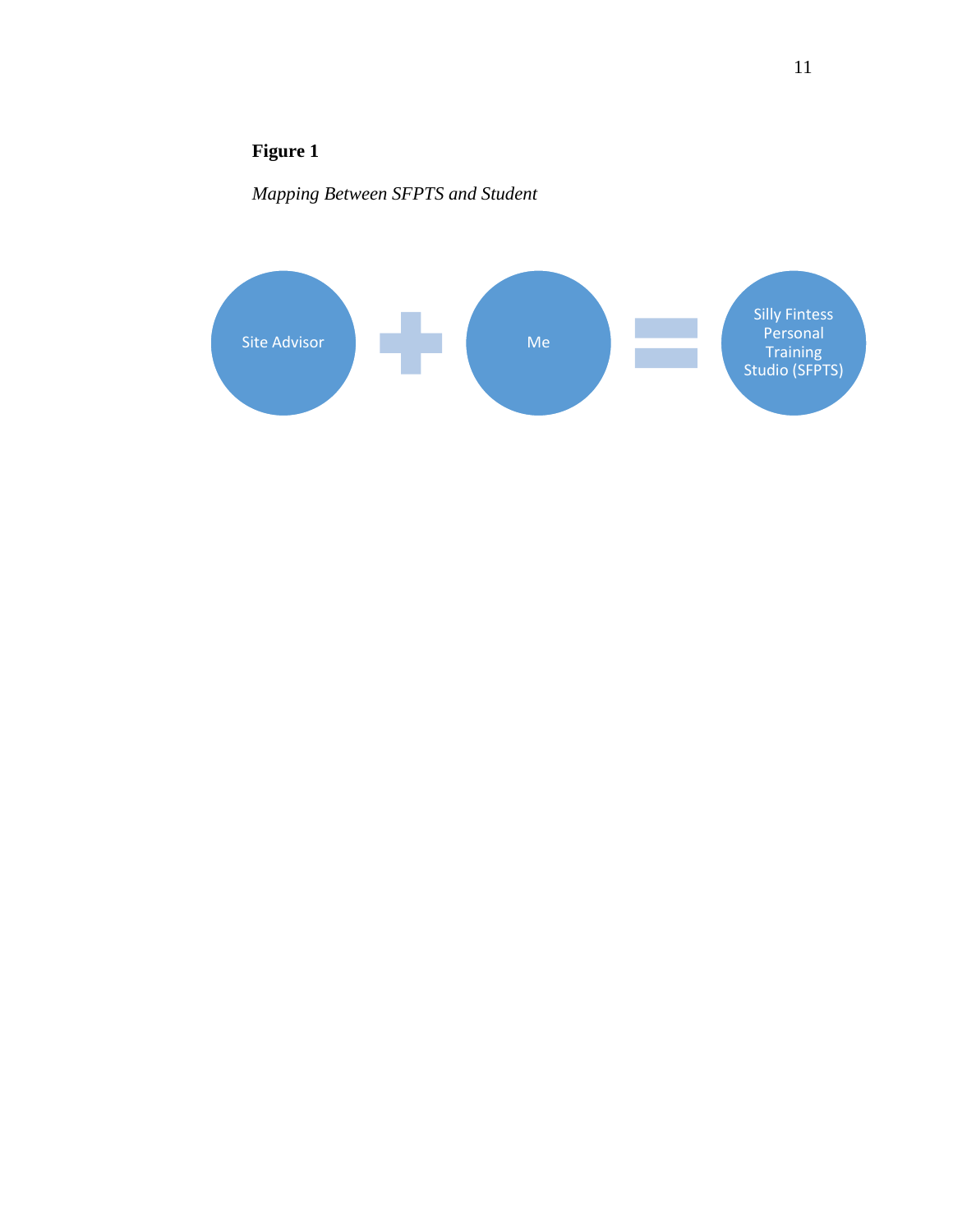## **5 Communications Plan**

## **Table 2**

## *Communications Plan*

| <b>WHO</b>                              | <b>WHAT</b>                                                  | WHY                                               | <b>WHEN</b>                                            | <b>HOW</b>                                                                            |
|-----------------------------------------|--------------------------------------------------------------|---------------------------------------------------|--------------------------------------------------------|---------------------------------------------------------------------------------------|
| <b>SITE</b><br><b>ADVISOR</b><br>$\&$ I | Fixed costs budget                                           | Help narrow real<br>estate market<br>search       | Summer 2018                                            | Determined by site<br>advisor and me                                                  |
|                                         | Start-up budget                                              | Determine type of<br>equipment                    | By December<br>2018                                    | Determined by site<br>advisor and me                                                  |
|                                         | Client survey (current<br>clients prior to opening<br>SFPTS) | Determine how<br>many will follow,<br>wants/needs | October $2018 -$<br>December 2018                      | Informal oral survey<br>during training<br>sessions                                   |
|                                         | Real estate listings                                         | Find the perfect<br>listing for studio            | Summer $2018 -$<br>December 2018                       | Web search, site visits,<br>meet with agents for<br>showings                          |
|                                         | Exercise equipment<br>market overview                        | Ensure the best<br>deals                          | Summer $2018 -$<br>December 2018                       | Web search                                                                            |
|                                         | List of leases and<br>contracts needed                       | Ensure<br>preparedness                            | December 2018<br>- February 2019                       | Web search, dialogue<br>with landlord                                                 |
|                                         | Strategies to obtain<br>clients                              | Need more clients                                 | March 2019 -<br>February 2020                          | I will create strategies                                                              |
|                                         | Retention strategies                                         | Client retention<br>needs to be<br>improved       | March $2019 -$<br>February 2020                        | I will create strategies                                                              |
|                                         | Monthly<br>budget/expenses                                   | Help stay on top<br>of bills                      | Ongoing<br>monthly March<br>$2019$ – February<br>2020  | Stay organized, write<br>everything down                                              |
|                                         | Monthly goals                                                | Help ensure<br>revenue covers<br>fixed costs      | Ongoing,<br>monthly March<br>$2019$ – February<br>2020 | Site advisor and I will<br>set goals on a monthly<br>basis based on current<br>prices |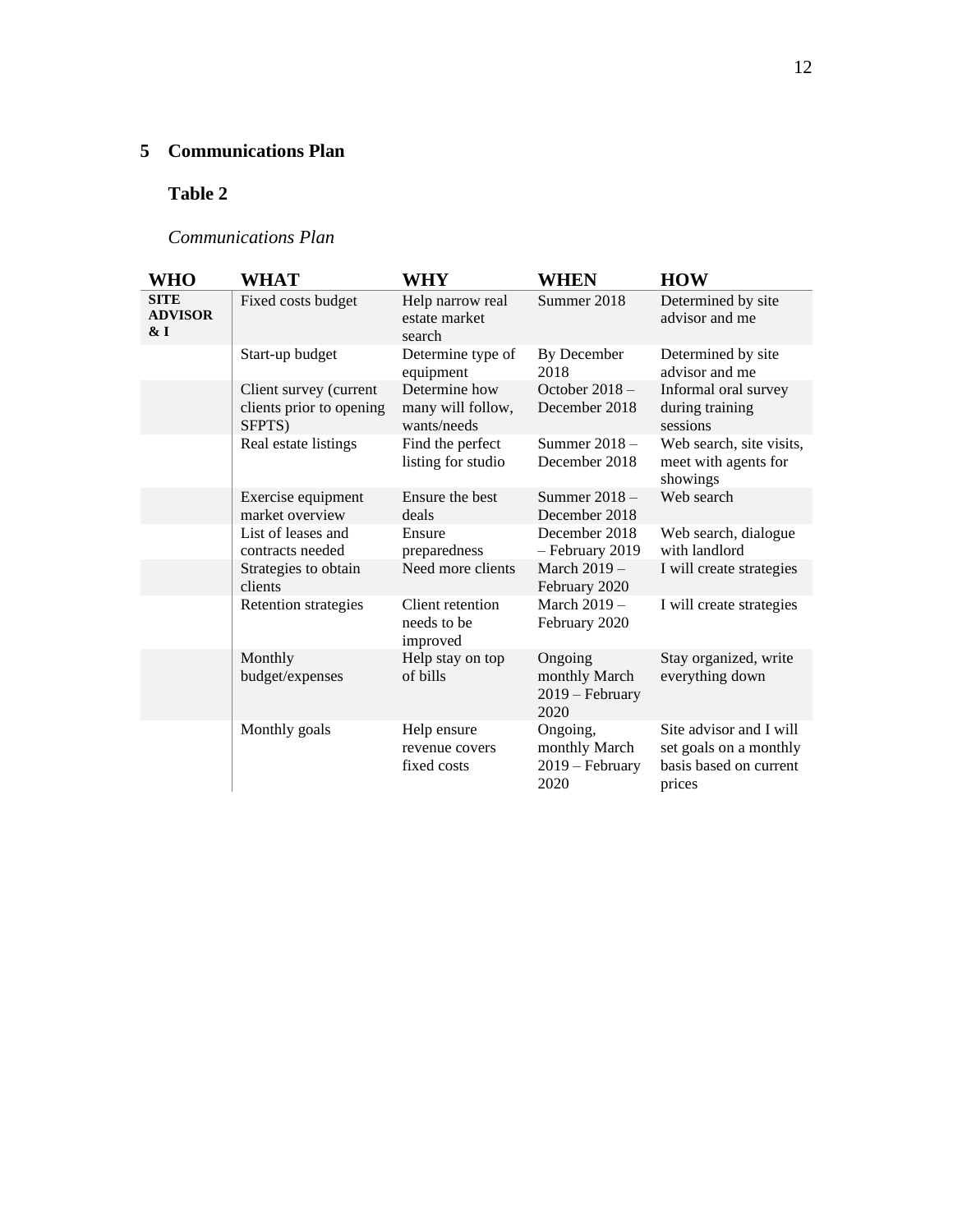## **6 Work Plan**

The main goal of this project was to open a personal training studio that would serve as a safe and welcoming space for clients. Additionally, four more goals were set to ensure success of the business. A list of project goals follows below.

- 1. Open a personal training studio that serves as a safe and welcoming space for experienced exercisers as well as those who are new to exercise
- 2. Provide a clean and organized environment for clients to reach their goals
- 3. Attract new clients
- 4. Maintain a high client retention rate
- 5. Be efficient operators of the studio

## **6.1 Work Breakdown Structure**

All the work for this project was initiated by me and monitored by me and the site advisor. See Table 3 for an illustration of the identified tasks, how they were undertaken, the resources needed, and the timeframe for each task.

## **6.2 Resources**

Table 3 illustrates the identified tasks, how they were undertaken, the resources needed, and the timeframe for each task.

## **Table 3**

*Identified Tasks*

| <b>TASKS</b>       | <b>SUB TASKS</b>        | TASK<br><b>NUMBER</b> | <b>RESOURCES</b><br><b>NEEDED</b>                                                        | <b>TIMEFRAME</b>             |
|--------------------|-------------------------|-----------------------|------------------------------------------------------------------------------------------|------------------------------|
| <b>OPEN STUDIO</b> | Research real<br>estate | 1                     | The internet and<br>meetings with real<br>estate<br>agents/landlords                     | Summer $2018 -$<br>3 months  |
|                    | Research<br>equipment   | $\overline{2}$        | The internet                                                                             | Summer 2018 -<br>6 months    |
|                    | Client survey           | 3                     | A notepad                                                                                | October $2018 -$<br>3 months |
|                    | Purchase<br>equipment   | $\overline{4}$        | The internet                                                                             | By January<br>2019           |
|                    | Sign lease              | 5                     | Lease agreement with<br>landlord                                                         | By December<br>2018          |
|                    | Obtain licenses         | 6                     | Licenses and<br>documents from<br>various city offices                                   | By February<br>2019          |
|                    | Renovations             | 7                     | Tools and hardware,<br>paint, cleaning<br>supply, and<br>clients/friends for<br>manpower | February $2019 -$<br>1 month |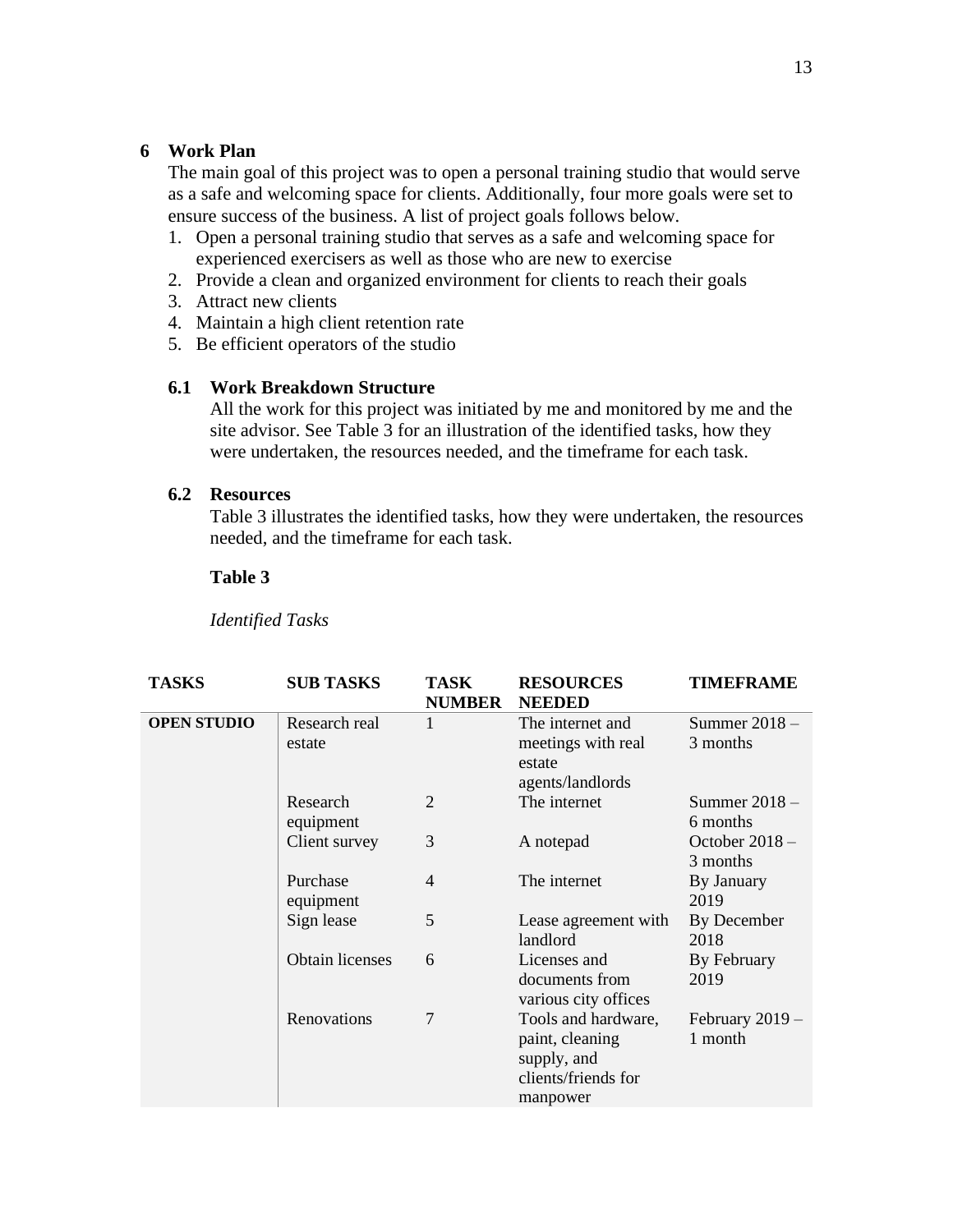| 9<br><b>PROVIDE A</b><br>Designate space<br>N/A<br>February $2019 -$<br><b>CLEAN AND</b><br>for all pieces of<br>1 month<br><b>ORGANIZED</b><br>equipment<br><b>ENVIRONMENT</b><br>10<br>Create cleaning<br>Computer and printer,<br>February 2019 -<br>laminate<br>schedule<br>1 month<br>11<br>March $2910 -$<br>Follow cleaning<br>schedule<br>Ongoing<br>N/A<br>March 2019 -<br>Always put<br>12<br>equipment back<br>Ongoing<br>in place<br><b>ATTRACT NEW</b><br>Create social<br>13<br>Smart phone<br>February $2019 -$<br><b>CLIENTS</b><br>1 month<br>media accounts<br>(Facebook and<br>Instagram)<br>Be present on<br>14<br>Smart phone<br>February 2019 -<br>social media<br>ongoing<br>February $2019 -$<br>Create and<br>15<br>Smart phone<br>distribute<br>ongoing<br>business cards<br>16<br>February $2019-$<br>Create and<br>distribute flyers<br>ongoing<br>17<br>February $2019 -$<br>Clients must be<br>Encourage<br>clients to spread<br>willing to spread the<br>ongoing<br>the word about<br>word<br>the new studio<br><b>MAINTAIN</b><br>18<br>March 2019 -<br>Interpersonal skills<br>Create personal<br><b>HIGH CLIENT</b><br>connections with<br>ongoing<br><b>RETENTION</b><br>clients<br><b>RATE</b><br>N/A<br>Make sessions<br>19<br>March 2019 -<br>fun and<br>ongoing<br>enjoyable<br>March 2019 -<br>20<br>Myzone heart rate<br>Create a<br>community that<br>monitors<br>ongoing<br>clients want to<br>continue to be a<br>part of<br>Record all<br>21<br>March 2019 -<br>Smart phone/iPad,<br>sessions to track<br>The Training<br>ongoing<br>Notebook<br>progress<br>(application)<br>Omron BCM<br>22<br>March 2019 -<br>Offer monthly<br>body scans to<br>ongoing<br>track progress<br><b>BE EFFICIENT</b><br>Create<br>23<br>N/A<br>March 2019 -<br><b>OPERATORS</b><br>procedures and<br>ongoing | Equipment<br>assembly | 8 | Tools and hardware,<br>instructions, and<br>clients/friends for<br>manpower | February $2019-$<br>1 month |
|------------------------------------------------------------------------------------------------------------------------------------------------------------------------------------------------------------------------------------------------------------------------------------------------------------------------------------------------------------------------------------------------------------------------------------------------------------------------------------------------------------------------------------------------------------------------------------------------------------------------------------------------------------------------------------------------------------------------------------------------------------------------------------------------------------------------------------------------------------------------------------------------------------------------------------------------------------------------------------------------------------------------------------------------------------------------------------------------------------------------------------------------------------------------------------------------------------------------------------------------------------------------------------------------------------------------------------------------------------------------------------------------------------------------------------------------------------------------------------------------------------------------------------------------------------------------------------------------------------------------------------------------------------------------------------------------------------------------------------------------------------------------------------------------------------------------------------------|-----------------------|---|-----------------------------------------------------------------------------|-----------------------------|
|                                                                                                                                                                                                                                                                                                                                                                                                                                                                                                                                                                                                                                                                                                                                                                                                                                                                                                                                                                                                                                                                                                                                                                                                                                                                                                                                                                                                                                                                                                                                                                                                                                                                                                                                                                                                                                          |                       |   |                                                                             |                             |
|                                                                                                                                                                                                                                                                                                                                                                                                                                                                                                                                                                                                                                                                                                                                                                                                                                                                                                                                                                                                                                                                                                                                                                                                                                                                                                                                                                                                                                                                                                                                                                                                                                                                                                                                                                                                                                          |                       |   |                                                                             |                             |
|                                                                                                                                                                                                                                                                                                                                                                                                                                                                                                                                                                                                                                                                                                                                                                                                                                                                                                                                                                                                                                                                                                                                                                                                                                                                                                                                                                                                                                                                                                                                                                                                                                                                                                                                                                                                                                          |                       |   |                                                                             |                             |
|                                                                                                                                                                                                                                                                                                                                                                                                                                                                                                                                                                                                                                                                                                                                                                                                                                                                                                                                                                                                                                                                                                                                                                                                                                                                                                                                                                                                                                                                                                                                                                                                                                                                                                                                                                                                                                          |                       |   |                                                                             |                             |
|                                                                                                                                                                                                                                                                                                                                                                                                                                                                                                                                                                                                                                                                                                                                                                                                                                                                                                                                                                                                                                                                                                                                                                                                                                                                                                                                                                                                                                                                                                                                                                                                                                                                                                                                                                                                                                          |                       |   |                                                                             |                             |
|                                                                                                                                                                                                                                                                                                                                                                                                                                                                                                                                                                                                                                                                                                                                                                                                                                                                                                                                                                                                                                                                                                                                                                                                                                                                                                                                                                                                                                                                                                                                                                                                                                                                                                                                                                                                                                          |                       |   |                                                                             |                             |
|                                                                                                                                                                                                                                                                                                                                                                                                                                                                                                                                                                                                                                                                                                                                                                                                                                                                                                                                                                                                                                                                                                                                                                                                                                                                                                                                                                                                                                                                                                                                                                                                                                                                                                                                                                                                                                          |                       |   |                                                                             |                             |
|                                                                                                                                                                                                                                                                                                                                                                                                                                                                                                                                                                                                                                                                                                                                                                                                                                                                                                                                                                                                                                                                                                                                                                                                                                                                                                                                                                                                                                                                                                                                                                                                                                                                                                                                                                                                                                          |                       |   |                                                                             |                             |
|                                                                                                                                                                                                                                                                                                                                                                                                                                                                                                                                                                                                                                                                                                                                                                                                                                                                                                                                                                                                                                                                                                                                                                                                                                                                                                                                                                                                                                                                                                                                                                                                                                                                                                                                                                                                                                          |                       |   |                                                                             |                             |
|                                                                                                                                                                                                                                                                                                                                                                                                                                                                                                                                                                                                                                                                                                                                                                                                                                                                                                                                                                                                                                                                                                                                                                                                                                                                                                                                                                                                                                                                                                                                                                                                                                                                                                                                                                                                                                          |                       |   |                                                                             |                             |
|                                                                                                                                                                                                                                                                                                                                                                                                                                                                                                                                                                                                                                                                                                                                                                                                                                                                                                                                                                                                                                                                                                                                                                                                                                                                                                                                                                                                                                                                                                                                                                                                                                                                                                                                                                                                                                          |                       |   |                                                                             |                             |
|                                                                                                                                                                                                                                                                                                                                                                                                                                                                                                                                                                                                                                                                                                                                                                                                                                                                                                                                                                                                                                                                                                                                                                                                                                                                                                                                                                                                                                                                                                                                                                                                                                                                                                                                                                                                                                          |                       |   |                                                                             |                             |
|                                                                                                                                                                                                                                                                                                                                                                                                                                                                                                                                                                                                                                                                                                                                                                                                                                                                                                                                                                                                                                                                                                                                                                                                                                                                                                                                                                                                                                                                                                                                                                                                                                                                                                                                                                                                                                          |                       |   |                                                                             |                             |
|                                                                                                                                                                                                                                                                                                                                                                                                                                                                                                                                                                                                                                                                                                                                                                                                                                                                                                                                                                                                                                                                                                                                                                                                                                                                                                                                                                                                                                                                                                                                                                                                                                                                                                                                                                                                                                          |                       |   |                                                                             |                             |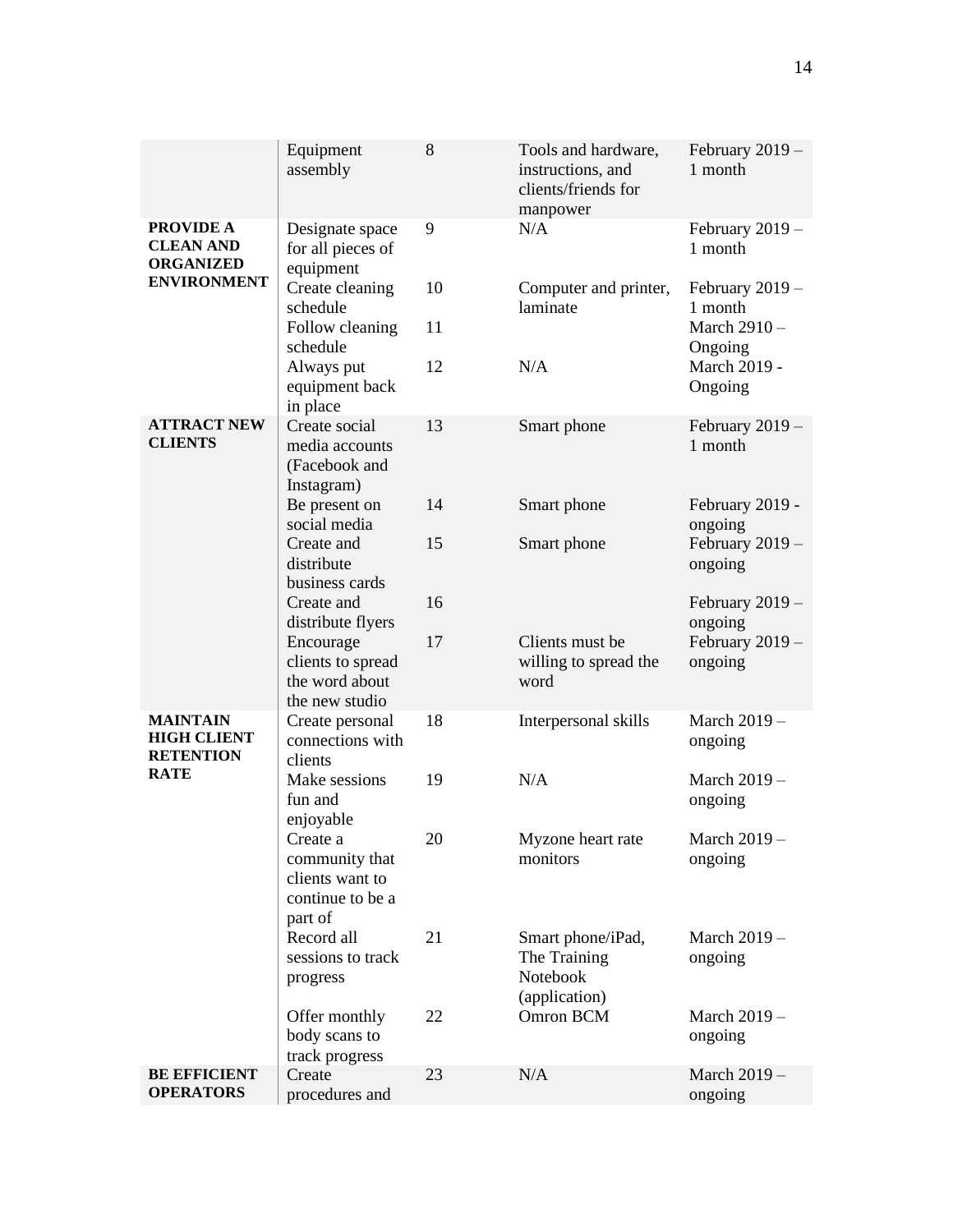| <b>OF THE</b><br><b>STUDIO</b> | processes for<br>running the<br>studio                                                                                                                   |    |                                         |                          |
|--------------------------------|----------------------------------------------------------------------------------------------------------------------------------------------------------|----|-----------------------------------------|--------------------------|
|                                | Be organized and 24<br>stay on top of<br>bills                                                                                                           |    | Designated office<br>space              | March $2019-$<br>ongoing |
|                                | Create monthly<br>budgets to help<br>reach goals                                                                                                         | 25 | Designated office<br>space, spreadsheet | March $2019-$<br>ongoing |
|                                | Create clear and<br>concise goals and<br>expectations for<br>number of clients<br>and sessions per<br>month based on<br>current prices to<br>cover fixed | 26 | Spreadsheet                             | March $2019-$<br>ongoing |
|                                | expenses                                                                                                                                                 |    |                                         |                          |

Below follows a Gantt chart illustrating the timeline for each task established in Table 3.





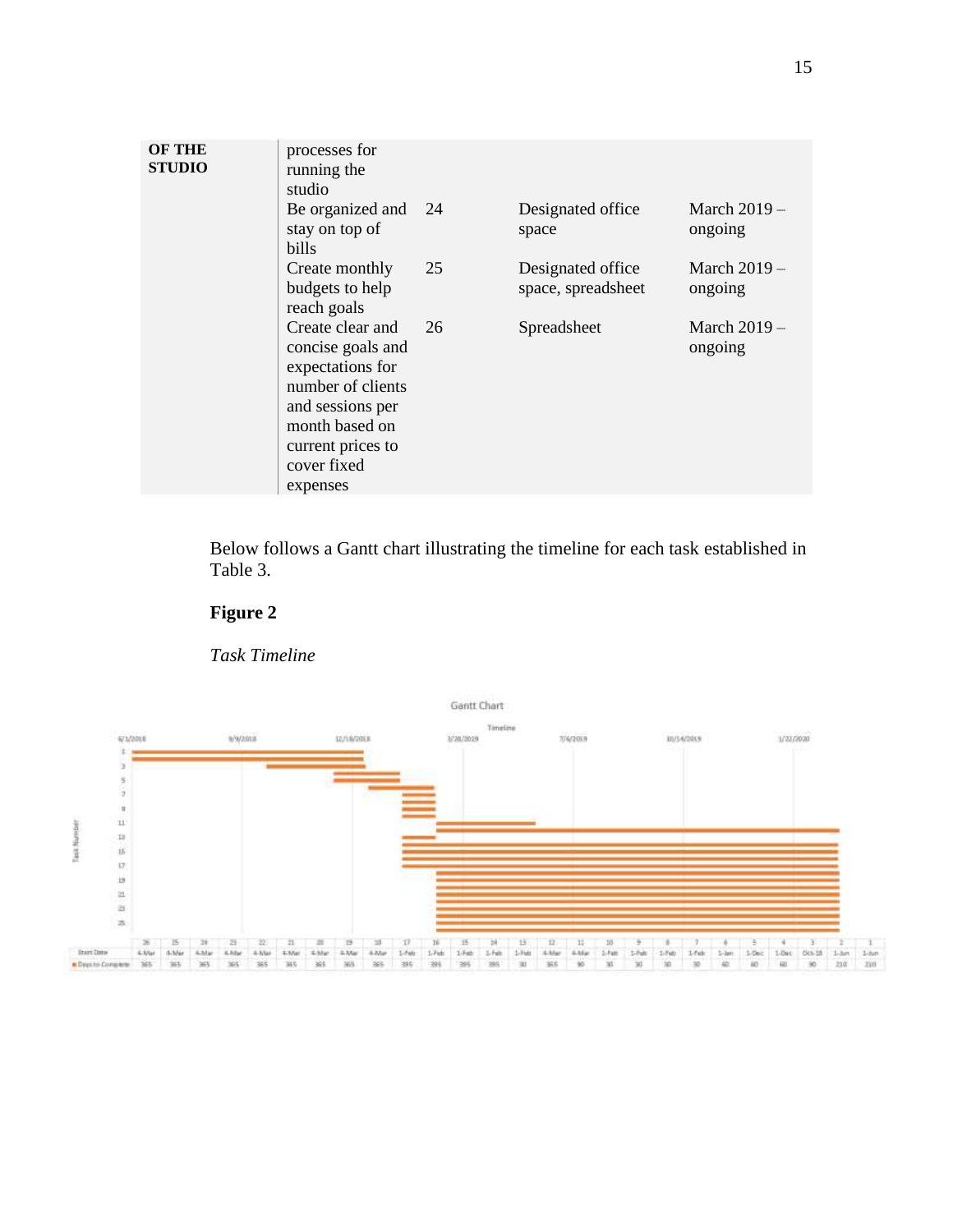## **Milestones**

Table 4 represents the key project milestones throughout the duration of the project.

## **Table 4**

*Project Milestones*

| <b>Milestone Number</b> | <b>Title</b>                      | <b>Forecast date</b> |
|-------------------------|-----------------------------------|----------------------|
|                         | Found perfect location for studio | 14-Dec-2018          |
|                         | Purchased equipment 1             | 26-Dec-2018          |
|                         | Purchased equipment 2             | 06-Feb-2019          |
| 3                       | Purchased equipment 3             | 27-Feb-2019          |
| 4                       | Signed lease                      | 22-Jan-2019          |
| 5                       | Started moving into space         | 16-Feb-2019          |
| 6                       | LLC created                       | 06-Feb-2019          |
|                         | <b>Business license obtained</b>  | 14-Feb-2019          |
| 8                       | Utilities turned on               | 22-Feb-2019          |
| 9                       | <b>Started renovations</b>        | 23-Feb-2019          |
| 10                      | First personal training sessions  | 04-Mar-2019          |
| 11                      | Created community using Myzone    | 21-Jun-2019          |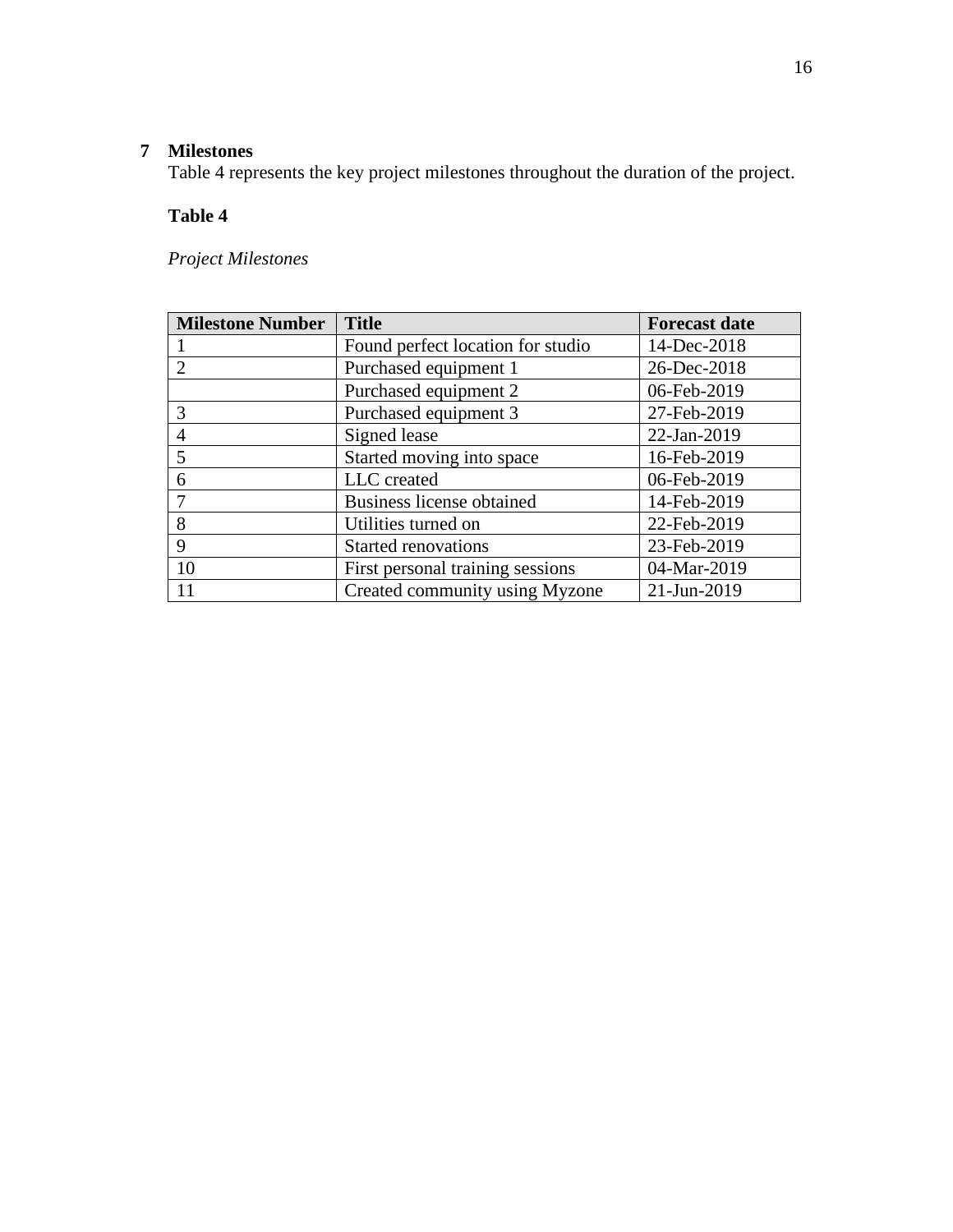## **8 Metrics and Results**

The objectives and success criteria for this project are discussed in sections 2.1.1 and 2.1.2. Below follows an overview of the established success criteria, the metrics collected, and the results of the project.

- **1. Successful opening of personal training studio that offers a clean, safe, and welcoming atmosphere to clients.** As the result of an extensive planning phase, SFPTS was opened on March 4, 2019. The studio offers a welcoming and safe environment in the form of bright colors, clean smells, an organized space, upbeat music, and friendly personal trainers. Most of the walls are white. However, one wall has a colorful pattern painted on it; on half of one wall hangs a motivation poster and a TV; and the other half is covered with pine wall panels decorated with the studio's logo. Yet another wall is covered with mirrors and a big whiteboard. The storefront is made up by a glass door and large windows. The door and windows are tinted which enforces privacy while still letting in a lot of natural light.
- 2. **Acquisition of new clients.** When SFPTS opened, 16 clients followed from the old location. Additionally, we had 14 new personal training clients sign up that month. Within the first year of operating, we have had 53 new one-on-one personal training clients at SFPTS. The total number of individuals who have trained at the studio, whether they attended Bootcamp, small group training classes, or personal training, is 105.

Figure 3 is a line chart illustrating the number of new clients who signed up for personal training each month since opening the studio.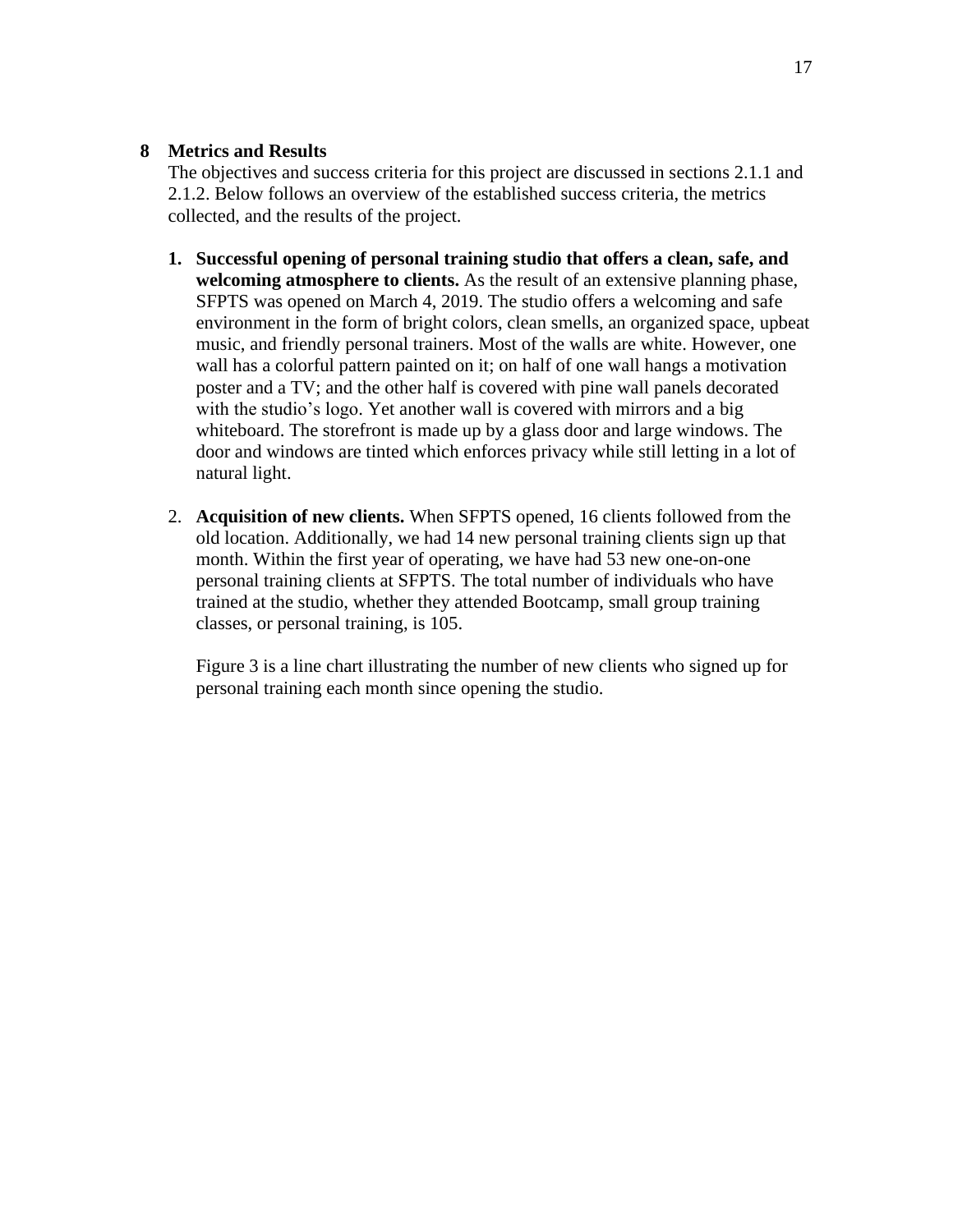### **Figure 3**

#### *Monthly Client Signups*



3. **High client retention rates.** Of the 16 clients who followed from the old location and the 14 new clients acquired in the first month, 16 still come consistently. After 12 months of operating, the average client has been coming to the studio for one-on-one personal training for 5 months. While some clients only came to the studio to train for about a month, many of the total of 69 personal training clients have been coming consistently throughout the 12-month period. Some clients might have taken a couple of months off for various reasons (such as illness, injury, and travel); some moved away from town and thus stopped coming to the studio to train; and some clients started training at the studio shortly before the end of the first year of being in business. Factors aiding in the high retention rates are focus on building relationships with clients, monthly body metric scans, and Myzone community.

The monthly biometric scans were performed using an Omron Body Composition Monitor (Omron BCM). The Omron BCM features full body sensing with handto-foot technology and measures seven fitness indicators including body fat percentage, body mass index, skeletal muscle, resting metabolism, visceral fat, body age, and body weight (Omron Healthcare, Inc., 2020). We offer this scan free of charge to all clients on a monthly basis to encourage them to stay on track with their exercise and nutrition.

The Myzone community was created in June 2019. "Myzone is an innovative wearable heart rate-based system that uses wireless and cloud technology to accurately and conveniently monitor physical activity" (Myzone, 2020, para. 1).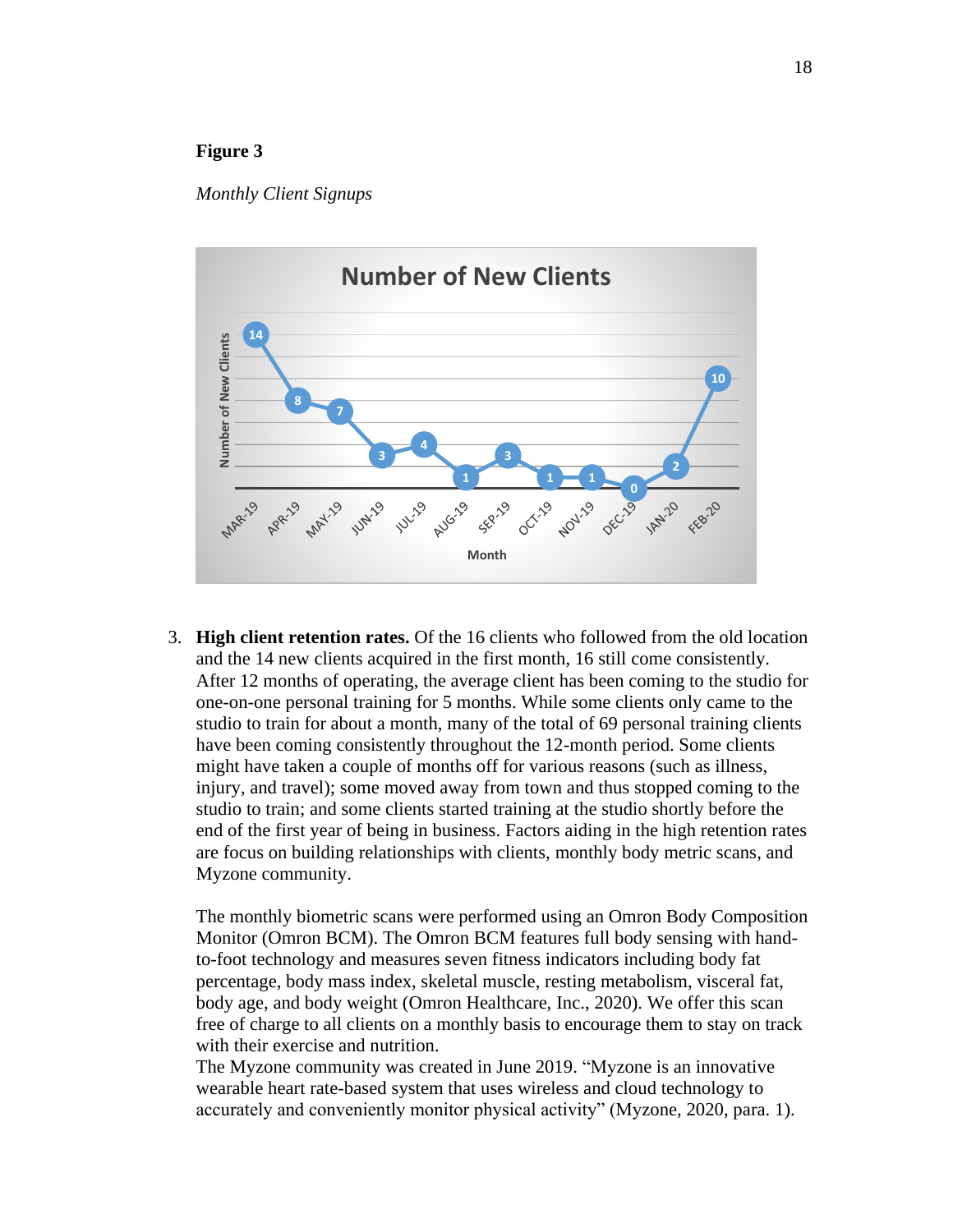We initially introduced the Myzone heart rate monitors to our clients to be better able to monitor their effort during the workouts at the studio and at home. However, we were very pleasantly surprised to discover how big of an impact the community aspect Myzone offers has had on SFPTS clients. While exercising, Myzone monitors client heart rate, calories burned, and time exercising, which is converted into Myzone Effort Points, or MEPs (Myzone, 2020). Myzone rewards effort rather than fitness level, which has proved to be a big motivational factor for many of our clients. By purchasing a Myzone heart rate monitor and becoming part of the SFPTS Myzone community, clients and the trainer can view the heart rate and calories burned on a TV screen at the studio during the training sessions. Additionally, they get access to the web-based community through an app where they get access to the statistics gathered during their sessions as well as to keep up with and compete with other SFPTS community members.

Figure 4 shows a line chart illustrating the number of personal training sessions Joseph has had each month since opening the personal training studio. The month before opening SFPTS is also included to illustrate the increase in sessions. Figure 5 illustrates the number of members joining our Myzone community each month since first introducing it in late June 2019.

### **Figure 4**

*Number of Personal Training Sessions per Month*

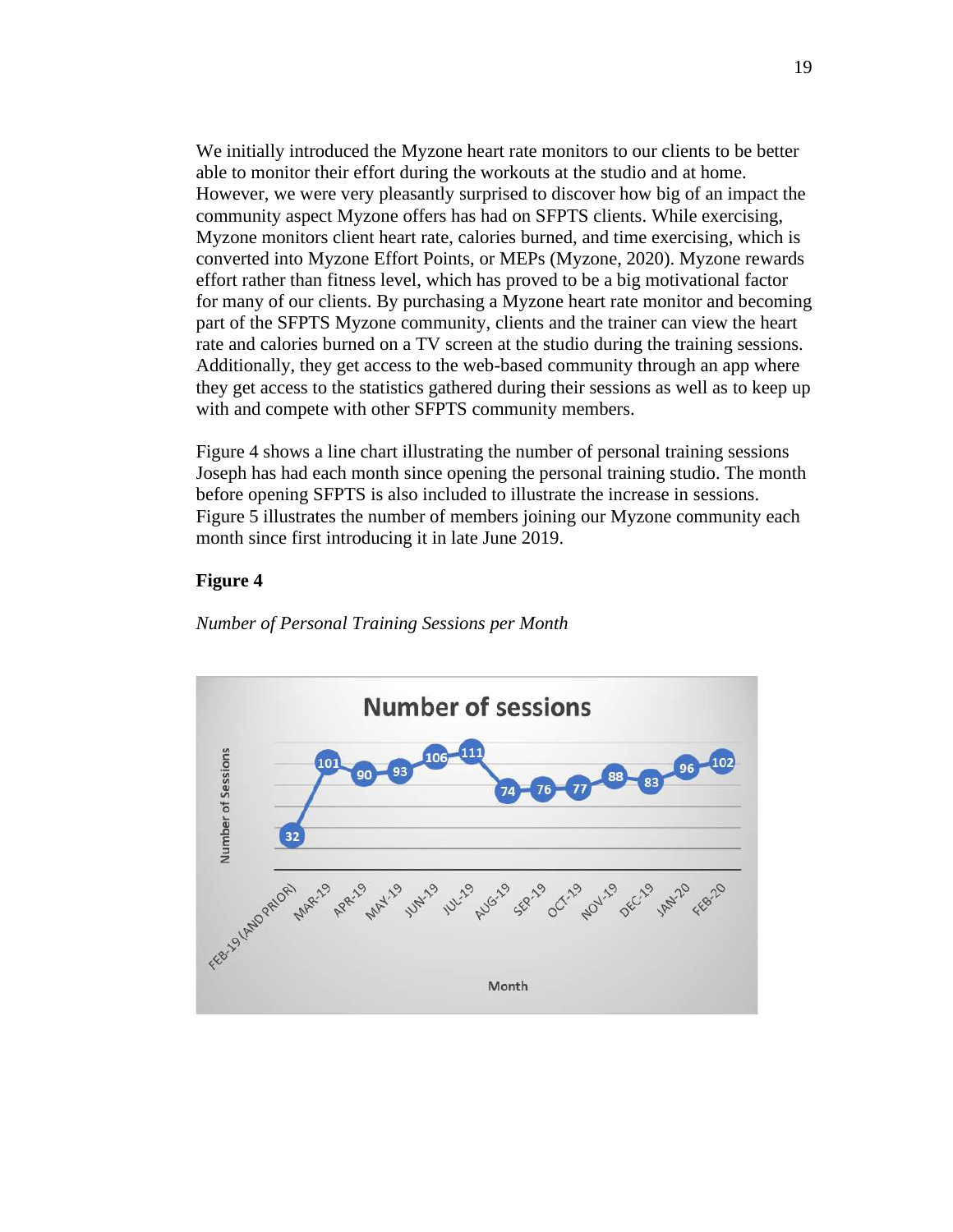### **Figure 5**

#### *Number of Members Joining Myzone Community per Month*



As we can see from Figure 5, we have had a total of 30 clients purchase a Myzone heart rate monitor and join our community since introducing it in June 2019. Today, only one of those 30 is no longer a client at SFPTS; thus, we are seeing very high retention rates among the clients who join our Myzone community.

- 4. **Maintaining a clean and organized space.** Each piece of equipment has its place at SFPTS. After being used, equipment is immediately cleaned and returned to its designated place. We have also created a weekly cleaning list. This list has been laminated and hung on the wall in the back room. The back room serves a dual purpose as office in one end and locker room in the other end. Clients come to this room prior to each session to hang their coats and leave their gym bags. When clients walk into this room, they can see the cleaning list and they will be assured the gym has been cleaned within a few days.
- 5. **Generate enough income from facility fees and day passes to cover monthly fixed costs.** We have been good at budgeting and setting clear and concise goals and expectations for how many personal training clients are needed each month to cover fixed costs. We have adjusted our goals and expectations monthly as needed. All personal training clients pay a monthly facility fee of either \$20 (clients who followed from old gym and those who joined when the studio first opened) or \$30 (clients who joined later); and those who attend Bootcamps have the choice between paying the \$30 monthly facility fee or \$5 day pass each time in addition to the \$10 Bootcamp fee.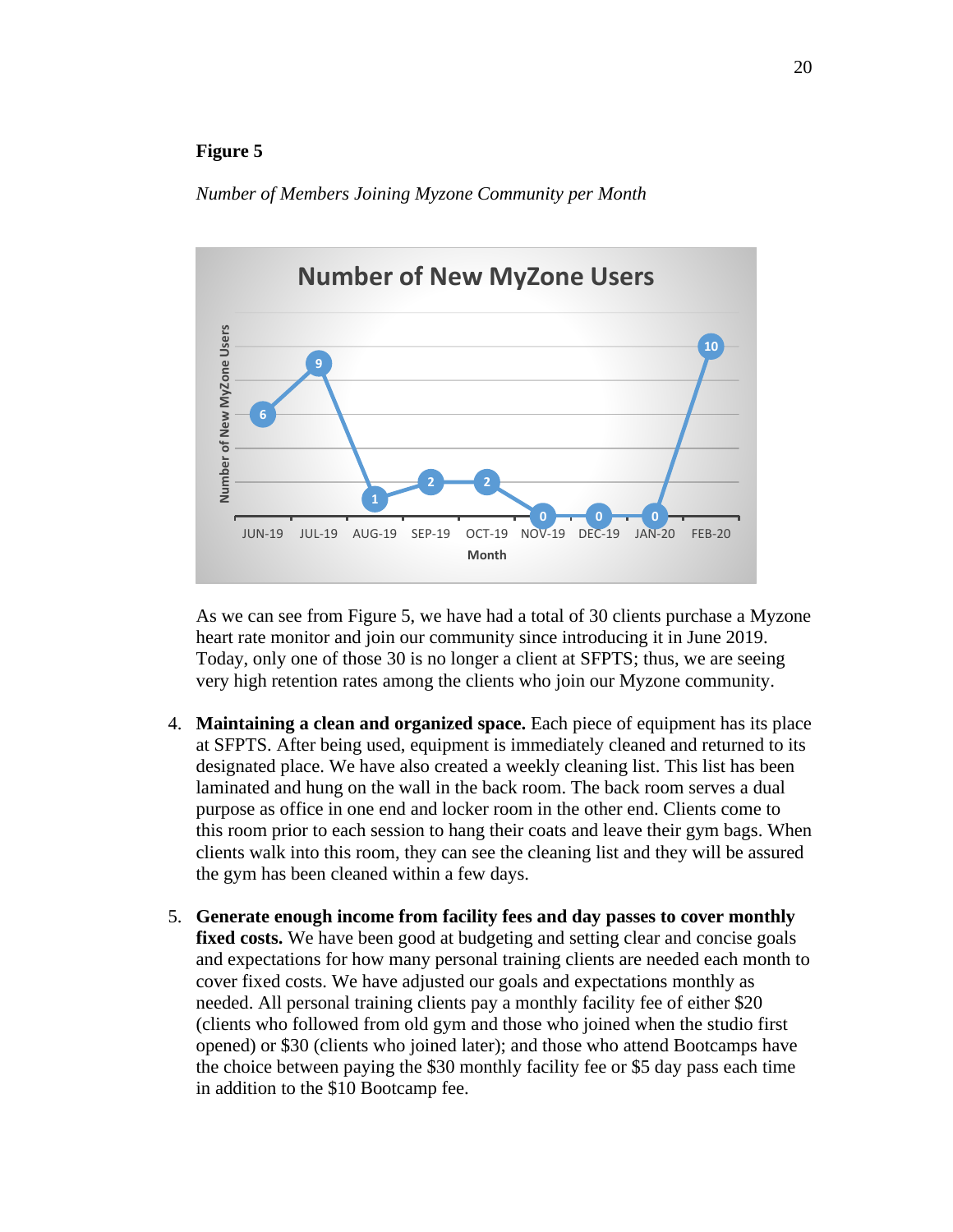We initially increased the facility fee from \$20/month to \$30/month because we would need 50 personal training clients at \$20/month to cover all fixed costs versus 34 clients at \$30/month. We expected to have more success with our Bootcamps and thus to be able to cover a larger part of monthly fixed costs with revenue accumulated from the Bootcamps. Relying on facility fees to cover the fixed costs, aiming for 34 personal training clients is a lot more realistic than 50. As abovementioned, we expected to have more success with our Bootcamps. However, in the colder months, Bootcamp attendance started decreasing significantly. In an effort to attract more people to join us for Bootcamps, we offered unlimited Bootcamps passes for \$40/month all in (i.e., no facility fee or day pass required for those who purchased the monthly pass). We had some success with the Bootcamp passes and decided to continue offering this deal. See Table 6 in section 10 financial plan for a breakdown of how monthly fixed costs were covered.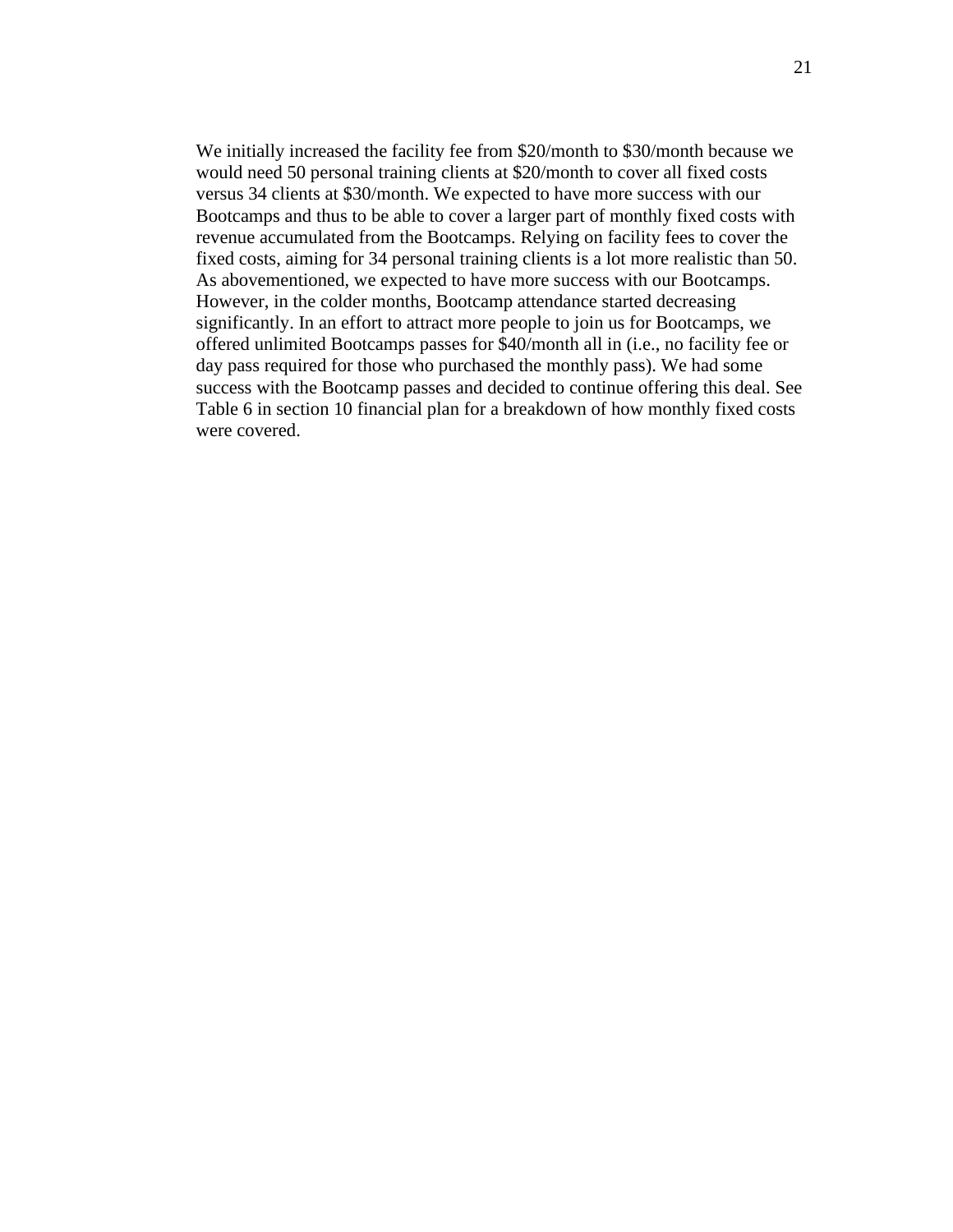#### **9 Risks, Constraints, Assumptions**

### **9.1 Risks**

The success of this project was highly dependent on us being able to find a location that checked close to, if not all, the boxes listed in the acceptance criteria in section 4.1 under "real estate research" (i.e., affordable, good size, offers outside area, etc.). Further, success was reliant on client retention and acquisition as well as being able to keep the facility at a high standard. Table 5 lists anticipated risks associated with the project, the level of risk associated with the scenario, and a mitigation plan. Each scenario is analyzed in greater detail in Table 5.

#### **Table 5**

*Anticipated Risks*

| <b>SCENARIO</b>                          | <b>LEVEL OF</b> | <b>MITIGATION</b>                  |
|------------------------------------------|-----------------|------------------------------------|
|                                          | <b>RISK</b>     |                                    |
| <b>DO NOT FIND PERFECT SPOT FOR</b>      | Moderate        | Compromise where possible          |
| <b>STUDIO</b>                            |                 |                                    |
| <b>CANNOT FIND GOOD AND AFFORDABLE</b>   | Moderate        | Only buy most essential            |
| <b>EQUIPMENT</b>                         |                 | equipment to start                 |
| <b>CURRENT CLIENTS DO NOT FOLLOW TO</b>  | Low             |                                    |
| <b>NEW LOCATION</b>                      |                 |                                    |
| <b>CURRENT CLIENTS FOLLOW BUT DO</b>     | Moderate        | Keep building relationships and    |
| <b>NOT STICK WITH IT</b>                 |                 | community                          |
| <b>THERE IS NO INCREASED INTEREST IN</b> | Moderate        | Advertise on social media plus     |
| <b>TRAINING WITH US</b>                  |                 | word of mouth                      |
| PEOPLE DO NOT KNOW ABOUT THE             | Moderate        | Advertise on social media plus     |
| <b>NEW STUDIO</b>                        |                 | word of mouth                      |
| UNABLE TO BRING IN ENOUGH MONEY          | Moderate        | Budget, set monthly goals, adjust  |
| <b>TO COVER FIXED COSTS</b>              |                 | as needed                          |
| <b>CLIENTS ARE NOT WILLING TO PAY</b>    | Low             |                                    |
| <b>HIGHER PRICES</b>                     |                 |                                    |
| WE GET BURNED OUT FROM ADDED             | Moderate        | Defined roles, constantly do small |
| <b>RESPONSIBILITY</b>                    |                 | cleaning projects                  |
| WE ARE UNABLE TO KEEP THE SPACE          | Low             |                                    |
| <b>CLEAN AND ORGANIZED</b>               |                 |                                    |

Below follows a more detailed description of each of the risk scenarios as well as a detailed mitigation plan for each of the moderate to high risk scenarios. The criteria for being evaluated as "high" risk was it had to be a scenario that we consider likely to become reality. Those with a risk factor labeled "medium" were considered likely to happen, and those evaluated "low" risk we did not anticipate becoming reality.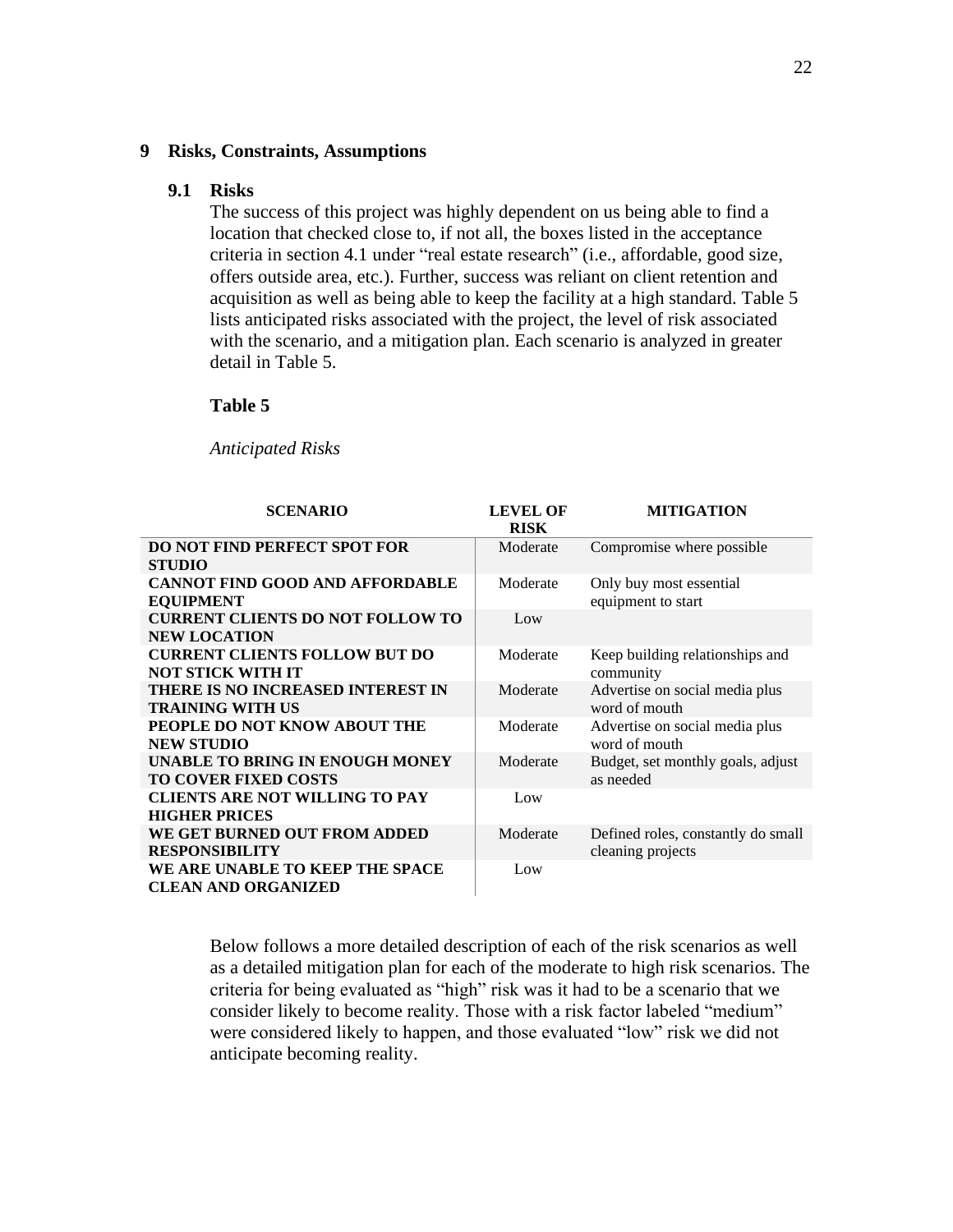**Do not find perfect spot for studio.** We established seven acceptance criteria for the location of the studio (see "real estate research" under section 4.1). As we realized it might not be realistic to find a space that would check all the boxes within the given timeframe (June 2018 to December 2018), we were willing to compromise in some areas and ready to improvise in other areas. For example, if there was not a designated office or storage area, we were prepared to designate some space in the back of the room for office and supplies. Further, if we were unable to find a space with concrete walls, we were prepared to utilize power racks and cable crossovers as a substitute for hanging pull-up bars on the walls. Ideally, we would have liked for the studio to be located in an area connected to running trails; however, as long as we could do some simple exercises outside and run laps around the building, we were willing to compromise in this area as well. When it comes to monthly fixed costs such as rent and utilities, however, we were not willing to compromise. We were prepared to keep looking until we found a space that fit the budget and to compromise and improvise as much as necessary and possible in other areas.

**Cannot find good and affordable equipment.** In creating a safe and welcoming studio, we would need equipment that is of high quality, highly functional, and aesthetically pleasing. However, since the studio will not have high traffic throughout the days, top of the line equipment (like one would need for a large commercial gym) is not necessary. We knew it would be critical that we spent time researching all the exercise equipment manufacturers and suppliers to be sure we knew who offered the best deals for what we needed. In addition to reviewing differences in prices, we also considered costumer reviews, shipping and handling fees, special offers and promotional deals, and delivery times. We expected to be able to find equipment that was up to our standard at affordable prices as long as we stayed informed of which companies offered the best equipment, who offered free delivery, and when special deals and promotions were offered.

**Current clients follow but do not stick with it.** Through casual conversations with current clients, we felt very confident that most, if not all, of them would follow us to the new location. However, we did consider it to be a moderate risk that some might not be completely happy with the new location and that they thus might want to go back to the old gym or somewhere completely new. In order to prevent this from happening, we did our best to make sure the new space would be everything our clients were looking for in a gym as well as continue to strengthen the bonds with our clients. Exercising is tough, and most people do not want to go to the gym every day. Therefore, it was imperative that we made the studio a positive experience and that we, as their personal trainers, continue to be someone that they look forward to seeing every time they come to work out.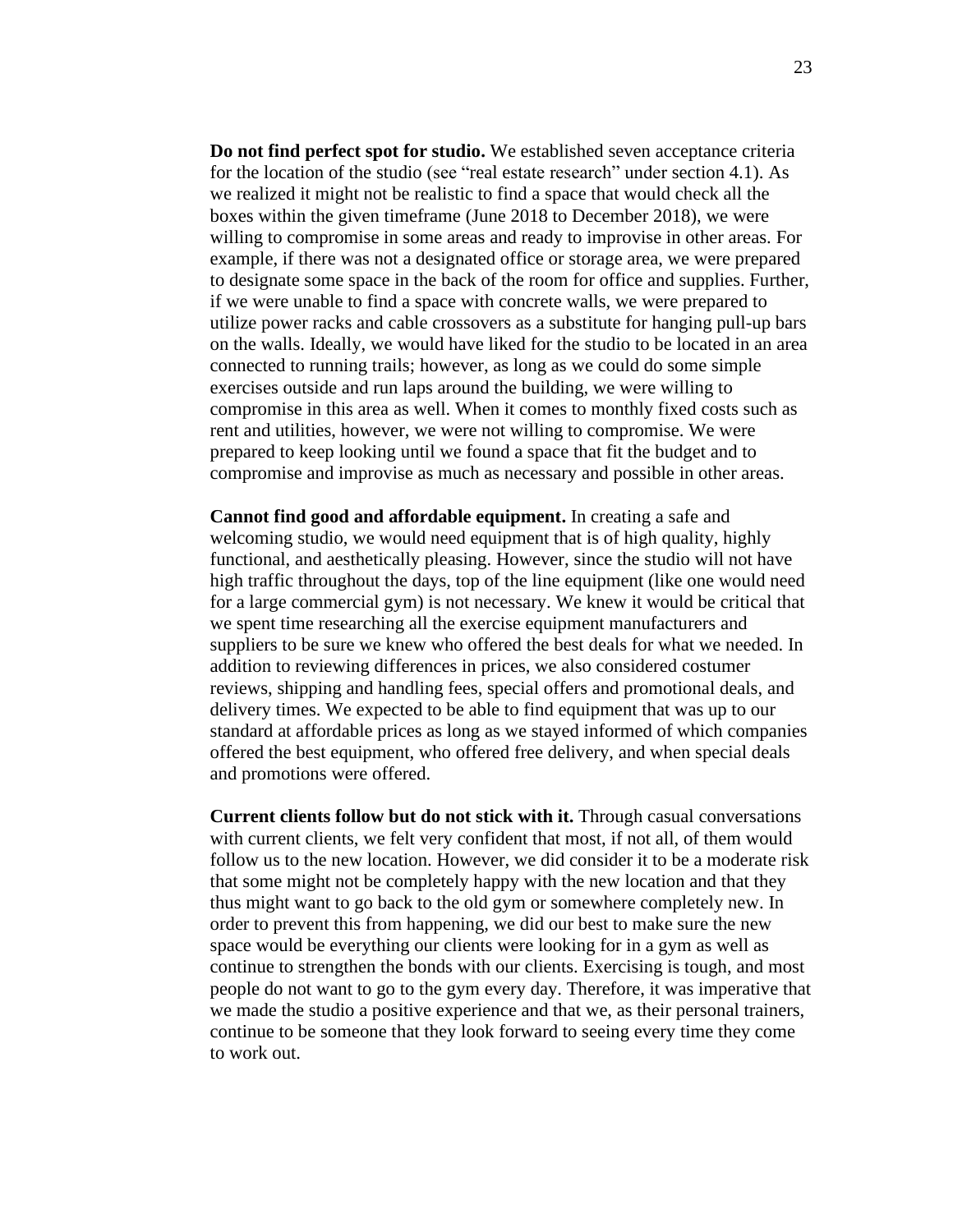**There is no increased interest in training with us.** With the opening of the new studio, we anticipated seeing a natural increase in interest in training with us solely based on the fact that we would be offering a new place for people to exercise. However, there was no guarantee that people would hear about us or that they would reach out about scheduling sessions. Therefore, it was important that we advertised through social media as well as asked our current clients to spread the word about the new location to mitigate this potential issue.

**People do not know about the new studio.** As abovementioned, we planned to mitigate the risk of people not knowing about our studio through social media and through current client word of mouth. Since we expected all our current clients to follow us to the new space, the desired number of new clients was not very high. We expected this mitigation plan would successfully eliminate the risk of people not knowing about the studio and thus get enough new clients.

**Unable to bring in enough money to cover fixed costs.** As we were hoping all our current clients would follow us to the new space, we did not want to increase their monthly facility fee. At the previous location, they paid \$20 per month, and we wanted to honor that price for as long as possible at the new studio. Based on anticipated monthly fixed costs of \$1,000 (\$800 rent plus \$200 utilities), and monthly facility fees of \$20, we would consistently need to have 50 personal training clients to cover fixed monthly costs. Fifty is a very high number of clients split between two people. Therefore, we mitigated the risk of not being able to cover fixed costs by offering monthly bootcamp package deals and by increasing the monthly facility fee to \$30 for new clients.

**We get burned out from added responsibility.** At the previous location, the only thing we had to worry about was training our clients and cleaning the equipment after use. We knew that once we opened the new studio, a high number of tasks would be added to the list. This includes cleaning tasks that need to be performed daily, weekly, and monthly; regular maintenance of equipment; accounting and bookkeeping; and advertising and marketing. Adding all of this on top of a busy training schedule can be very overwhelming and could potentially lead to us getting burned out. To mitigate this risk, we planned to "work smarter" by completing small cleaning and maintenance tasks whenever possible, whether it be while a client is warming up, while waiting for the next client to show up, during our lunch breaks, early morning, late at night, or on a day off from training. We designated space for all equipment to be stored when not in use, and we created cleaning lists to help us stay on track and keep the studio as close to spotless as possible.

#### **9.2 Constraints**

There were minimal constraints to the operations of this project. The most notable constraint was the budget. The budget limited the size of the space that we could afford. We were aware that finding a space approximately 1,000 sq. ft.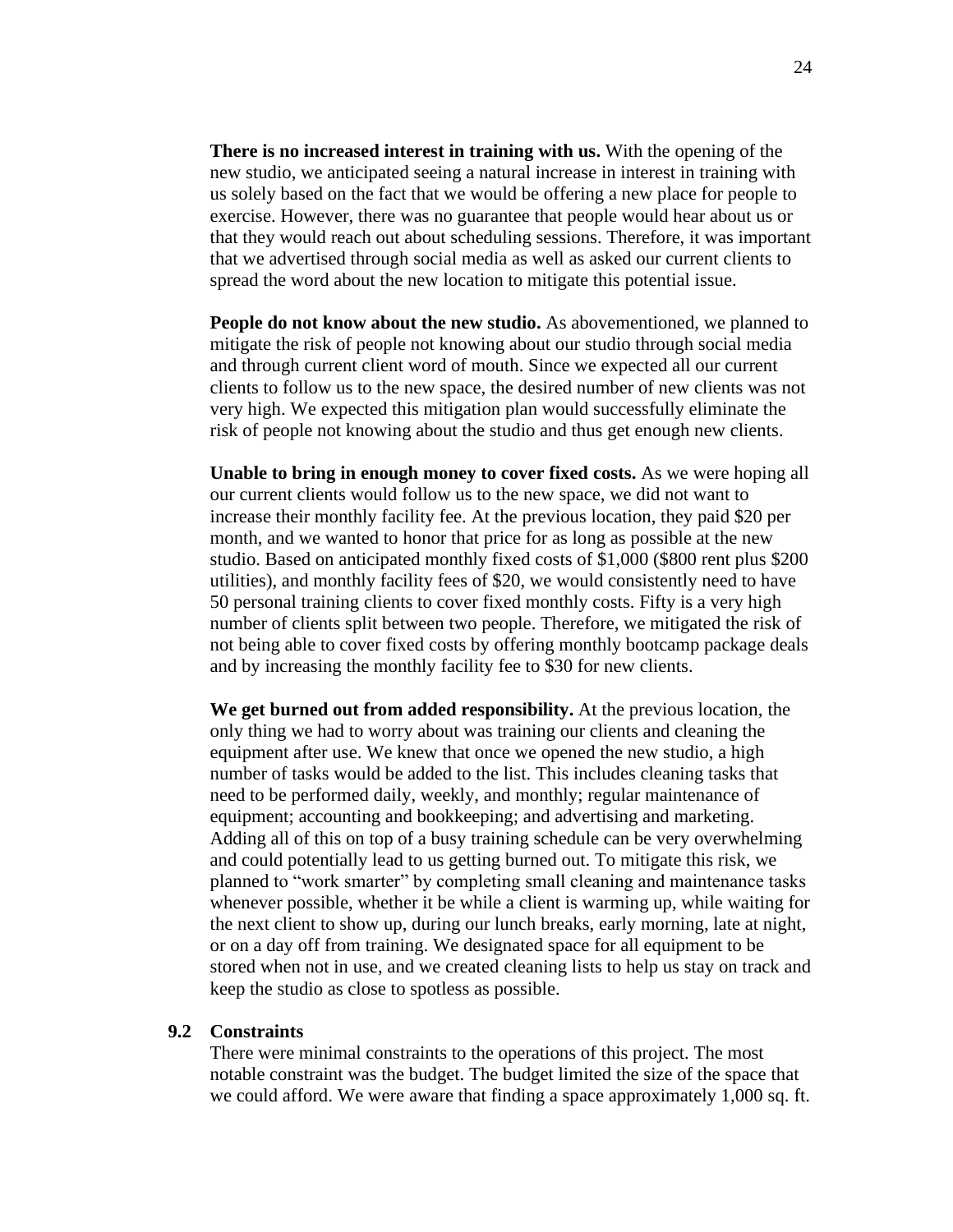in size with an outside area that could be used as an extension to the gym and would include an office and an acceptable restroom and would fit the budget might prove difficult or even impossible. Further, instead of getting a treadmill, we planned to utilize the outside area for running. We did purchase a row machine and an assault bike, as these are more functional pieces of equipment that take up a lot less space. However, had the budget for the project been bigger, we would have considered adding a treadmill.

### **9.3 Assumptions**

Some key assumptions made about this project follow below.

- 1. We will be able to find the perfect location and the perfect equipment.
- 2. Processes and procedures will be accepted and adapted.
- 3. Most of our current clients will follow us to the new location.
- 4. We will see an increase in clientele.
- 5. We will see an increase in client retention.
- 6. Clients will appreciate a clean and organized space.
- 7. Membership fees, walk-in fees, and bootcamp fees will cover fixed monthly costs.
- 8. A few clients might miss the abundance of weight machines and cardio equipment.
- 9. As SFPTS will be "by appointment only," some people may be hesitant to pay the same or higher monthly facility fee compared to, for example, a 24 hour gym where they can work out whenever they want to.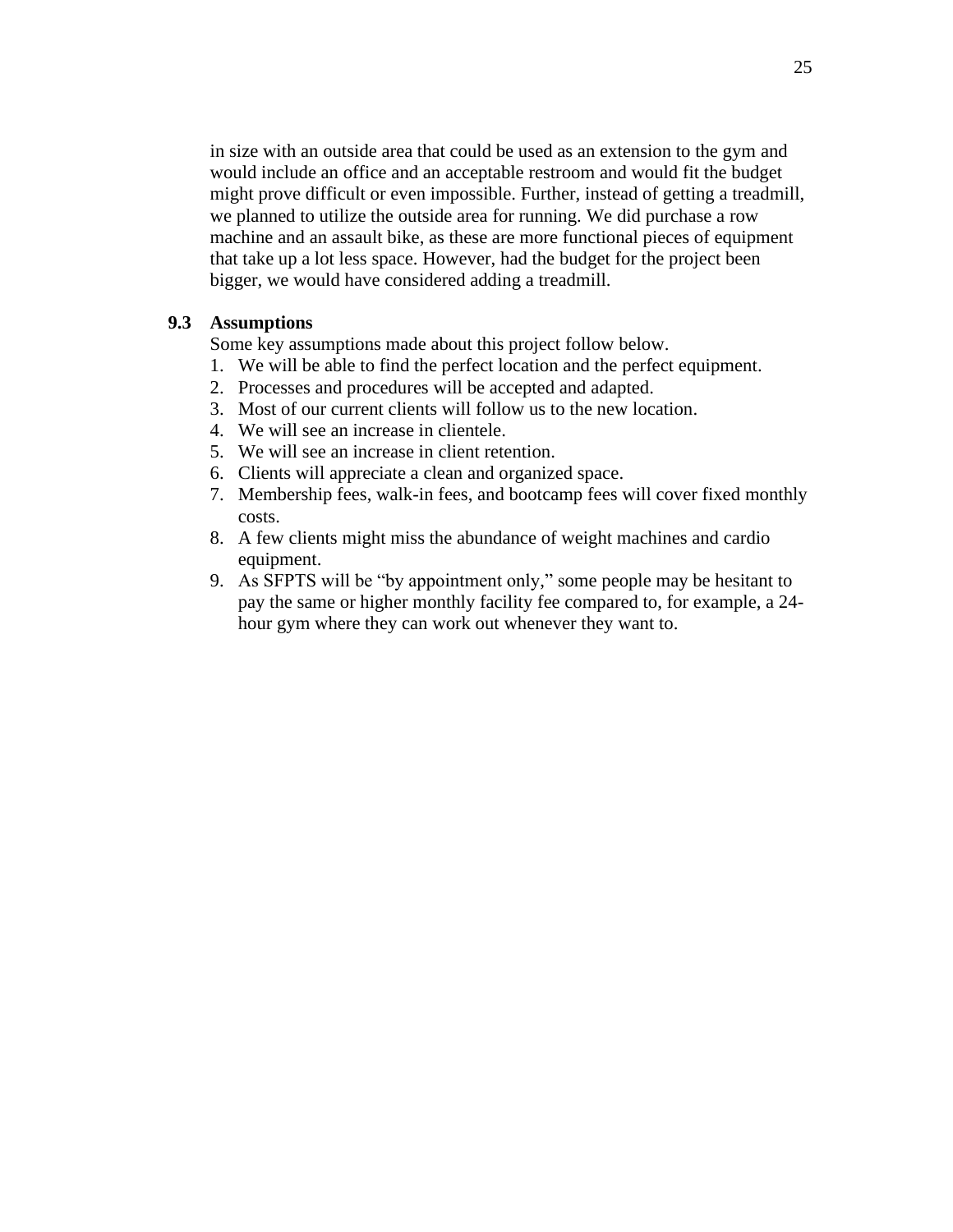### **10 Financial Plan**

Below follows a financial plan based on monthly fixed costs. As mentioned in section 2.1.2, one of the acceptance criteria for this project was to be able to generate enough income from facility fees and day passes to cover monthly fixed costs. As mentioned under metrics and results in section 8, revenue accumulated from the Bootcamps would help cover fixed costs in months where facility fees and day passes did not suffice. Table 6 illustrates the percentage of fixed costs that were covered by facility fees, day passes, and Bootcamp fees respectively each month of the first year of being in business.

### **Table 6**

| <b>MONTH</b>     | <b>FACILITY FEES</b> | <b>DAY PASSES</b> | <b>BOOTCAMP FEES</b> |
|------------------|----------------------|-------------------|----------------------|
|                  |                      |                   |                      |
| <b>March</b>     | 65%                  | 16%               | 19%                  |
| April            | 76%                  | 7%                | 17%                  |
| <b>May</b>       | 67%                  | 8%                | 25%                  |
| June             | 77%                  | 7%                | 16%                  |
| <b>July</b>      | 64%                  | 8%                | 28%                  |
| <b>August</b>    | 63%                  | 7%                | 30%                  |
| <b>September</b> | 73%                  | 4%                | 23%                  |
| <b>October</b>   | 69%                  | 2%                | 29%                  |
| <b>November</b>  | 69%                  | 1%                | 30%                  |
| <b>December</b>  | 70%                  | 6%                | 24%                  |
| <b>January</b>   | 67%                  | 8%                | 25%                  |
| <b>February</b>  | 65%                  | 4%                | 31%                  |
| <b>TOTAL</b>     | 68%                  | 7%                | 25%                  |

### *Financial Plan for Monthly Fixed Costs*

As evident from Table 6, throughout the first year of being in business, facility fees have covered 68% of the fixed costs, day passes covered 7%, and Bootcamp fees covered 25%. See Figure 6 for a pie chart illustrating the percentage of fixed costs that were covered by facility fees, day passes, and Bootcamp fees respectively for the first year of being in business.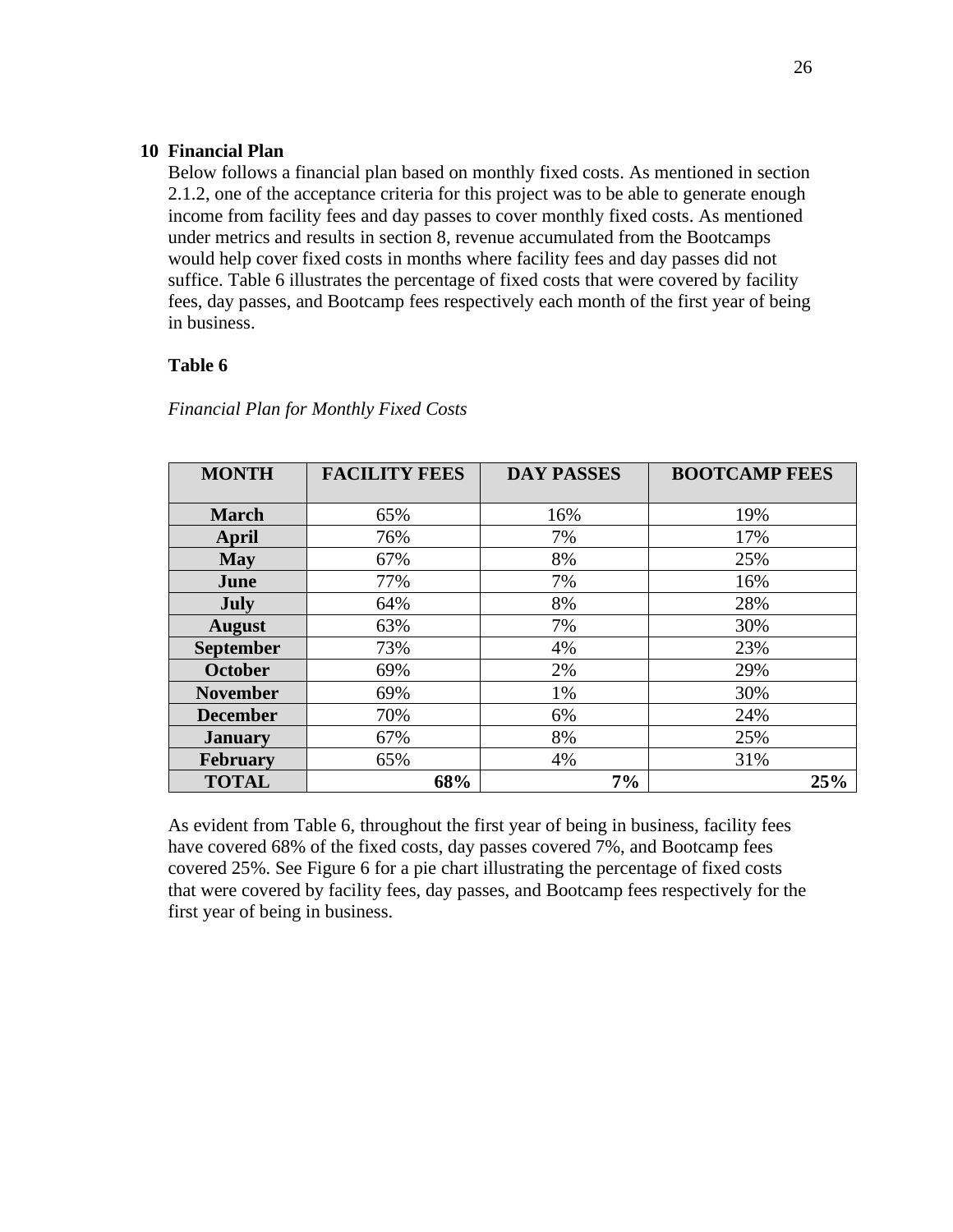## **Figure 6**

*Fixed Costs First Year of Business*



**FIXED COSTS**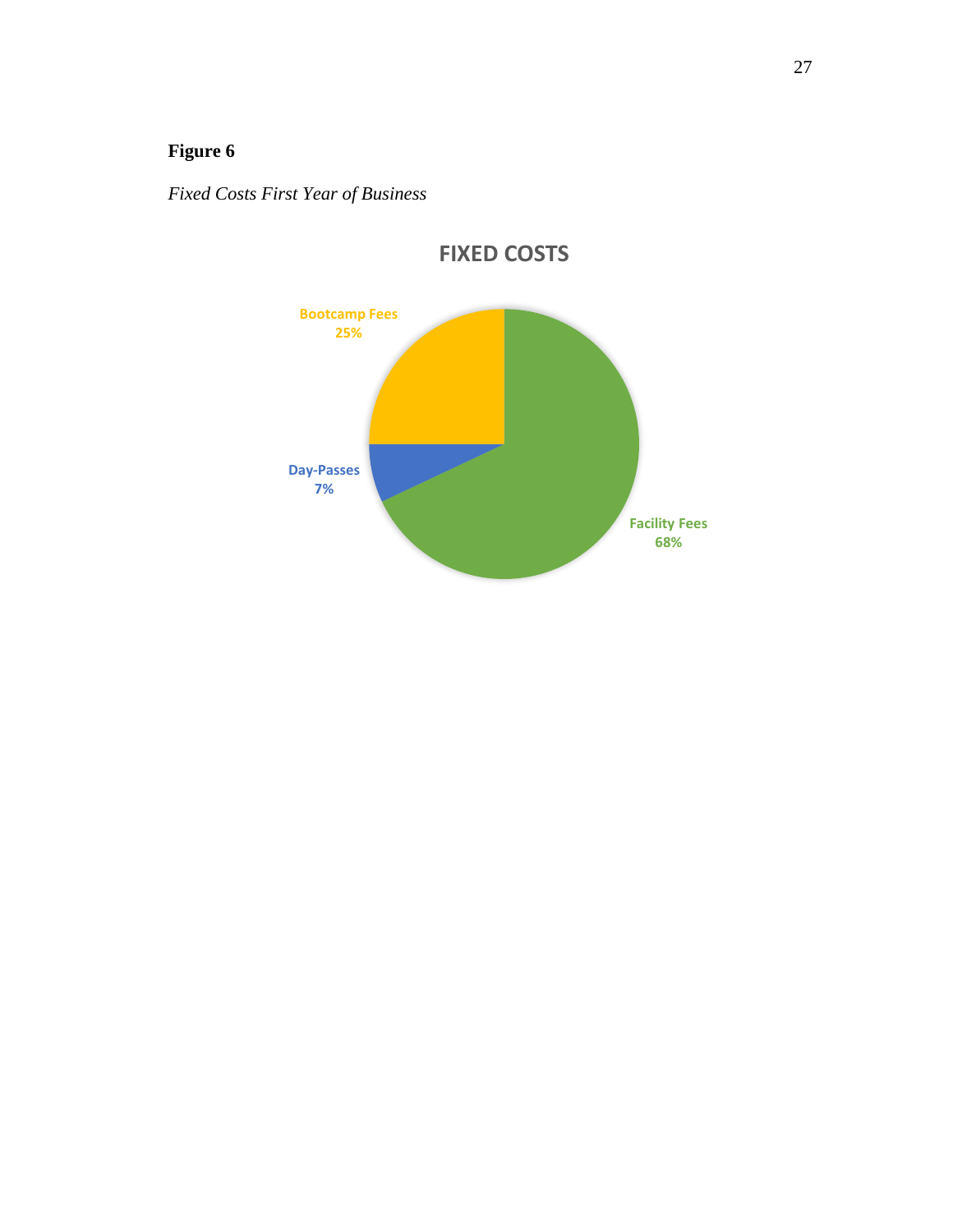## **11 Quality Assurance Plan**

The *Observe, Plan, Do, Check, Act/Adjust* quality assurance process cycle was used as the basis for the quality assurance plan. The plan includes actions to measure the effectiveness of project plan phases. As listed in section 2.1.1, the goals for the project were as follows:

- Create a personal training studio that serves as a safe and welcoming space for experienced exercisers as well as individuals who are new to exercise,
- Provide a clean and organized environment for clients to reach their goals,
- Attract new clients,
- Increase client retention rate, and
- Efficient operation of the studio.

Below follows the quality assurance plan for each of the project goals.

## **Table 7**

## *Quality Assurance Plan*

|                 | Create a personal training studio that serves as a safe and welcoming space for |                                                                            |                 |                   |  |  |
|-----------------|---------------------------------------------------------------------------------|----------------------------------------------------------------------------|-----------------|-------------------|--|--|
|                 |                                                                                 | experienced exercisers as well as individuals who are new to exercise      |                 |                   |  |  |
| <b>Observe</b>  | <b>Check</b><br><b>Plan</b><br>D <sub>0</sub><br><b>Act/Adjust</b>              |                                                                            |                 |                   |  |  |
| Identify need   | Create budget,                                                                  | Research the                                                               | Does location   | Sign lease,       |  |  |
| for personal    | research                                                                        | real estate and                                                            | and equipment   | order             |  |  |
| training        | required                                                                        | exercise                                                                   | meet            | equipment         |  |  |
| studio,         | licenses,                                                                       | equipment                                                                  | established     |                   |  |  |
| identify        |                                                                                 | market                                                                     | acceptance      |                   |  |  |
| competition     |                                                                                 |                                                                            | criteria?       |                   |  |  |
|                 |                                                                                 | Provide a clean and organized environment for clients to reach their goals |                 |                   |  |  |
| <b>Observe</b>  | Plan                                                                            | D <sub>0</sub>                                                             | <b>Check</b>    | <b>Act/Adjust</b> |  |  |
| Order           | Designate                                                                       | Always put                                                                 | Informal oral   | Adjust            |  |  |
| equipment that  | space for all                                                                   | equipment                                                                  | surveying of    | cleaning          |  |  |
| takes up little | equipment,                                                                      | back in place,                                                             | client level of | schedule as       |  |  |
| space and       | create                                                                          | follow                                                                     | satisfaction    | needed            |  |  |
| serves dual     | cleaning                                                                        | cleaning                                                                   |                 |                   |  |  |
| purpose,        | schedule                                                                        | schedule                                                                   |                 |                   |  |  |
| identify areas  |                                                                                 |                                                                            |                 |                   |  |  |
| to be cleaned   |                                                                                 |                                                                            |                 |                   |  |  |
| daily/weekly    |                                                                                 |                                                                            |                 |                   |  |  |
|                 |                                                                                 | <b>Attract new clients</b>                                                 |                 |                   |  |  |
| <b>Observe</b>  | Plan                                                                            | D <sub>0</sub>                                                             | <b>Check</b>    | <b>Act/Adjust</b> |  |  |
| How many        | Create                                                                          | Advertise on                                                               | Did all current | Be more           |  |  |
| clients will    | marketing                                                                       | social media,                                                              | clients follow  | visible online    |  |  |
| follow to new   | plan                                                                            | distribute                                                                 | to new space?   |                   |  |  |
| space? How      |                                                                                 |                                                                            | How many        |                   |  |  |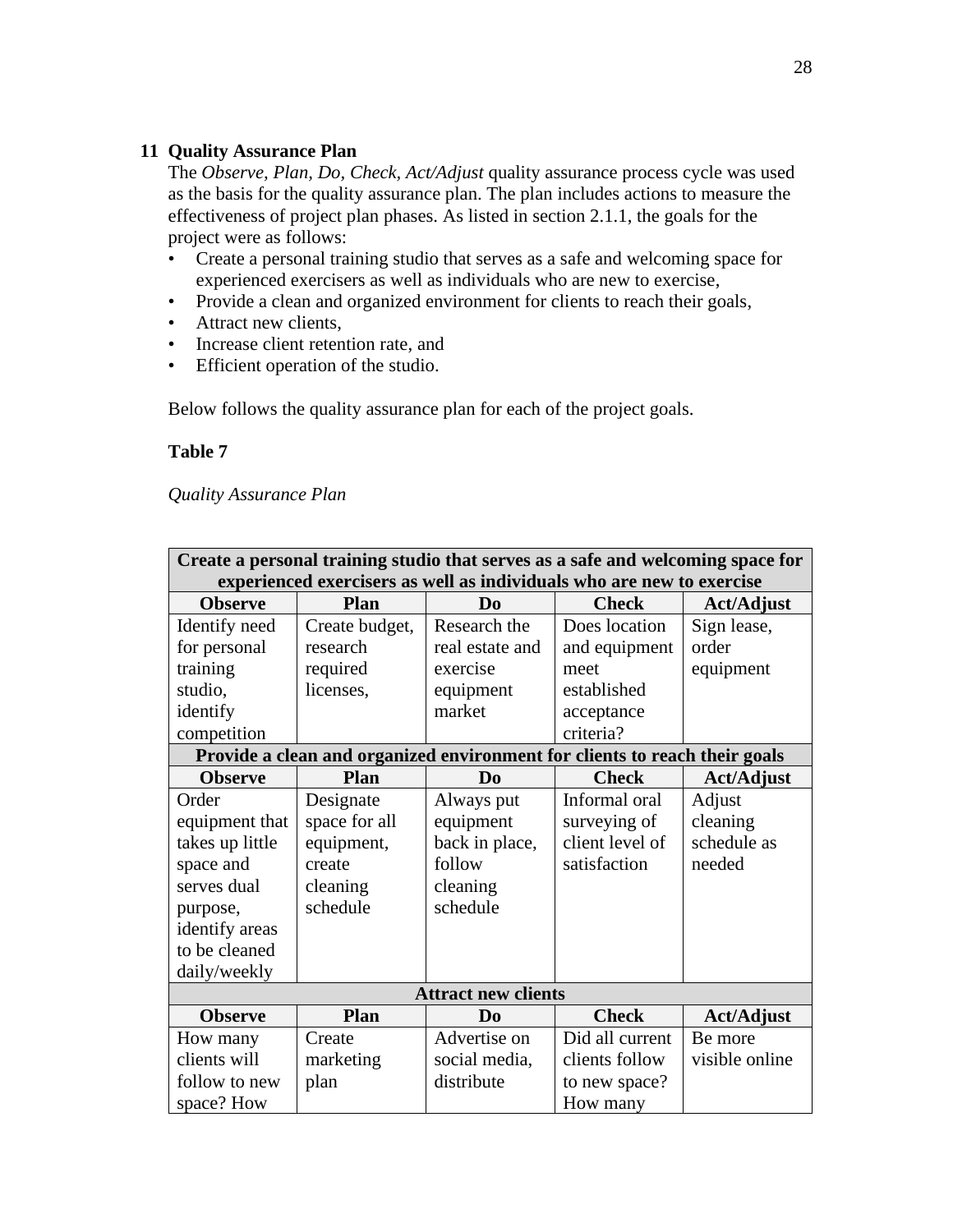| many clients<br>are needed to<br>cover fixed<br>costs? |                                                               | business cards<br>and flyers                                                                 | new clients<br>have signed<br>up?                                                  |                                                                                                             |  |  |  |  |  |  |  |  |
|--------------------------------------------------------|---------------------------------------------------------------|----------------------------------------------------------------------------------------------|------------------------------------------------------------------------------------|-------------------------------------------------------------------------------------------------------------|--|--|--|--|--|--|--|--|
| <b>Increase client retention rate</b>                  |                                                               |                                                                                              |                                                                                    |                                                                                                             |  |  |  |  |  |  |  |  |
| <b>Observe</b>                                         | Plan                                                          | D <sub>0</sub>                                                                               | <b>Check</b>                                                                       | <b>Act/Adjust</b>                                                                                           |  |  |  |  |  |  |  |  |
| Number of<br>current clients                           | Create plan to<br>encourage<br>clients to keep<br>coming back | Implement<br>plans (build<br>relationships,<br>create<br>community,<br>$etc.$ )              | Compare<br>retention rates<br>on a monthly<br>basis                                | If retention<br>rates do not<br>increase, we<br>must create<br>and implement<br>new retention<br>strategies |  |  |  |  |  |  |  |  |
| <b>Efficient operation of the studio</b>               |                                                               |                                                                                              |                                                                                    |                                                                                                             |  |  |  |  |  |  |  |  |
| <b>Observe</b>                                         | <b>Plan</b>                                                   | D <sub>0</sub>                                                                               | <b>Check</b>                                                                       | <b>Act/Adjust</b>                                                                                           |  |  |  |  |  |  |  |  |
| Do fees<br>collected<br>cover fixed<br>costs?          | Create plan to<br>generate<br>higher income                   | Implement<br>plans (increase)<br>facility fee,<br>offer deal on<br>Bootcamp<br>passes, etc.) | Did<br>implementing<br>plans generate<br>higher income<br>to cover fixed<br>costs? | If initiatives<br>are not<br>successful,<br>rates must be<br>adjusted                                       |  |  |  |  |  |  |  |  |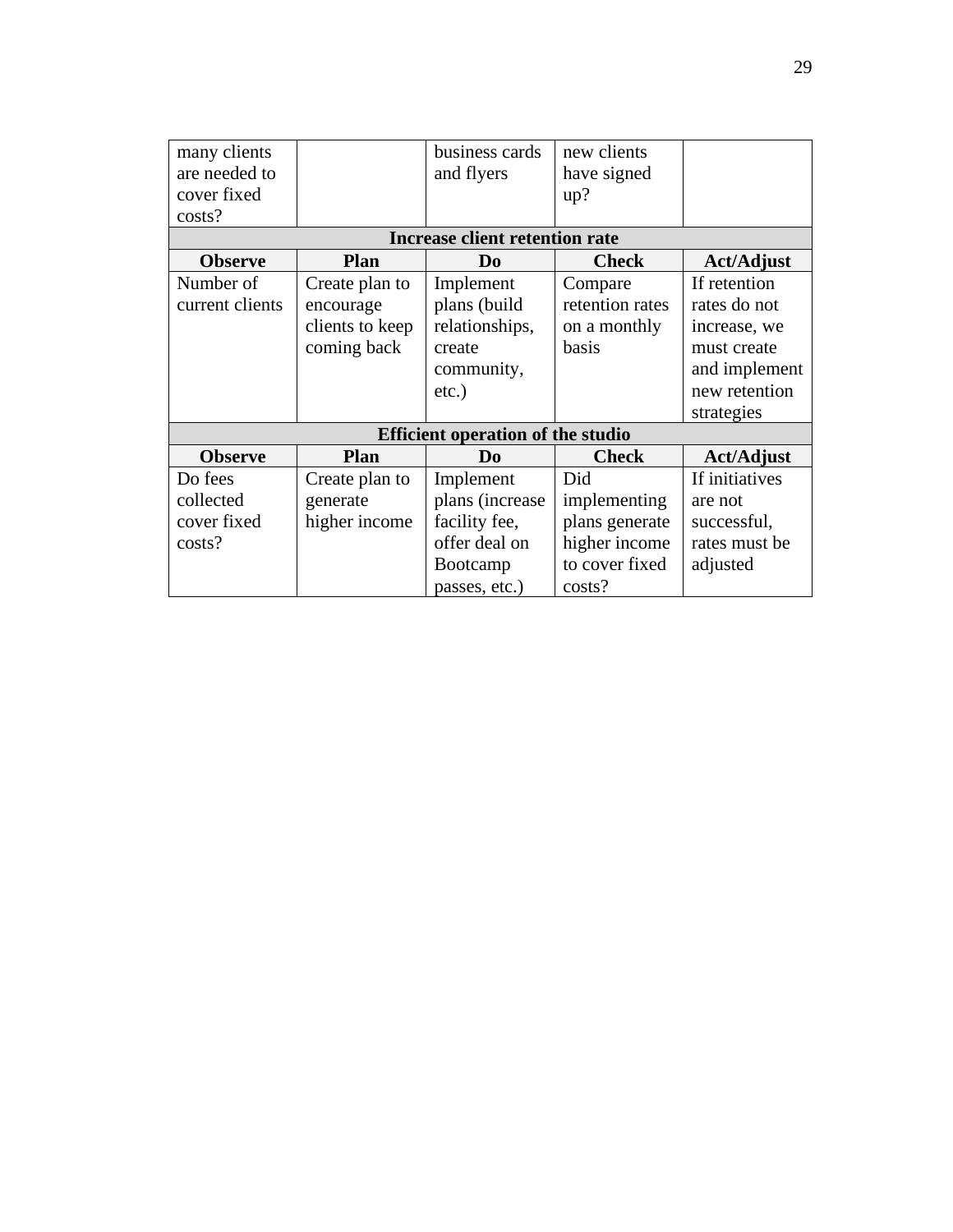## **Appendix A**

## **Joseph's (owner) Client Retention Breakdown**

| C#                      | Pri | M | $\mathbf A$ | M           | ${\bf J}$   | ${\bf J}$   | $\mathbf{A}$ | S           | $\mathbf 0$ | N           | D           | ${\bf J}$   | F           | #M                      | Mz           |
|-------------------------|-----|---|-------------|-------------|-------------|-------------|--------------|-------------|-------------|-------------|-------------|-------------|-------------|-------------------------|--------------|
| $\mathbf{1}$            | y   | y | y           | y           | y           | y           | y            | y           | y           | y           | y           | y           | y           | 12                      | $\mathbf n$  |
| $\overline{2}$          | y   | y | $\mathbf n$ | $\mathbf n$ | $\mathbf n$ | $\mathbf n$ | $\mathbf n$  | $\mathbf n$ | $\mathbf n$ | $\mathbf n$ | $\mathbf n$ | $\mathbf n$ | $\mathbf n$ | $\mathbf{1}$            | $\mathbf n$  |
| 3                       | y   | y | y           | y           | y           | y           | y            | y           | y           | y           | y           | y           | y           | 12                      | ${\bf y}$    |
| $\overline{\mathbf{4}}$ |     | y | y           | y           | $\mathbf n$ | $\mathbf n$ | $\mathbf n$  | $\mathbf n$ | $\mathbf n$ | $\mathbf n$ | $\mathbf n$ | $\mathbf n$ | $\mathbf n$ | $\overline{\mathbf{3}}$ | $\mathbf n$  |
| 5                       |     | y | y           | y           | y           | $\mathbf n$ | y            | y           | y           | y           | y           | y           | $\mathbf n$ | 11                      | $\mathbf{y}$ |
| 6                       |     | y | y           | y           | $\mathbf n$ | $\mathbf n$ | $\mathbf n$  | $\mathbf n$ | $\mathbf n$ | $\mathbf n$ | $\mathbf n$ | $\mathbf n$ | $\mathbf n$ | $\overline{\mathbf{3}}$ | $\mathbf n$  |
| $\overline{7}$          |     | y | y           | y           | $\mathbf n$ | $\mathbf n$ | $\mathbf n$  | $\mathbf n$ | $\mathbf n$ | $\mathbf n$ | $\mathbf n$ | $\mathbf n$ | $\mathbf n$ | $\overline{\mathbf{3}}$ | $\mathbf n$  |
| 8                       |     | y | y           | $\mathbf n$ | $\mathbf n$ | $\mathbf n$ | $\mathbf n$  | $\mathbf n$ | $\mathbf n$ | $\mathbf n$ | $\mathbf n$ | $\mathbf n$ | $\mathbf n$ | $\overline{2}$          | $\mathbf n$  |
| 9                       |     | y | y           | y           | y           | y           | y            | y           | y           | y           | y           | y           | y           | 12                      | ${\bf y}$    |
| 10                      |     | y | y           | y           | y           | y           | y            | y           | y           | y           | $\mathbf n$ | $\mathbf n$ | $\mathbf n$ | $\boldsymbol{9}$        | $\mathbf n$  |
| 11                      |     | y | y           | y           | y           | y           | y            | y           | y           | y           | $\mathbf n$ | $\mathbf n$ | $\mathbf n$ | 9                       | $\mathbf n$  |
| 12                      |     | y | $\mathbf n$ | $\mathbf n$ | $\mathbf n$ | $\mathbf n$ | $\mathbf n$  | y           | y           | y           | y           | y           | y           | $\overline{7}$          | $\mathbf n$  |
| 13                      |     | y | y           | $\mathbf n$ | $\mathbf n$ | $\mathbf n$ | $\mathbf n$  | $\mathbf n$ | $\mathbf n$ | $\mathbf n$ | $\mathbf n$ | $\mathbf n$ | $\mathbf n$ | $\overline{2}$          | $\mathbf n$  |
| 14                      |     | y | y           | y           | $\mathbf n$ | $\mathbf n$ | $\mathbf n$  | $\mathbf n$ | $\mathbf n$ | $\mathbf n$ | $\mathbf n$ | $\mathbf n$ | $\mathbf n$ | $\overline{\mathbf{3}}$ | $\mathbf n$  |
| 15                      |     |   | y           | y           | $\mathbf n$ | $\mathbf n$ | $\mathbf n$  | $\mathbf n$ | $\mathbf n$ | $\mathbf n$ | $\mathbf n$ | $\mathbf n$ | $\mathbf n$ | $\overline{2}$          | $\mathbf n$  |
| 16                      |     |   | y           | $\mathbf n$ | $\mathbf n$ | $\mathbf n$ | $\mathbf n$  | $\mathbf n$ | $\mathbf n$ | $\mathbf n$ | $\mathbf n$ | $\mathbf n$ | $\mathbf n$ | $\mathbf{1}$            | $\mathbf n$  |
| 17                      |     |   | y           | y           | y           | y           | $\mathbf n$  | $\mathbf n$ | $\mathbf n$ | $\mathbf n$ | $\mathbf n$ | $\mathbf n$ | $\mathbf n$ | $\overline{\mathbf{4}}$ | $\mathbf n$  |
| 18                      |     |   | y           | $\mathbf n$ | $\mathbf n$ | $\mathbf n$ | $\mathbf n$  | $\mathbf n$ | $\mathbf n$ | $\mathbf n$ | $\mathbf n$ | $\mathbf n$ | $\mathbf n$ | $\mathbf{1}$            | $\mathbf n$  |
| 19                      |     |   | y           | y           | y           | y           | y            | y           | y           | y           | $\mathbf n$ | y           | y           | 10                      | $\mathbf n$  |
| 20                      |     |   |             | y           | y           | y           | y            | y           | y           | y           | y           | $\mathbf n$ | y           | $\boldsymbol{9}$        | y            |
| 21                      |     |   |             | y           | y           | $\mathbf n$ | $\mathbf n$  | $\mathbf n$ | $\mathbf n$ | y           | $\mathbf n$ | $\mathbf n$ | $\mathbf n$ | $\overline{\mathbf{3}}$ | $\mathbf n$  |
| 22                      |     |   |             |             | y           | y           | $\mathbf n$  | $\mathbf n$ | $\mathbf n$ | $\mathbf n$ | $\mathbf n$ | $\mathbf n$ | $\mathbf n$ | $\overline{2}$          | $\mathbf n$  |
| 23                      |     |   |             |             | y           | y           | y            | y           | y           | y           | y           | y           | y           | 9                       | ${\bf y}$    |
| 24                      |     |   |             |             |             | y           | y            | y           | $\mathbf n$ | $\mathbf n$ | $\mathbf n$ | $\mathbf n$ | $\mathbf n$ | $\overline{\mathbf{3}}$ | $\mathbf n$  |
| 25                      |     |   |             |             |             | y           | y            | $\mathbf n$ | y           | y           | y           | y           | $\mathbf n$ | 6                       | y            |
| 26                      |     |   |             |             |             | y           | y            | $\mathbf n$ | $\mathbf n$ | $\mathbf n$ | $\mathbf n$ | $\mathbf n$ | $\mathbf n$ | $\overline{2}$          | $\mathbf n$  |
| 27                      |     |   |             |             |             | y           | y            | $\mathbf n$ | $\mathbf n$ | $\mathbf n$ | $\mathbf n$ | $\mathbf n$ | $\mathbf n$ | $\overline{2}$          | $\mathbf n$  |
| 28                      |     |   |             |             |             |             | y            | y           | $\mathbf n$ | y           | $\mathbf n$ | y           | y           | 5                       | $\mathbf n$  |
| 29                      |     |   |             |             |             |             |              |             | y           | y           | $\mathbf n$ | y           | y           | $\overline{\mathbf{4}}$ | ${\bf y}$    |
| 30                      |     |   |             |             |             |             |              | y           | $\mathbf n$ | $\mathbf n$ | $\mathbf n$ | $\mathbf n$ | $\mathbf n$ | $\mathbf{1}$            | $\mathbf n$  |
| 31                      |     |   |             |             |             |             |              |             |             | V           | n           | $\mathbf n$ | $\mathbf n$ | 1                       | n            |
| 32                      |     |   |             |             |             |             |              |             |             |             |             | y           | $\mathbf n$ | $\mathbf{1}$            | n            |
| 33                      |     |   |             |             |             |             |              |             |             |             |             | y           | y           | $\boldsymbol{2}$        | $\mathbf n$  |
| 34                      |     |   |             |             |             |             |              |             |             |             |             | y           | y           | $\overline{2}$          | n            |
| 35                      |     |   |             |             |             |             |              |             |             |             |             | y           | y           | $\overline{2}$          | y            |
| 36                      |     |   |             |             |             |             |              |             |             |             |             | y           | y           | $\overline{2}$          | ${\bf y}$    |
| 37                      |     |   |             |             |             |             |              |             |             |             |             | y           | y           | $\overline{2}$          | ${\bf y}$    |
| 38                      |     |   |             |             |             |             |              |             |             |             |             | y           | y           | $\overline{2}$          | ${\bf y}$    |
| 39                      |     |   |             |             |             |             |              |             |             |             |             | y           | y           | $\overline{2}$          | ${\bf y}$    |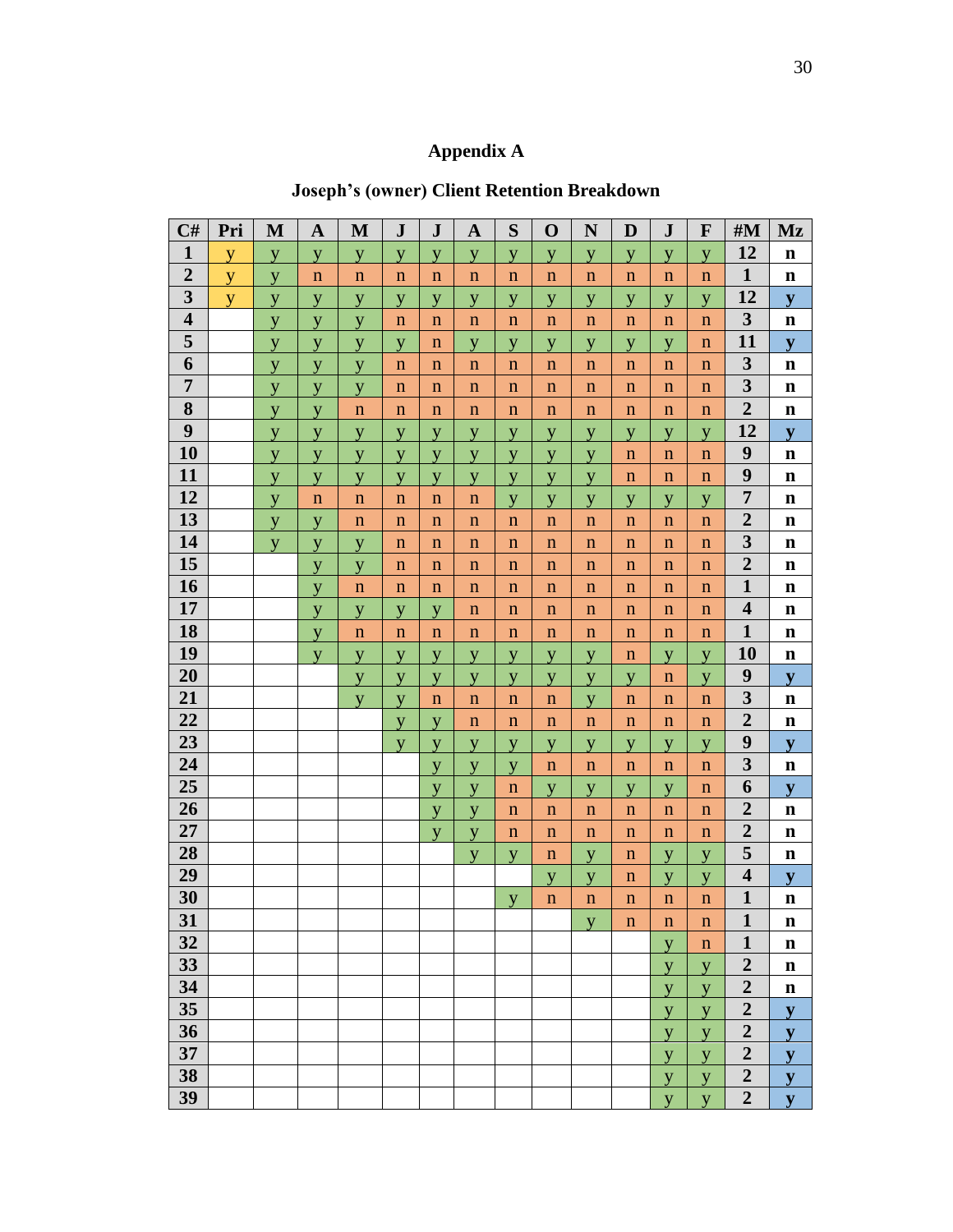The far-left column labeled "C#" represents each of Joseph's personal training clients. The second column, labeled "Pri" illustrates which clients were already training with him before opening the new studio. The following 12 columns represent the first 12 months of being in business, starting with March of 2019 and ending February 2020. Months colored green containing a "y" means that the client was training with Joseph that particular month, and red "n" means they did not Next, the column labeled "#M" illustrates the number of months each client has been coming to train with Joseph (not including any time prior to opening SFPTS). Finally, the far-right column labeled "Mz" indicates whether clients have (blue "y") or have not (white "n") purchased a Myzone heart rate monitor and joined our community. On average, Joseph's clients have been coming to train with him for 4.3 months. The average is higher for the clients who have purchased a Myzone heart rate monitor as those clients have been coming on average for 6.1 months versus 3.5 months for those who do not have a Myzone.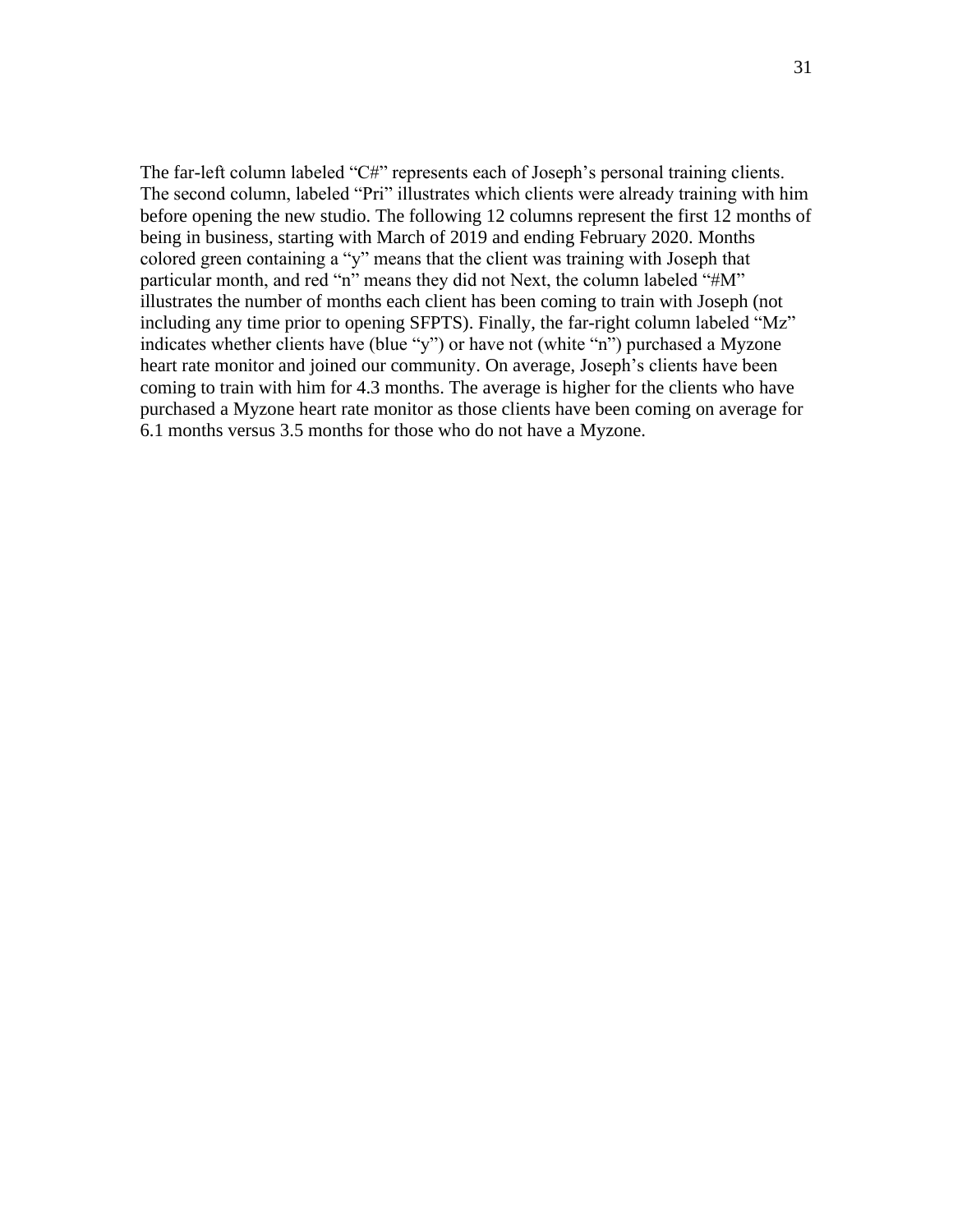#### **Appendix B**

#### **Professional Literature Review**

The partnering organization for this project is what is today known as Silly Fitness Personal Training Studio (SFPTS). SFPTS opened its doors to customers early in March 2019 and is a private personal training studio located in Danville, Virginia. The owner of SFPTS is Joseph Adkins, and it is operated by Joseph and me. Joseph and I also serve as the two personal trainers at the studio. A personal trainer is someone who designs individualized, effective and safe health and fitness programs. Personal trainers guide clients towards their health and fitness goals whether they are focused on performance, weight loss, or strength gain. At SFPTS, training sessions are offered in the form of one-on-one personal training, partner workouts, small group workouts, and larger group classes known as Bootcamps. Prior to opening in 2019, SFPTS was just a dream; and through this consultancy project, I have helped make it a reality.

The challenge faced by the partnering organization was the lack of a space for personal training that is nice and clean and feels like a welcoming and safe place for clients. Additionally, there was a lack of strategies for obtaining and retaining clients. Articles were reviewed and sorted based on common themes relevant to the project. The themes are as follows: (a) starting a business/entrepreneurship, (b) obtaining and retaining clients, (c) the future of the fitness industry, (d) boutique fitness, and (e) branding.

#### **Starting a Business/Entrepreneurship**

This theme covers topics and ideas to consider before starting your own business. Urquhart-Brown's (2008) book is packed with practical tools and powerful insight and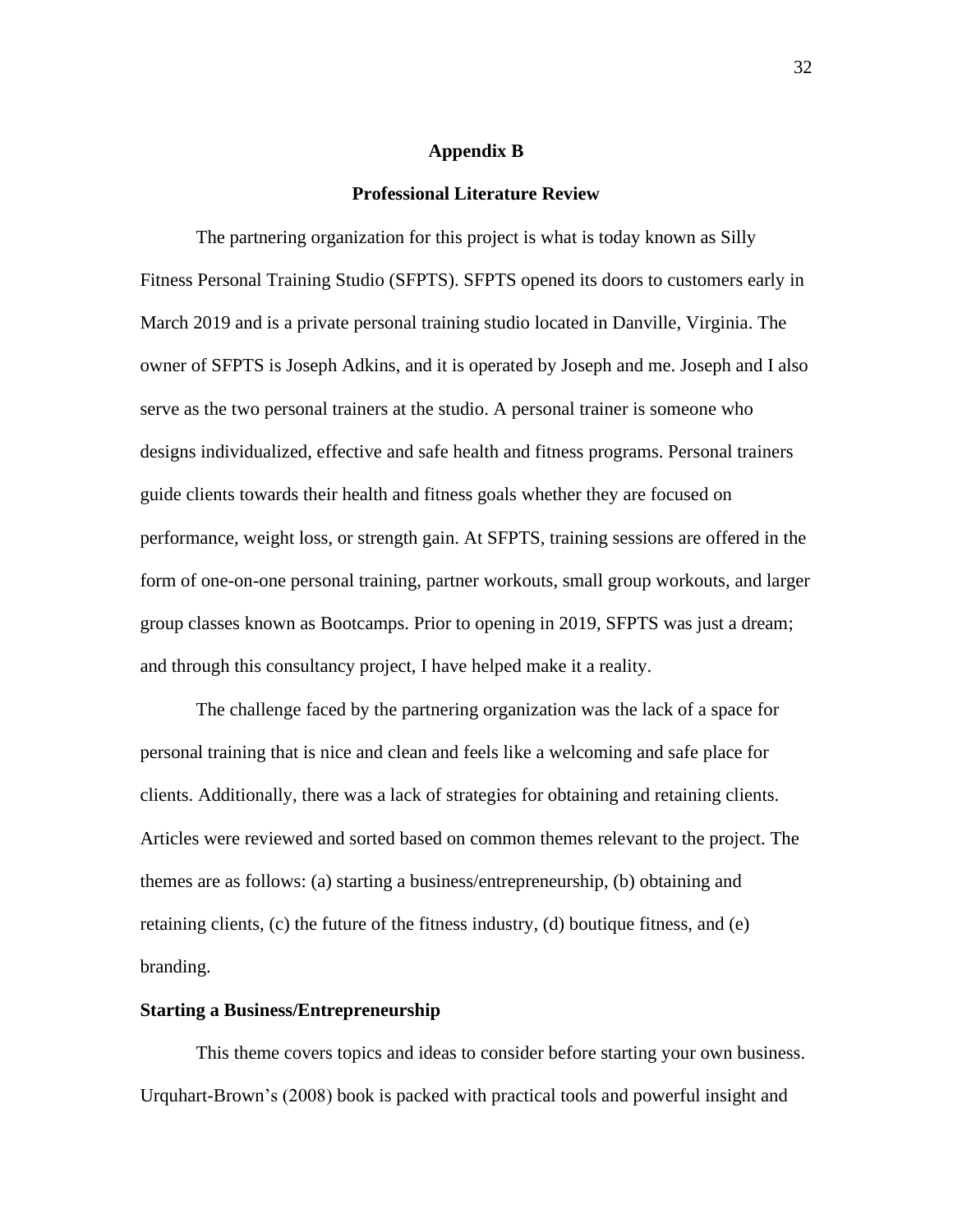strategies to take your business to the next level. This book covers themes such as "myths about going into business by yourself," "ten traits of the successful entrepreneur," "a checklist for setting up your business," "six secrets of marketing your business," and "the simple ways to get referrals."

Fable (2019) discussed different paths to becoming an entrepreneur in the fitness industry specifically. Fable discussed pros and cons of training at your facility as opposed to mobile training and digital training. Mobile training allows customers to work out in the comfort of their own home, at their place of work, at a park, or at any other location. As a personal trainer, the pros of opting for mobile training are that you will be able to get started quickly with minimal startup cash. All you need for this model is a reliable mode of transportation, access to equipment, and a way to book clients and collect money. Since you will meet clients at their house or at a park, you are not required to have a physical location for your business, and you do not need a lot of expensive equipment; thus, your overhead will be low. On the flip side, training remotely requires a lot of time spent traveling from one client to the next; thus, the cons are less billable hours, significant wear and tear on your vehicle, and high gas expenses. Fable suggested trainers who choose this model set their rates to accommodate the wear and tear on their car, gas costs, and time spent traveling to and from a training session.

Digital training also allows for customers to exercise in the comfort of their own home, at the park, or anywhere else. With digital training, trainers deliver the training programs through an online platform. The workouts may take the form of a live Zoom session where the trainer and client have the ability to see each other and communicate during the sessions, they might be prerecorded sessions that clients can access from a

33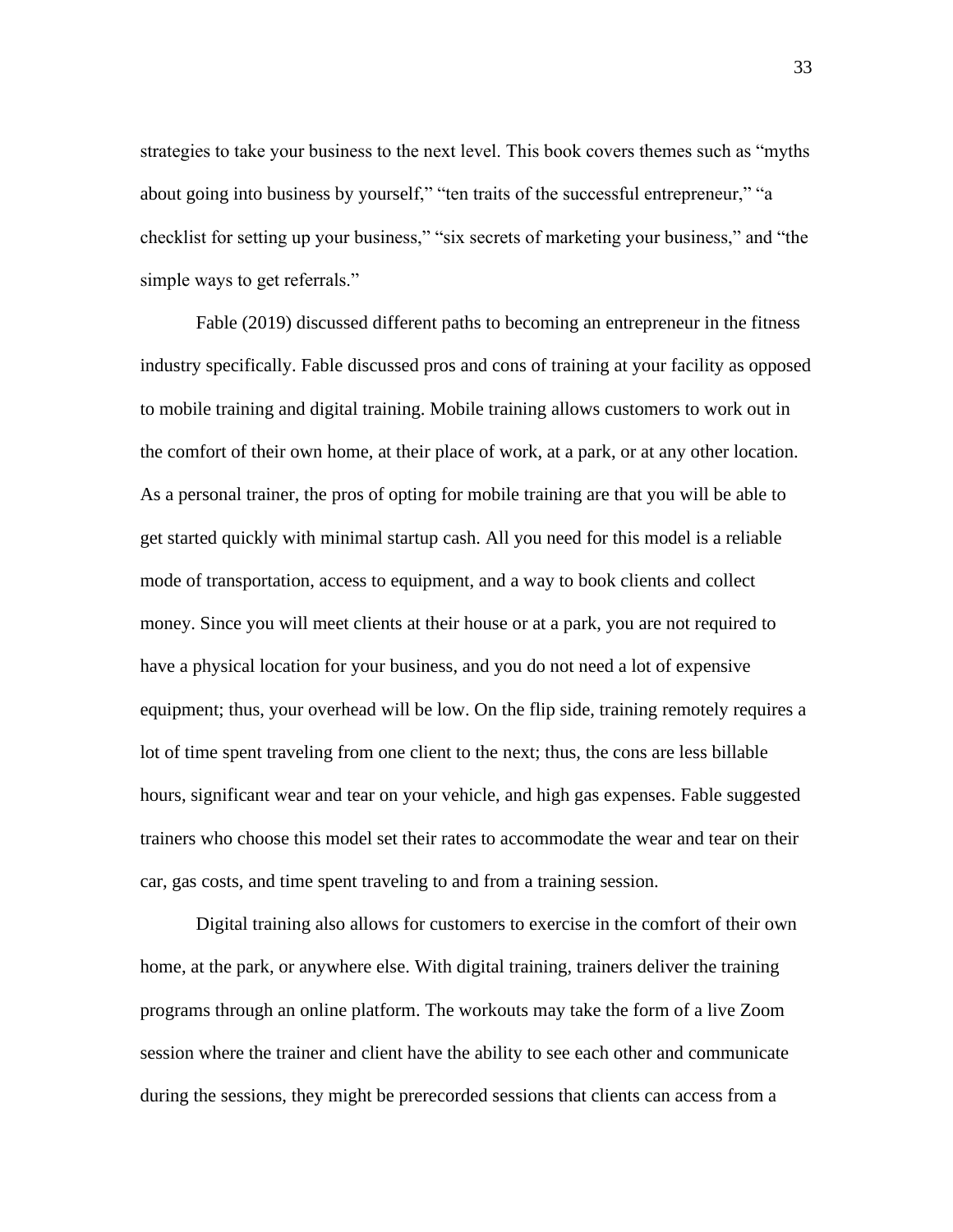website, or they could take the form of a written document detailing each exercise. Digital training requires a lot more time to plan; however, it offers the benefits of great flexibility and the possibility of making money in your sleep if you create an effective system. Such systems will allow for automated enrollment of clients to prerecorded programs that fit their needs based on their answers to a few questions on your website. Like mobile training, digital training does not require a lot of fancy equipment. All you need is equipment to demonstrate exercises (if you have a membership to a gym you can shoot your demo videos there) and digital tools such as a camera, editing programs, and a video sharing service such as YouTube or Zoom. The main disadvantage to this model is that it requires more time in the planning process as you will need to create a platform (such as a website) for clients to access your content, and you have to create enough content to be able to get your first clients started. This may include creating several training programs based on different needs (i.e., a program for clients with no injuries or limitations, a program for clients with a history of knee problems, a program for clients who do not have access to any equipment, a program for clients who want to lose weight, etc.) and recording and editing demonstration videos. In addition to this, you also have to advertise for your digital business and establish payment methods and methods for communicating with clients.

Training at your own facility requires taking a risk. Overhead costs will be significantly higher than the other two models, and the planning process will take longer. You will have to purchase or rent a space and equipment to use for all sessions. The planning process will include elements such as securing licenses and permits, researching the real estate market in the area as well as purchasing or signing a lease, researching and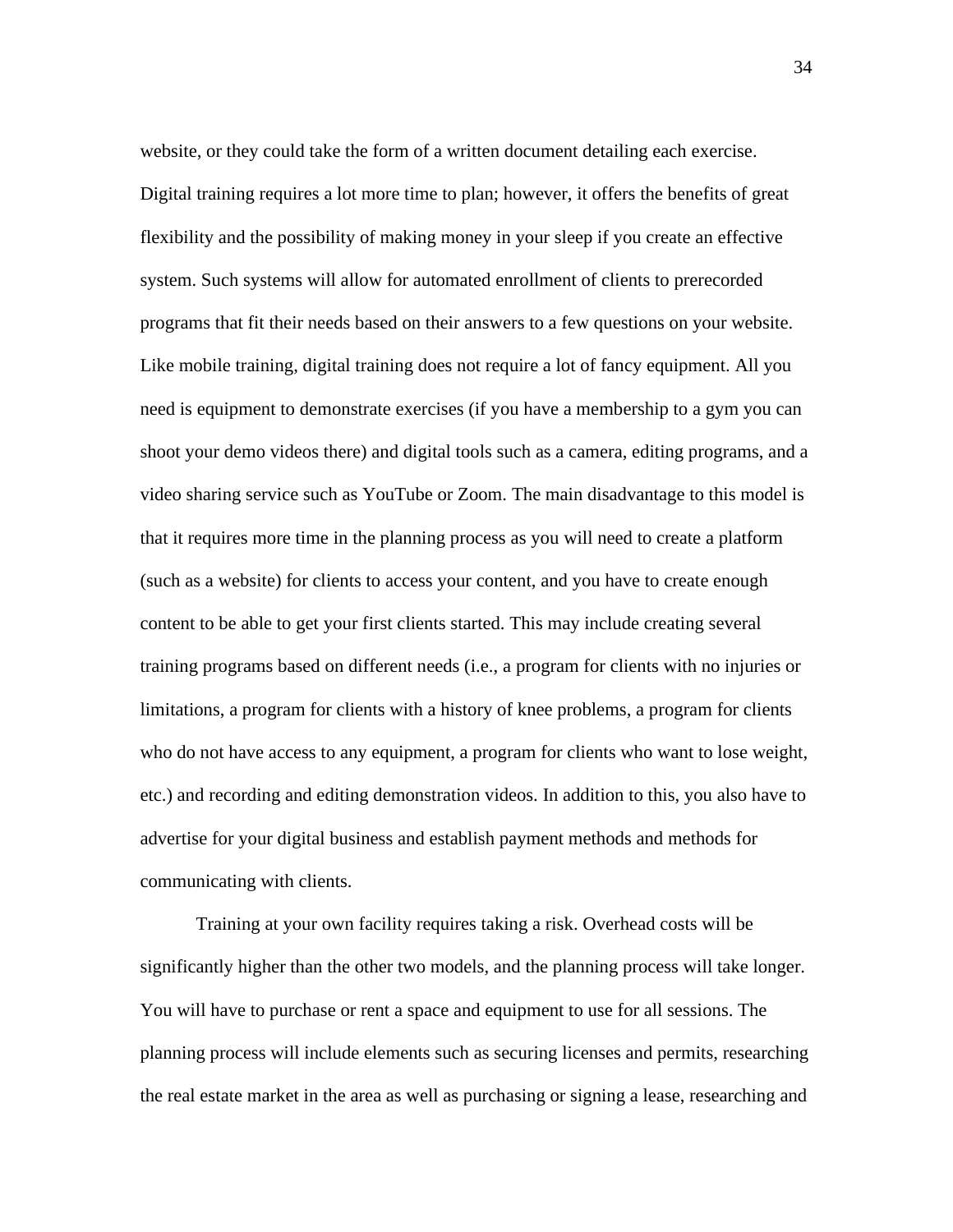purchasing exercise equipment, planning the layout of the space, and undertaking any rehabilitation work necessary. The pros include more freedom to set your own schedule, you get to train at a facility that you designed, and it gives you the ability to train clients back to back which increases the amount of billable hours.

Both resources discuss pros and cons of entrepreneurship. Fable (2019) offered a superficial review of entrepreneurial options for creating a personal training business specifically. Urquhart-Brown (2008), on the other hand, did not target members of a specific industry and took a deep dive into all aspects to consider before opening your own business. Such aspects include ways to get referrals, traits of the successful entrepreneur, and ideas for setting up and marketing your business. For example, one section of the book is titled "A checklist for setting up your business." In this section, Urquhart-Brown covered in great detail the processes of ensuring your business name, obtaining a business license, obtaining seller's permit, obtaining insurance, and deciding on business structures. The aforementioned processes are all necessary to undertake before you can start operating your business. In most cases, you will not be able to sign a lease to rent a space without proof of a business license, seller's permit, and insurance. Even further, you will not be able to obtain those permits without first obtaining a business name. Ensuring your business name is also important because this is a big part of your brand identity. The business name is how customers identify your business. Therefore, it is important to choose a name that is descriptive of your business and that people will remember and recognize. The naming process will be covered in greater detail under the theme branding.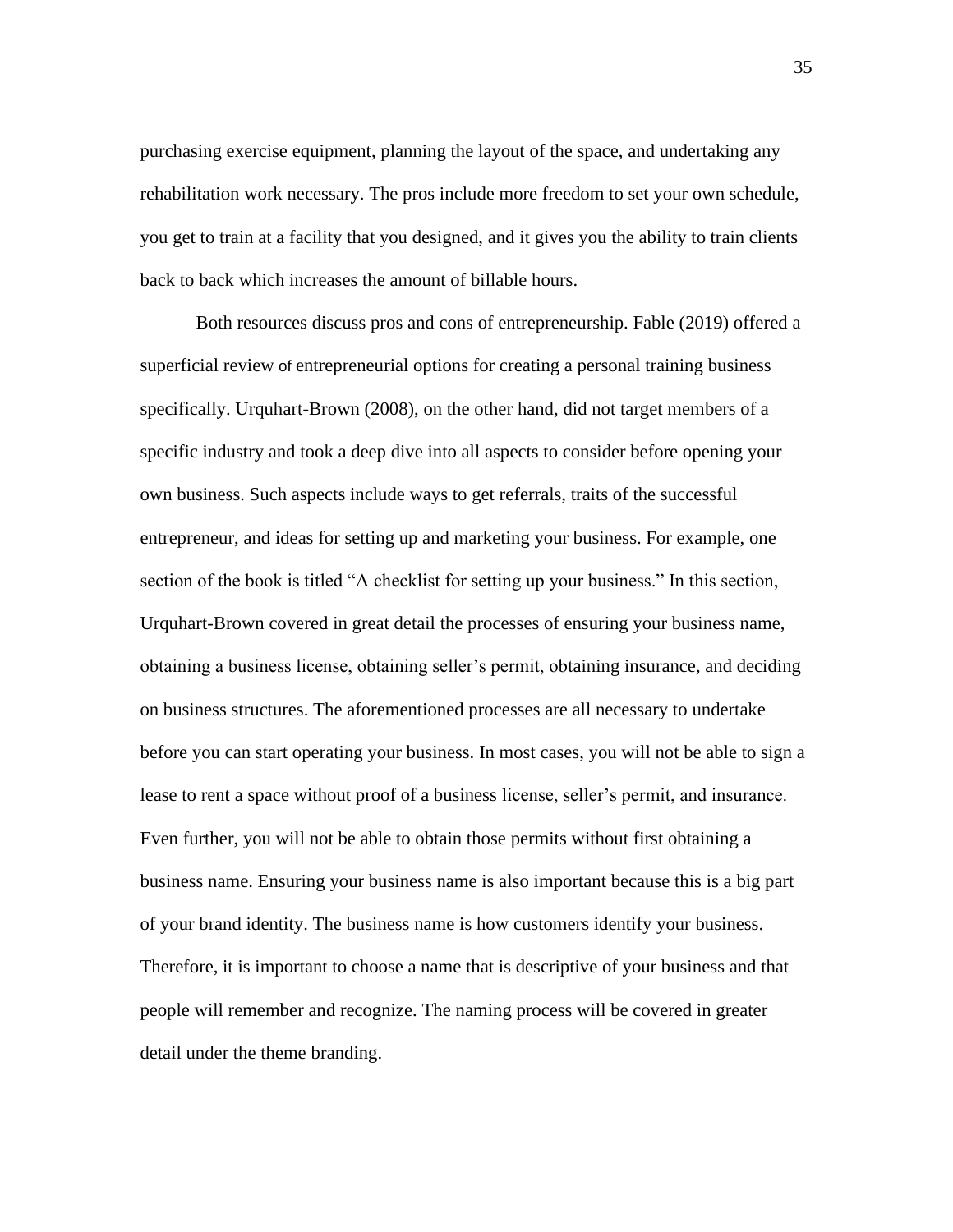#### **Obtaining and Retaining Clients**

In order to be a successful personal trainer, one must have clients. Constantly working to obtain new clients can be very difficult, especially in a highly competitive market. By increasing client retention, personal trainers can spend more time working with existing clients and less time chasing potential new clients. This theme covers tips and tricks to obtaining and retaining clients.

Bratcher (2008) emphasized that although you as a personal trainer do have the credentials that say you are an expert in the area of health and fitness, you should not promote yourself as the expert or authority, as this unintentionally creates an imbalance in the relationships. Such imbalance may cost you, in the form of losing clients, in the long run. When clients feel like they are a subordinate to you, they rely on you to supply them with all the necessary information regarding their health and fitness. Therefore, they will also believe that you are responsible for the final outcome (i.e., their weight loss and strength gain, or lack thereof). Consequently, when they do not meet their goals, they blame you and walk out the door.

Bratcher (2008) went on to explain why viewing yourself as a facilitator is a superior way to ensure client retention. Bratcher explained that as a facilitator, you use your expertise to promote health and fitness goals and develop a plan to reach those goals. Bratcher noted, "This makes clients feel a greater sense of accomplishment and control because they achieve meaningful goals they helped create for themselves rather than objectives set out by someone else" ("Be a Facilitator, Not an Expert," para. 5).

Hutson (2015) suggested that appearance and physical abilities may matter just as much as specialized knowledge or role (i.e., "trainer") when it comes to trainer/client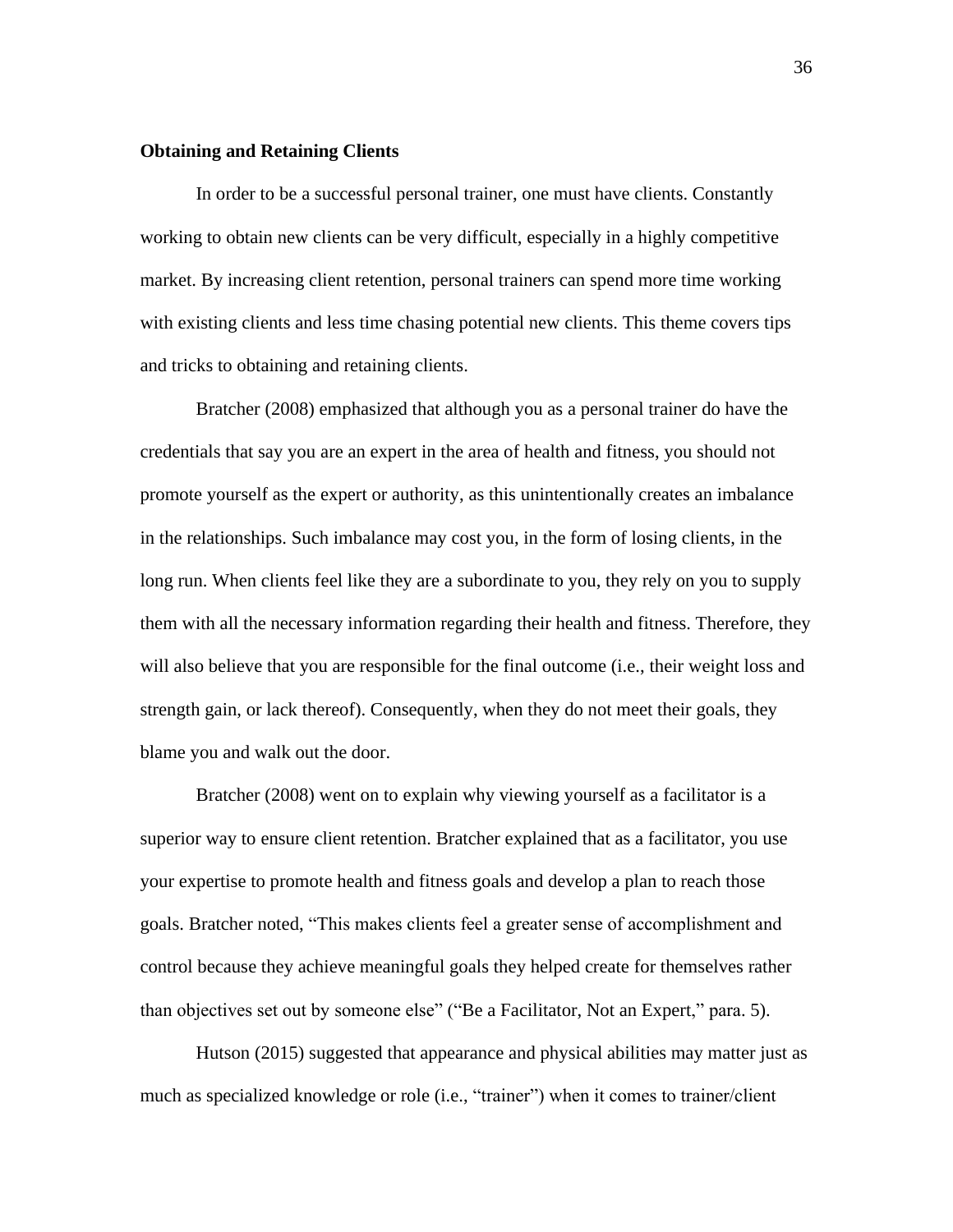relationships. The concept of bodily capital encompasses "athletic prowess, attractiveness, physique, muscle tone/strength, agility, and other modes of embodiment" (Hutson, 2015, p. 5). Through the concept of bodily capital, Hutson investigated how, in addition to "roles" and "specialized knowledge," bodies, appearances, and physical abilities play a role in interactions across status differences. Hutson explained that "bodily capital provides a way to understand why individuals invest time, energy, and resources into their bodies, and what they expect to receive in return" (p. 5). Among other factors, Hutson described how female trainers might gain respect from male clients as well as how younger trainers might strengthen authority with clients in higher status locations. Hutson concluded that in order to be successful, trainers must have a defined role, specialized knowledge, and bodily capital.

Lai (2019) discussed the extensive potential for wearable technology to motivate, challenge, and ignite a competitive spirit in gym goers; thus, the use of such devices could lead to a notable increase in member retention. Wearable technology includes devices such as Fitbit, Garmin vívoactive, Polar H9, Apple Watch, and Myzone. These devices provide the ability for users to track fitness data such as sleep, calories burned, number of steps walked, heart rate, and exercise tracking. Further, these devices make goal setting and progress tracking simple, as they can connect to smartphone apps to track long-term progress. According Lai, the utilization of wearable technology helps clients become more active and involved in their own fitness and, as a by-product, more engaged and motivated to continue.

Although these three articles cover three very different approaches, they are similar in that they all cover factors crucial in obtaining and retaining clients as well as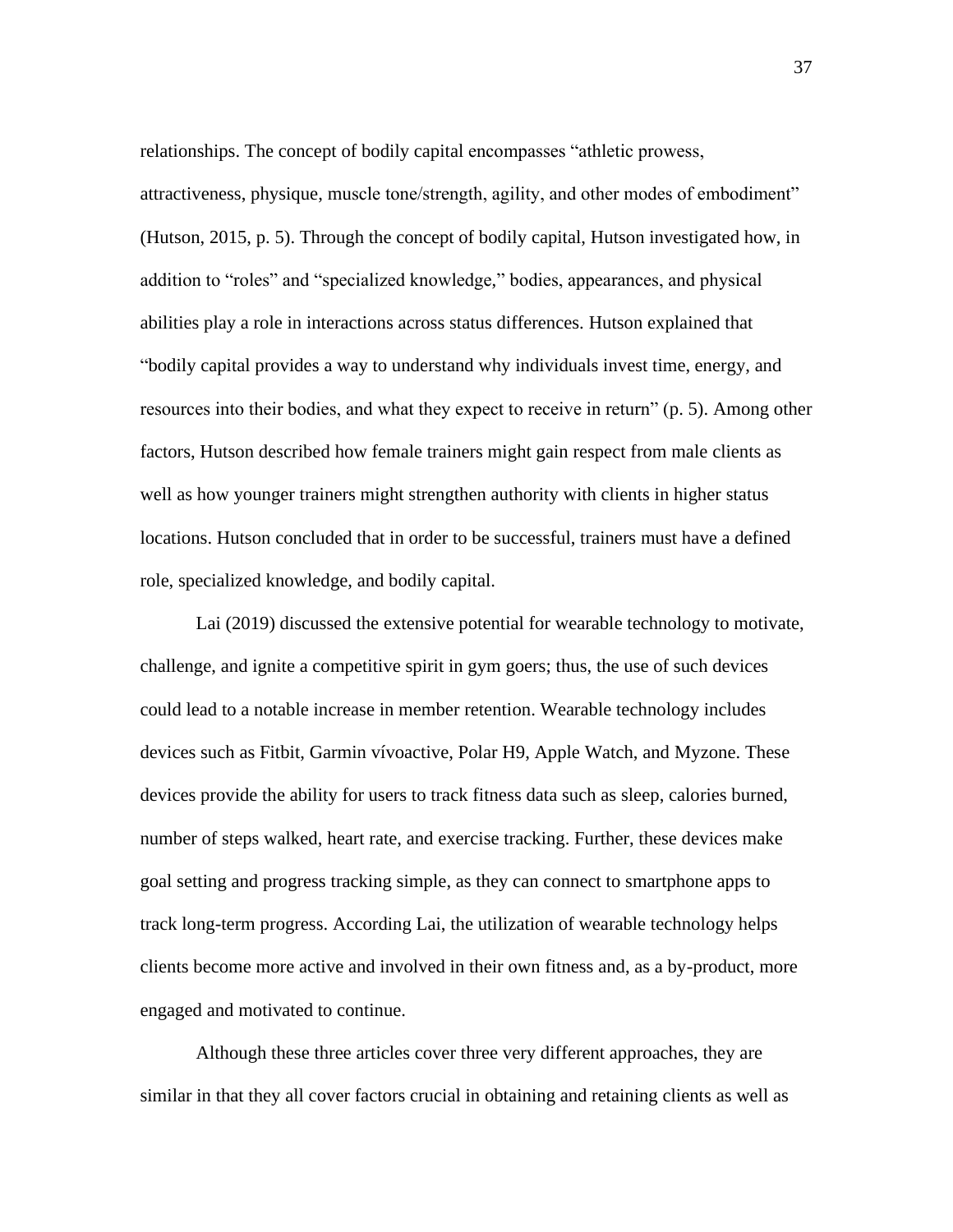building strong relationships with clients. The articles are different in that the bulk of Bratcher's (2008) article focused on explaining why client retention is so crucial for the bottom line, while Hutson (2015) summarized his qualitative research findings related to building and sustaining client relationships, and Lai (2019) focused solely on how introducing wearable technology might aid in client retention.

What the three articles have in common is that they all offer valuable approaches to client retention. First, Bratcher (2008) explained how to create a balance in the trainer/client relationship and how this is a more effective retention strategy than taking on an expert or authority role. Second, Hutson (2015) expanded on the popular belief that defined role and specialized knowledge are the key factors to client retention by highlighting the importance of bodily capital. Hutson explained how bodily capital may challenge some status hierarchies. Thus, these two articles are similar in that they both touch on the significance of roles and relationships in client retention. Finally, Lai's (2019) article is different from the previous two in that it does not touch on roles and relationships. Rather, it discusses a different way to encourage clients to stay motivated and to keep coming back.

#### **The Future of the Fitness Industry**

As a competitor in the fitness industry, it is important to be able to foresee and prepare for where the industry might be headed in the foreseeable future in order to not fall behind competitors. If your competitors successfully follow market trends and you do not, you risk losing a significant number of customers to those competitors because they are offering them something they want, and you are not.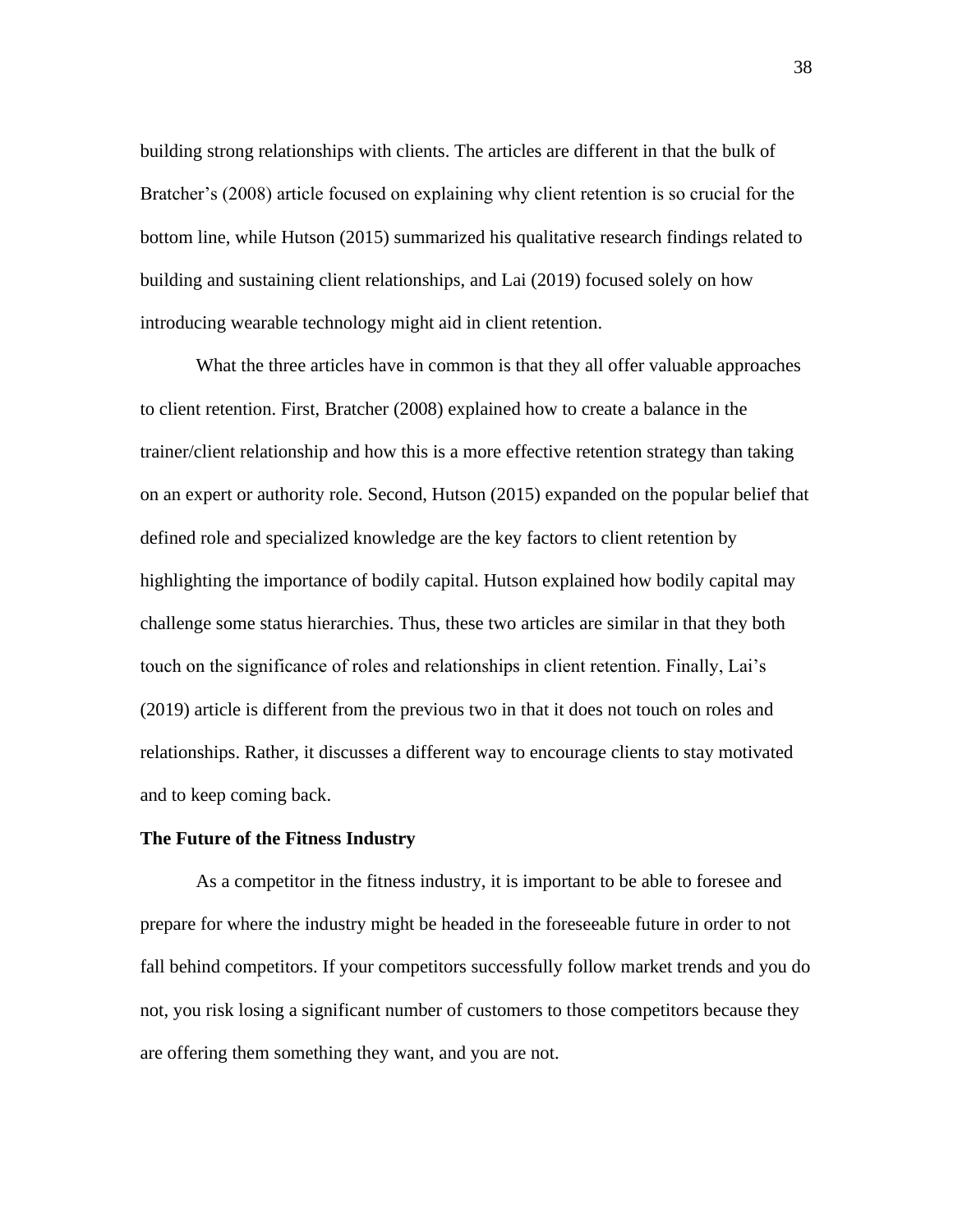Beck (2018) discussed different ways the industry might grow and change over the next 10 years. Beck discussed factors such as real estate, change in customer demographics, hybrid establishments, and technology. Some of these changes have already been introduced to the industry, while others might take a few more years to become relevant. For example, Beck noted that "as the retail sector continues to take hits from companies downsizing or going out of business, landlords of shopping centers and regional malls with vacant junior and big-box anchor stores are looking to make a deal" ("Fewer freestanding locations"). Beck suggested that gyms and fitness centers, especially the smaller chains and boutique formats, can capitalize on lower rents as landlords scramble to fill empty spaces and drive traffic to other stores within their centers. Further, Beck suggested fitness centers might need to "rethink their location strategies as a significant percentage of the U.S. population ages and turns to fitness, rehabilitation and other wellness services to prolong and enhance quality of life" ("Aging customer base"). Thus, Beck suggested traditional fitness clubs could begin opening in active adult residential communities, assisted living facilities, or medical and hospital complexes to meet this customer base. As it relates to technology, Beck believed the use of technology will help gyms and consumers interact effortlessly. He predicted the future of fitness will include having your personal trainer or spin class instructor be able to access your daily activity log and provide remote coaching and motivation.

Barry (2019) explained how members of the fitness industry can prep for the upcoming changes and growing trends in the fitness industry. Some key takeaways are to embrace technology, become data-driven, look outside the industry to learn best practices, deliver to Millennials and Gen Zs, deliver the currency of convenience, and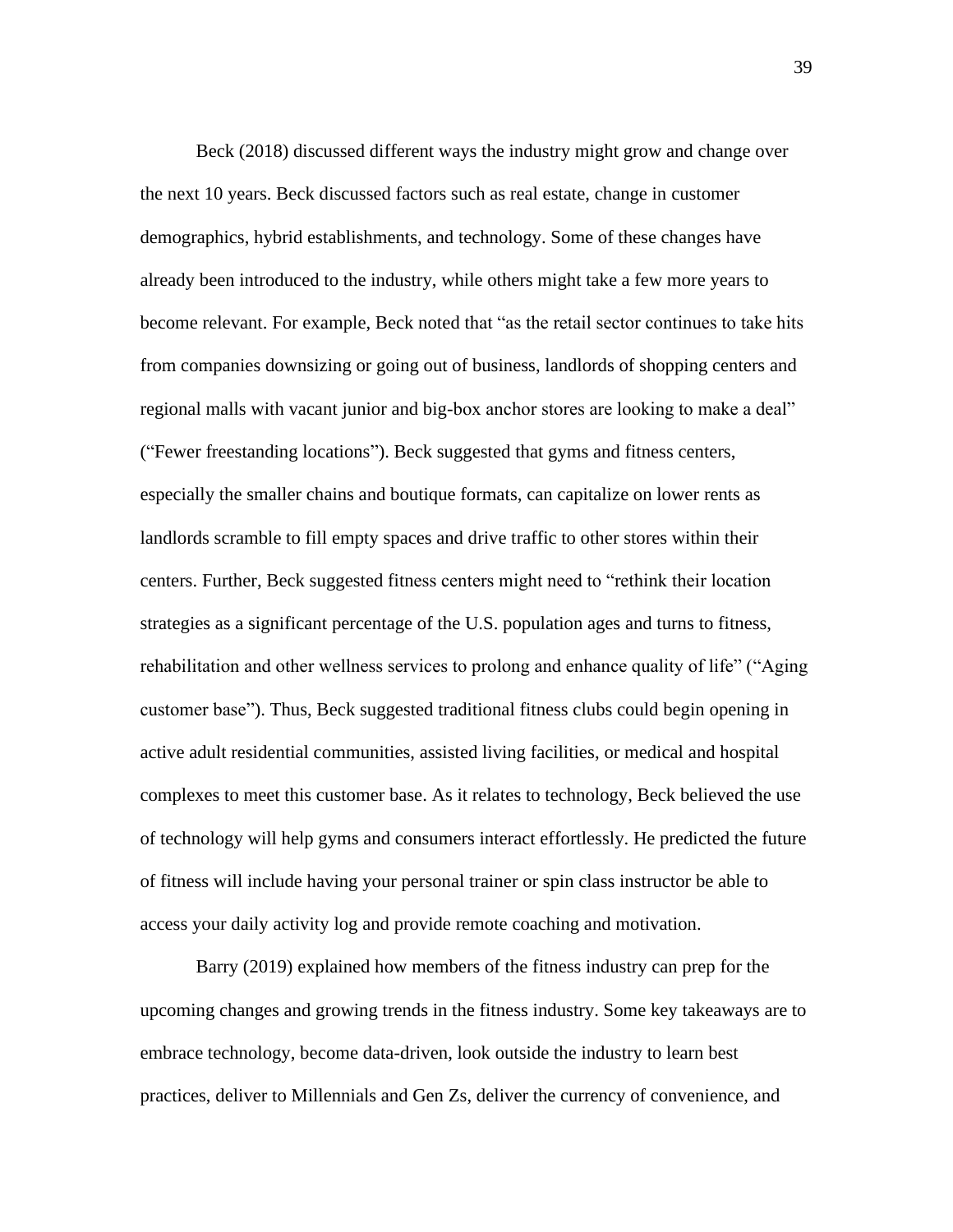build an awesome boutique vibe. As it relates to embracing technology, Barry mentioned that boutiques use booking; payment and promotional platforms; and in-studio, high-tech touches like heart rate tracking. Barry noted, "many brands have demonstrated that engaging a remote community based on livestreaming, leaderboards and data tracking is a thriving proposition" ("Embracing Technology and Being Human," para. 3). Further, Barry suggested catering to the wants and needs of the Gen Z and Millennial: "according to the 2019 Global Consumer Fitness Survey by Les Mills, 80% of all those attending a gym are Gen Z or millennial, so make sure you are tuned in to their wants and needs" ("Fitness Industry Lifecycle," para. 9).

These two articles have many similarities. The most obvious being that they both discussed the future of the fitness industry. Both articles emphasized technology as an important aspect of the future of the industry. Beck (2018) provided insight into trends to look out for in the industry, while Barry (2019) suggested measures to take to be able to adapt with the changing industry. Beck looked a little further into the future, while Barry discussed changes that are crucial in the immediate future. Another notable difference is that Beck emphasized the industry has an aging customer base and thus suggested gyms may need to rethink their location strategies to better cater to this significant portion of the population. Barry, on the other hand, suggested catering to the much younger Gen Zs and Millennials.

#### **Boutique Fitness**

Boutique fitness has been growing exponentially over the last 10 years, and experts believe there is still plenty of opportunity for the market to expand. A boutique studio is generally viewed as either a luxury gym or a small gym (800-3,500 square feet)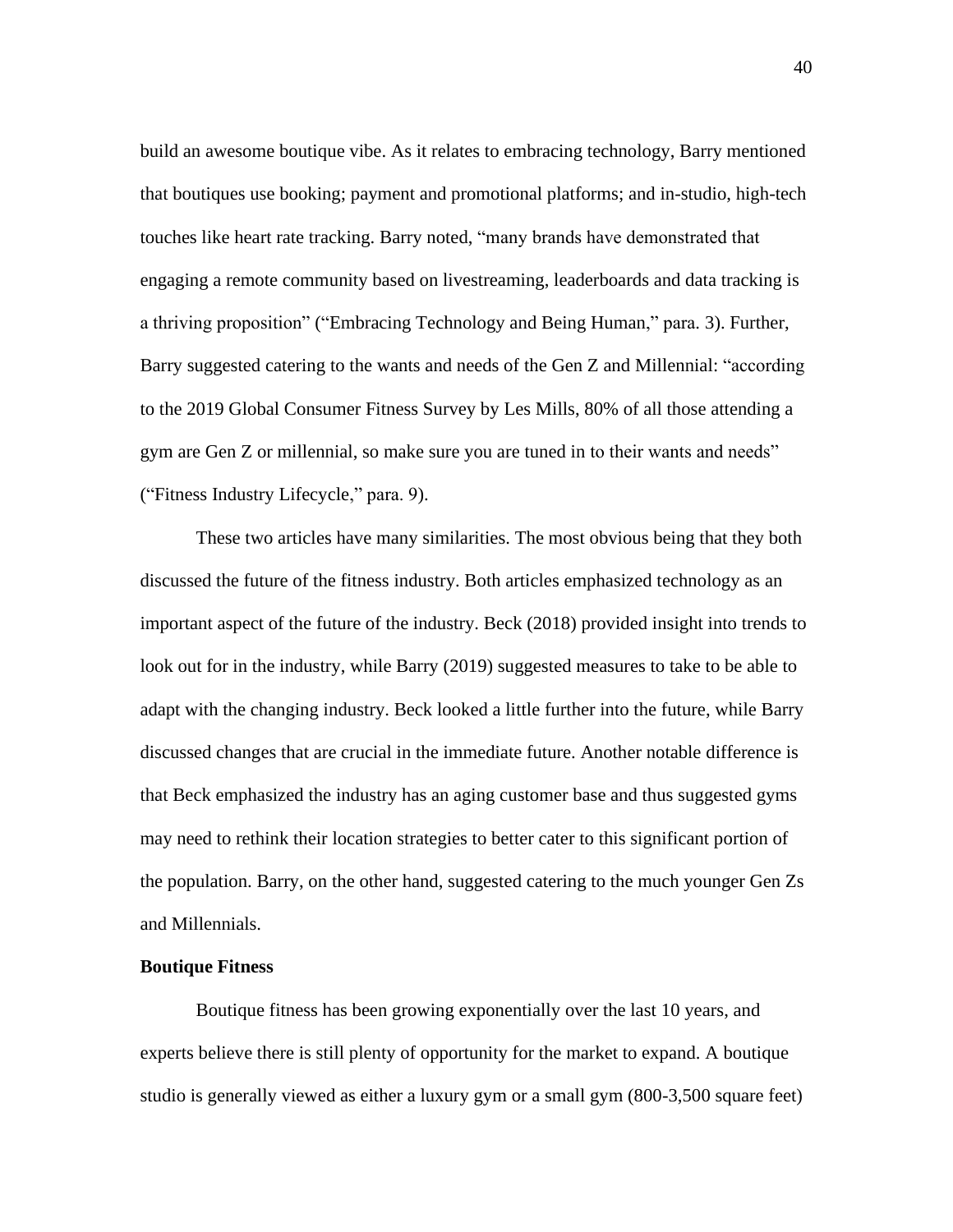that often focuses on group exercise and specializes in one or two fitness areas. An example of a luxury boutique gym is Equinox. Members pay thousands of dollars annually for access to luxuries such as fitness assessments, steam rooms, massages, facials, chilled eucalyptus towels, designated permanent locker rental, laundry service, and unlimited classes. Examples of small boutique gyms are SoulCycle, which specializes in spinning classes, and Barry's Bootcamp, which combines running and weights for a high intensity interval workout.

Concepcion (2020) explained the success of boutique studios in recent years. Concepcion also compared the growth of boutique studios to that of commercial gyms. According to Concepcion, the number of consumers who reported being members of boutique studios in the United States grew by 121% from 2012 to 2017, compared to 18% growth experienced by commercial fitness facilities over the same period. Some key factors listed as contributing to boutique fitness studio growth compared to commercial gyms were convenient locations, sense of community, intimate environments, efficiency, and personalization.

It is noteworthy that Concepcion (2020) focused on the San Diego, California boutique fitness market. The city is at the forefront of the boutique gym movement because it is a great test market. The audience is very fit, health focused, and very motivated to stay active and stay outdoors. Differences in factors such as the aforementioned must be taken into consideration in areas of cold and wet climates, where the income levels are lower, and where the population is not currently health and fitness focused. In such areas, people may not have the means and motivation to prioritize budgeting for a membership at a boutique studio.

41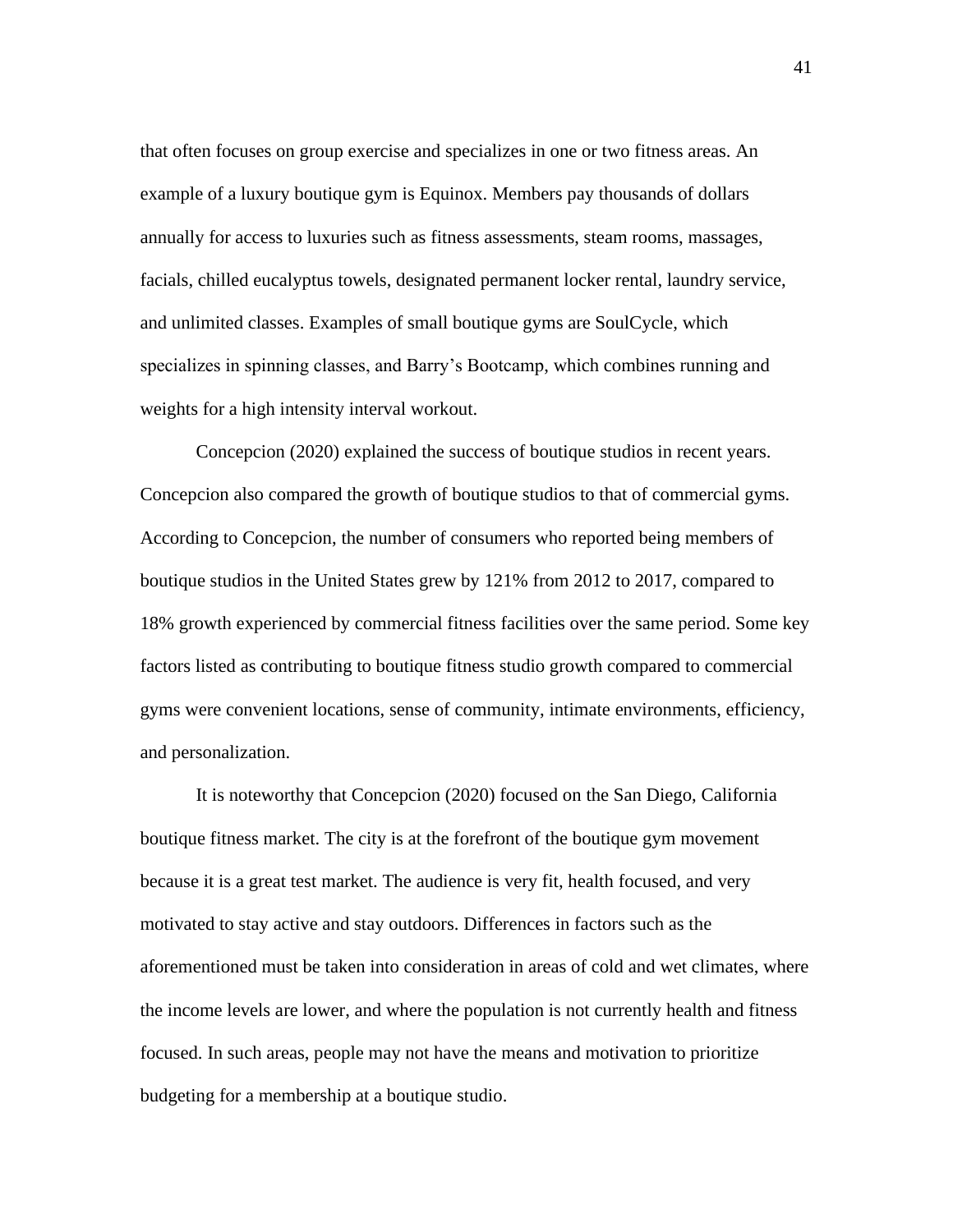Frank (2020) looked at the boutique fitness market from Detroit, Michigan. Although other articles I have read remain optimistic in regard to continued growth in the industry, Frank described clusters of businesses in the market. Boutique studio owners describe challenges keeping customers from areas where there are more options. Like Concepcion (2020), Frank explained why today's members have migrated toward boutique studios; it has a lot to do with their ability to engage, support, encourage, and inspire people.

Huard (2020) also focused on San Diego, California. Huard described boutique fitness and health clubs as one of the main drivers in the increase in retail space occupancy in San Diego County in 2019, with rents and leasing activity on the rise at year's end with prospects for a solid year in 2020. Although this article is based on trends in a specific geographical market, it could serve as an indicator for other parts of the country as they follow in the trend of boutique fitness.

#### **Branding**

Kohli and LaBahn (1995) discussed the importance of choosing a strong brand name. Kohli and LaBahn described the process companies use to create, evaluate, and select new brands and refer to results found across various industries. Kohli and LaBahn provided a rich description of the branding process, including the tasks to undertake, the methods available, and the evaluation criteria to consider. In this regard, managers should (a) set clear objectives for the naming process, (b) create a reasonably long list of candidate brand names, (c) conduct a thorough evaluation of the candidate names, (d) systematically apply the objectives and criteria choosing the final brand name, and (e)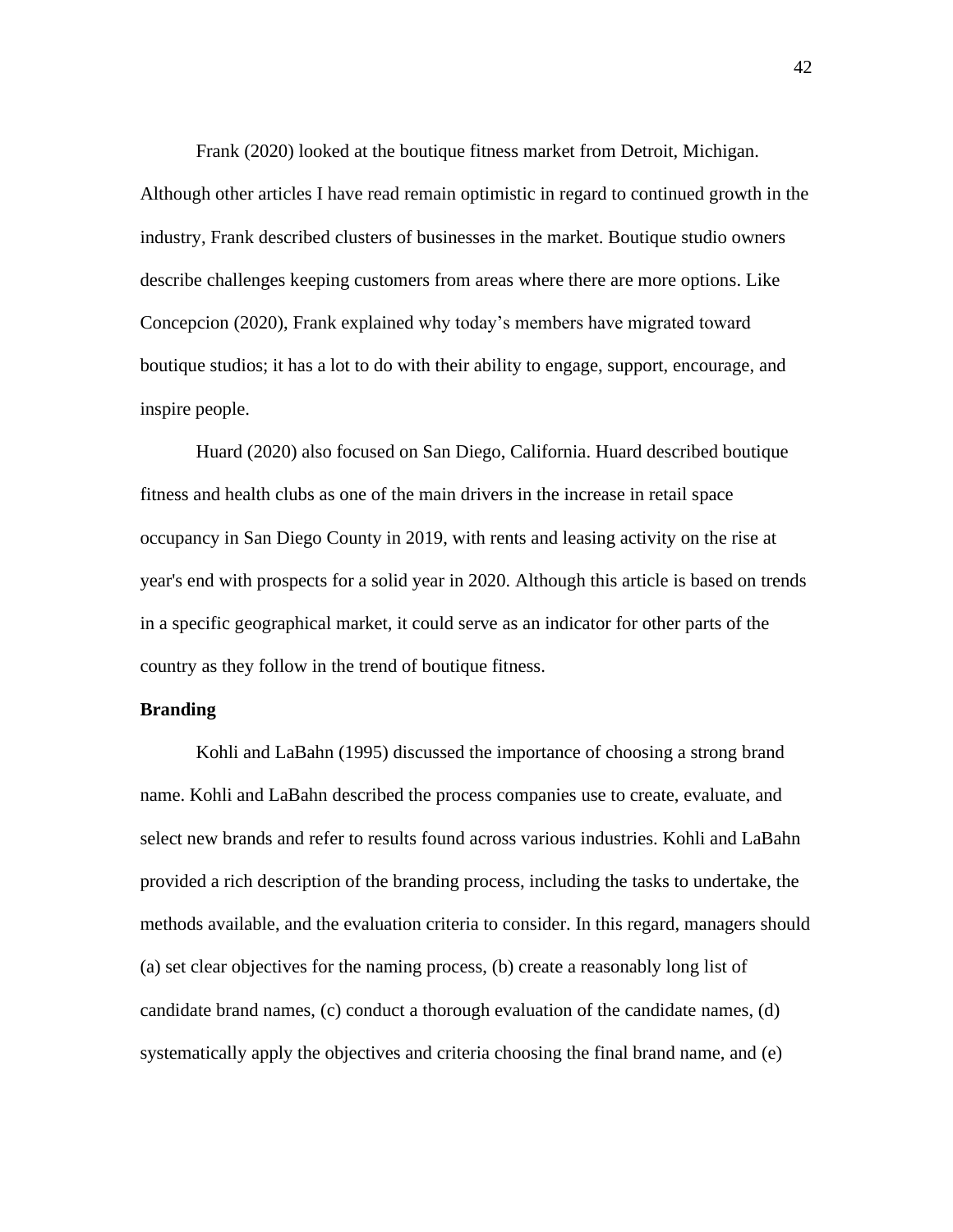choose four to five names for submission to the Patent and Trademark Office for registration (Kohli & LaBahn, 1995).

Curley (2020) focused on branding in the fitness industry specifically. Curley broke down what branding is and why it is so important, provided examples of great fitness branding, and provided 10 steps to creating a brand identity for your brand. The 10 steps encourage readers to answer questions such as what they would like to contribute to the industry and why, research their competition to uncover what they are doing right and wrong and how they can set themselves apart from them and their brand, identify their customers and their desires, and write a mission statement. Further, the reader is encouraged to choose an appropriate name; maintain consistent brand identity; create helpful content and share inspirational stories; run marketing campaigns; analyze marketing data and learn from it; and finally, ask their customers for feedback and implement it (Curley, 2020).

These articles are similar in that they both touch on the process of choosing the right name for the business. Curley (2020) briefly covered this step of the branding process in a paragraph, while Kohli and LaBahn (1995) covered the topic in an in-depth research paper. Curley merely encouraged readers to choose a name and visuals that embody the brand values, while Kohli and LaBahn provided a rich description of the process, methods, and evaluation criteria to consider.

#### **Summary**

The literature reviewed is conclusive and indicate that the fitness industry as a whole will continue to grow in the foreseeable future. The boutique fitness market is growing at an even more rapid pace than the commercial fitness industry. Therefore, for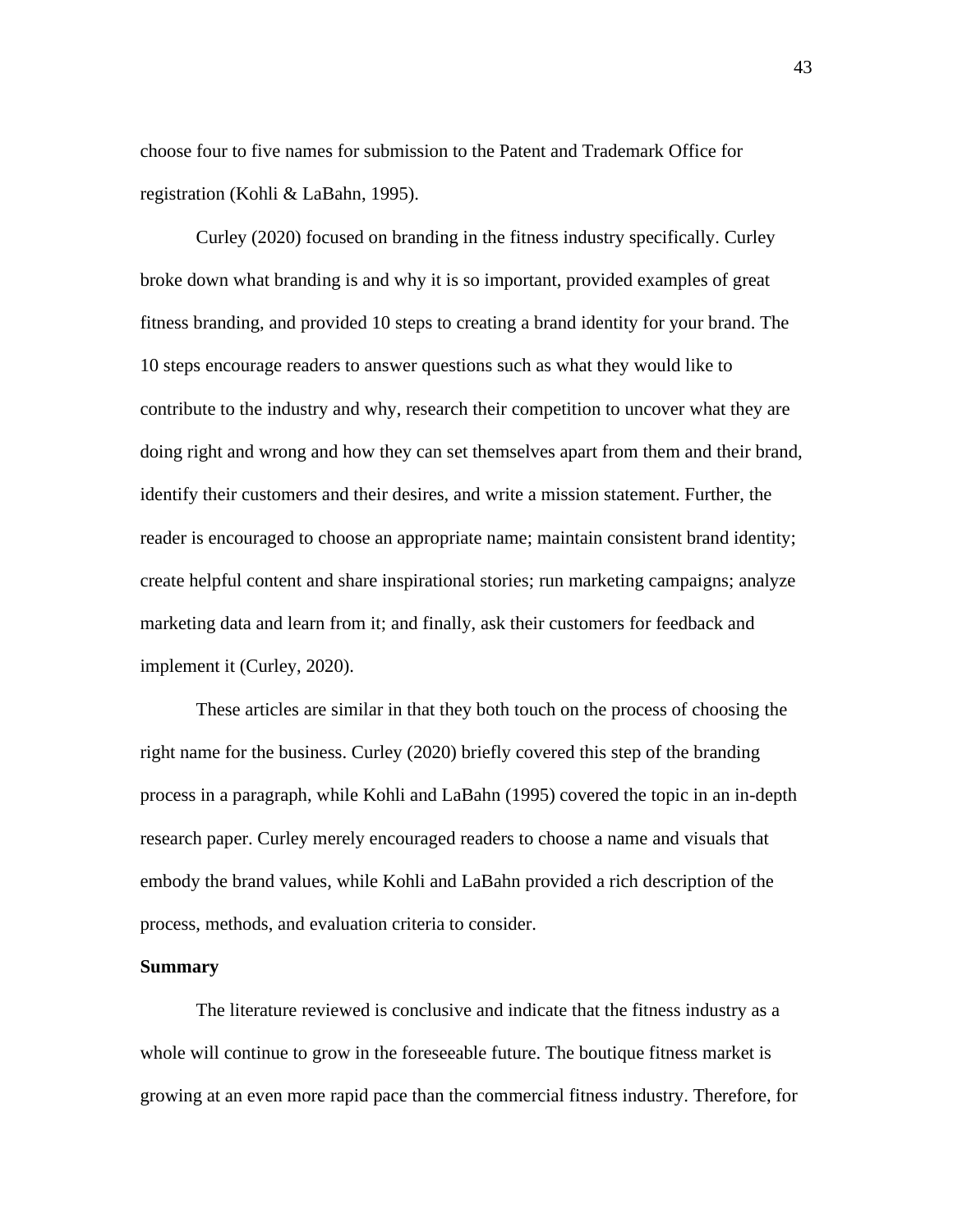new entrants to the market, a great strategy is to strive to create a community that is inclusive with close follow-up of members/clients and to provide a space that is welcoming and conveniently located. Additionally, it will become increasingly more important to build strong relationships as well as to integrate technology, including wearable technology. It is also evident that creating a strong brand and brand recognition is important. Branding includes the obvious elements such as name and logo as well as color scheme, visual elements, venue, web design, product, values, and any other component of the business.

As mentioned in the introduction to this paper, the challenges faced by the partnering organization are as follows: lack of a space for personal training that is nice and clean and feels like a welcoming and safe place for clients and lack of strategies for obtaining and retaining clients and processes for operating a personal training studio efficiently.

The articles reviewed aided in finding answers to the majority of the problems faced by the organization. The most relevant findings from the literature are those related to trainer/client relationships and client retention as well as those related to creating strong brand identity. Findings related to boutique fitness have been very valuable, as our personal training studio falls into this category. In addition, the literature reviewed relating to entrepreneurship and starting a new business has been valuable in this process.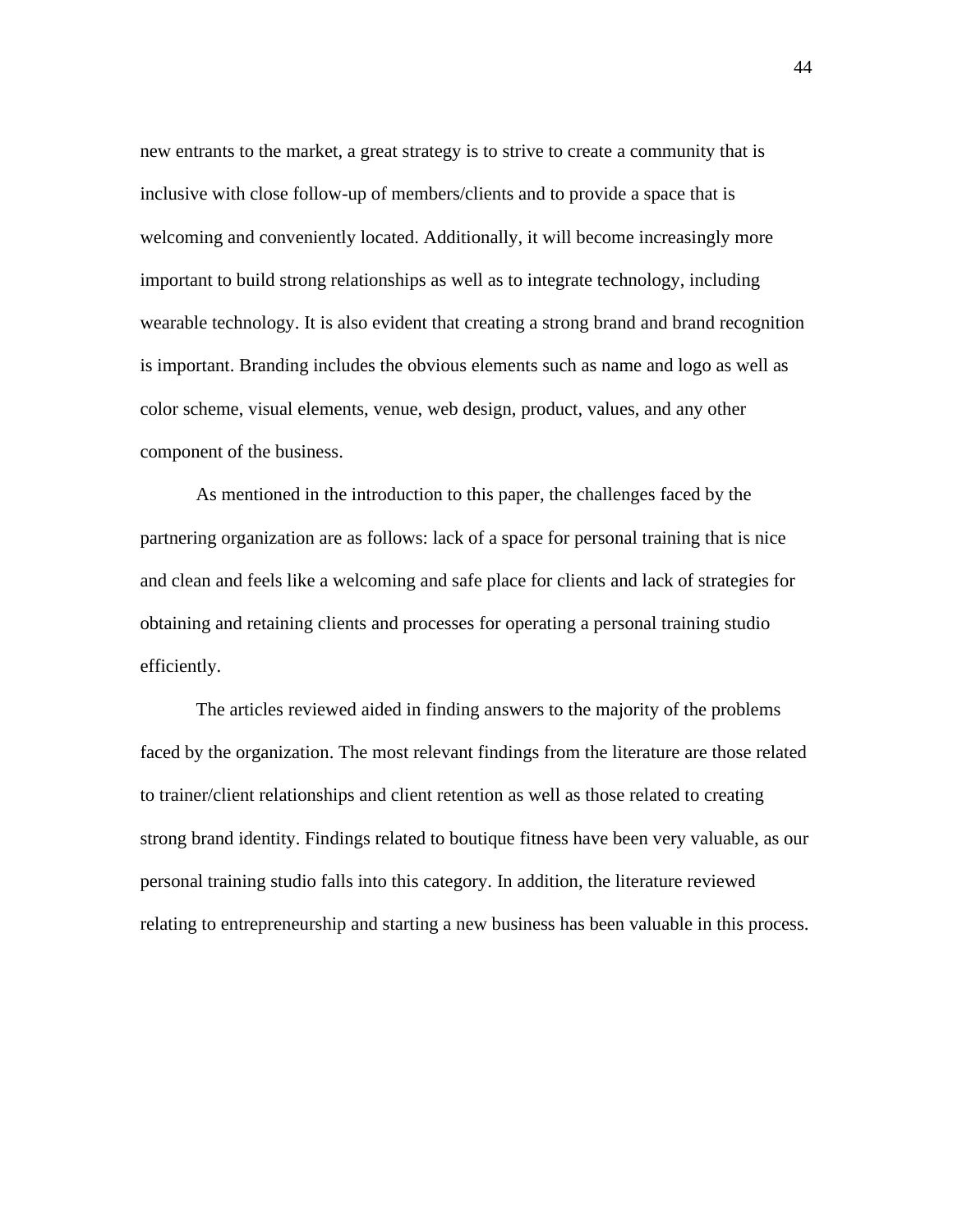#### **References**

- Barry, E. (2019). Embrace the future of the fitness industry. Retrieved April 3, 2020, from https://www.ideafit.com/personal-training/embrace-the-future-of-the-fitnessindustry/
- Beck, L. (2018). Five ways the retail fitness industry might look different in the future. *Real Estate Investor.* Retrieved March 30, 2020, from https://www.nreionline.com/retail/five-ways-retail-fitness-industry-might-lookdifferent-future
- Bratcher, M. (2008, April). The secret to client retention: Use a facilitator approach to empower clients and keep them coming back to you. *IDEA Fitness Journal, 5*(4), 86+. Retrieved March 30, 2020, from https://www.ideafit.com/personaltraining/secret-client-retention/
- Concepcion, M. (2020). Boutique gyms ready to compete for bigger market share. *San Diego Business Journal.* Retrieved March 30, 2020, from https://www.sdbj.com/news/2019/feb/10/boutique-gyms-ready-compete-biggermarket-share/
- Curley, E. (2020). *10 steps to creating a brand identity for your gym*. Glofox. Retrieved April 3, 2020, from https://www.glofox.com/blog/brand-identity/
- Fable, S. (2019). Being your own boss. *IDEA Health and Fitness Association.* Retrieved March 30, 2020, from https://www.ideafit.com/business/being-your-own-boss/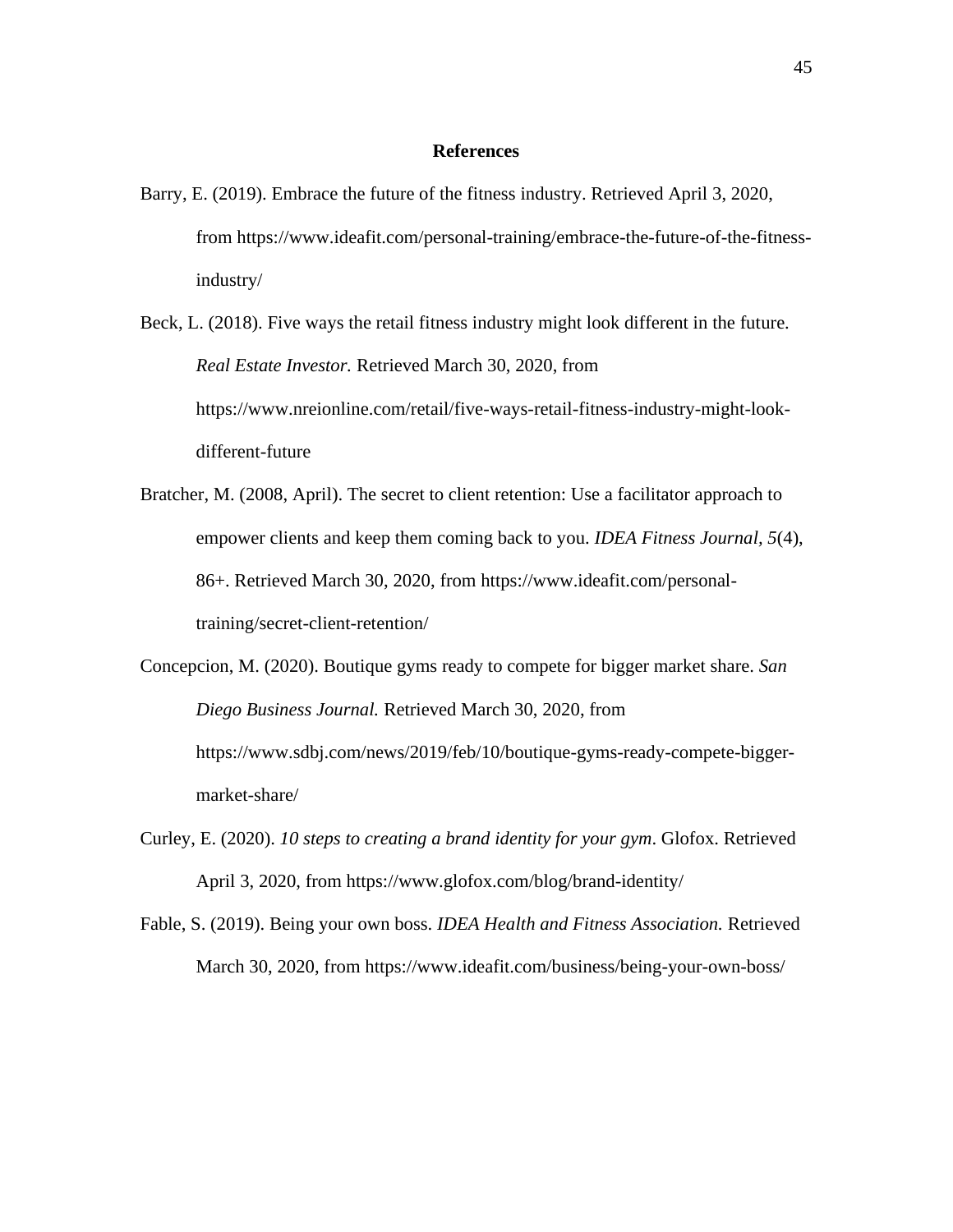- Frank, H. (2020). Boutique fitness business accelerates, but competition can mean heavy lifting. *Crain's Detroit Business.* Retrieved March 30, 2020, from https://www.crainsdetroit.com/recreation/boutique-fitness-business-acceleratescompetition-can-mean-heavy-lifting
- Huard, R. (2020). Retail remains strong in 2019 and is expected to continue in 2020: Specialty grocers, boutique fitness/health clubs, and off-price retailers move in. *San Diego Business Journal*. Retrieved March 30, 2020, from https://bi-galecom.ezproxy.gardner-

webb.edu/essentials/article/GALE%7CA615792275?u=nclivegwu&sid=summon

- Hutson, D. J. (2015). Training bodies, building status: negotiating gender and age differences in the U.S. fitness industry. *Qualitative Sociology, 39,* 49–70. Retrieved March 30, 2020, from https://doi-org.ezproxy.gardnerwebb.edu/10.1007/s11133-015-9319-y
- Kohli, C., & LaBahn, D. W. (1995). *Creating effective brand names: A study of the naming proces*s. Retrieved March 30, 2020, from https://www.researchgate.net/profile/Chiranjeev\_Kohli/publication/228542871\_O bservations\_Creating\_effective\_brand\_names\_A\_study\_of\_the\_naming\_process/l inks/00b7d52a20054e2ca0000000.pdf
- Lai, F. C. (2019). Implementing wearables to increase member retention. Retrieved April 3, 2020, from https://www.keepme.ai/blog/implementing-wearables-to-increasemember-retention/
- Myzone. (2020). Retrieved May 5, 2020, from https://www.myzone.org/